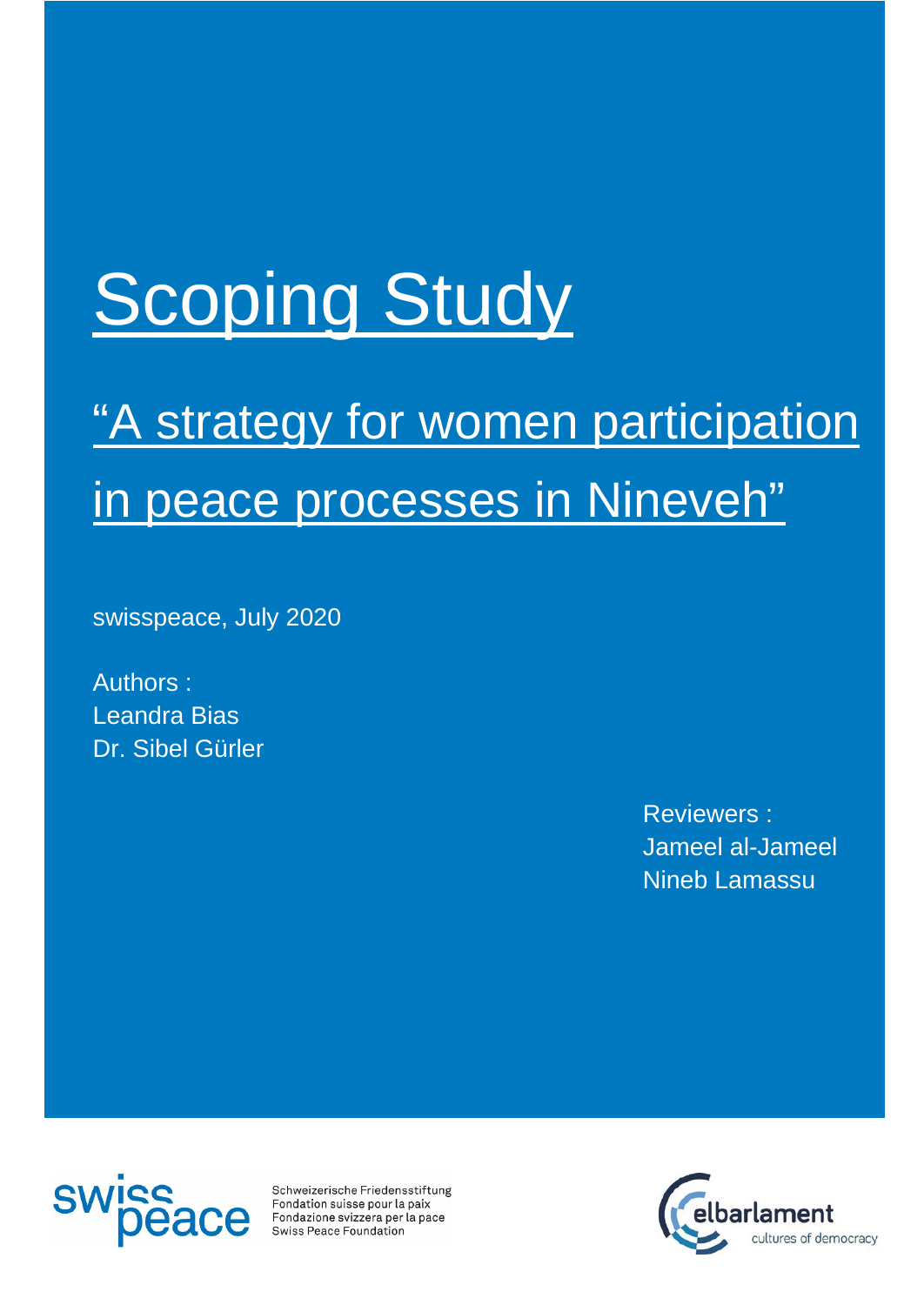## Table of contents

| 1 |                                                                     |  |  |  |
|---|---------------------------------------------------------------------|--|--|--|
| 2 |                                                                     |  |  |  |
| 3 |                                                                     |  |  |  |
|   |                                                                     |  |  |  |
| 4 |                                                                     |  |  |  |
|   |                                                                     |  |  |  |
| 5 |                                                                     |  |  |  |
|   |                                                                     |  |  |  |
| 6 |                                                                     |  |  |  |
| 7 | RECOMMENDATIONS AND ENTRY POINTS FOR POLITICAL ACTION IN NINEVEH 30 |  |  |  |
| 8 |                                                                     |  |  |  |

## Table of figures

| Figure 3: Distribution of Ethnoreligious Groups in Iraq (1978). Source: University of Texas Libraries |  |  |
|-------------------------------------------------------------------------------------------------------|--|--|
| Figure 4: Map of the Nineveh Districts (including Disputed Territories). Source: NCCI 11              |  |  |
| Figure 5: Organizations working in peacebuilding (ordered by the number of mentions)  17              |  |  |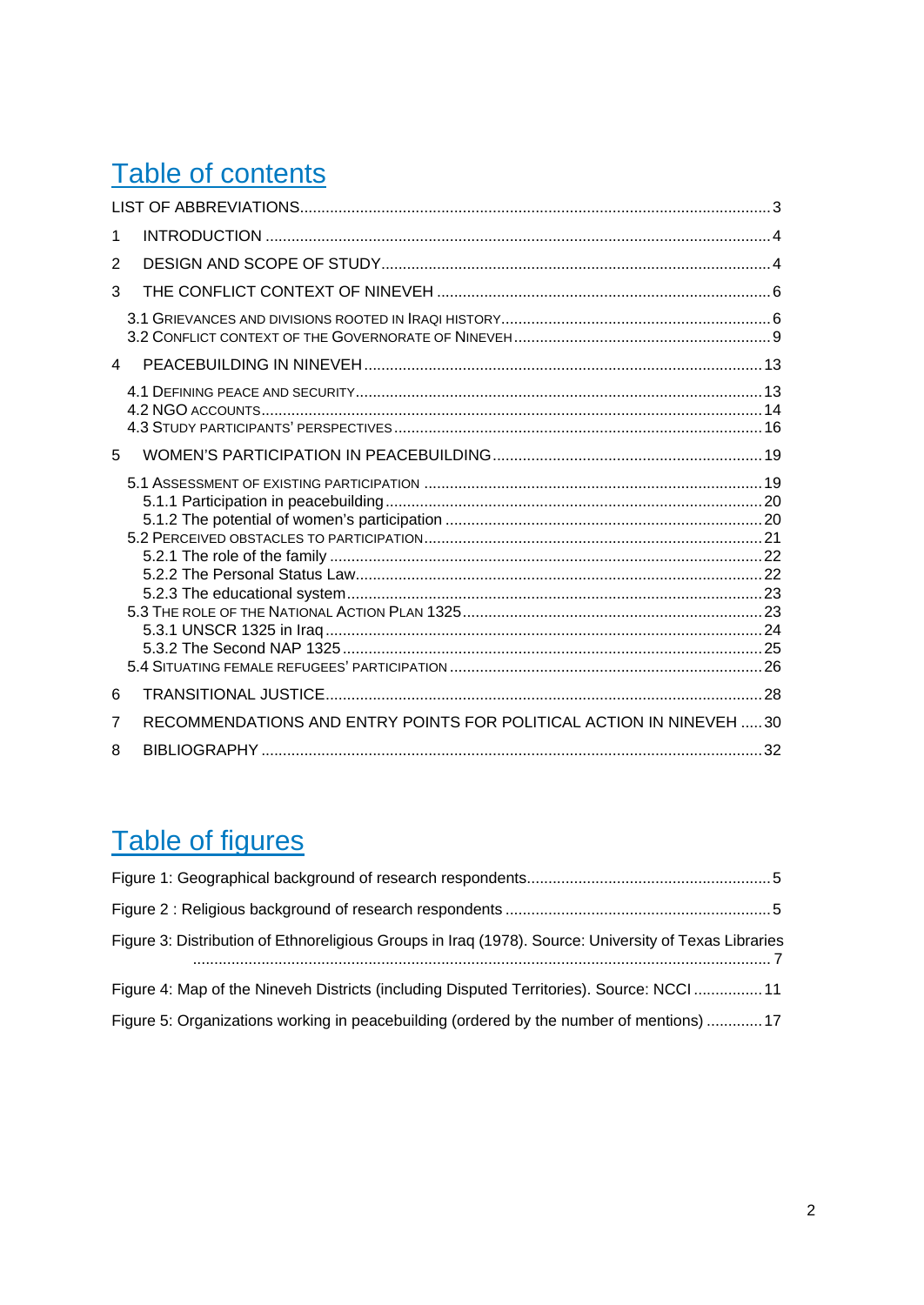<span id="page-2-0"></span>...........................................................................................................................................................

## List of abbreviations

| <b>CEDAW</b>      | Committee on the Elimination of Discrimination against Women |
|-------------------|--------------------------------------------------------------|
| <b>FGD</b>        | Focus group discussion                                       |
| <b>GNWP</b>       | <b>Global Network of Women Peacebuilders</b>                 |
| <b>IDPs</b>       | Internally displaced people                                  |
| <b>IOM</b>        | International Organization for Migration                     |
| <b>ISI</b>        | <b>Islamic State of Iraq</b>                                 |
| ISIL, ISIS, or IS | Islamic State of Iraq and the Levant                         |
| ΚA                | Kurdistan Alliance List                                      |
| <b>KDP</b>        | Kurdish Democratic Party                                     |
| <b>KRG</b>        | Kurdish Regional Government                                  |
| <b>NAP 1325</b>   | National Action Plan to implement UNSCR 1325                 |
| <b>NRC</b>        | National Reconciliation Committee (NRC)                      |
| <b>NPC</b>        | Nineveh Provincial Council                                   |
| <b>PMF</b>        | <b>Popular Mobilization Forces</b>                           |
| <b>PUK</b>        | Patriotic Union of Kurdistan                                 |
| <b>UNSCR</b>      | United States Security Council Resolution                    |
| <b>UNDP</b>       | United Nations Development Program                           |
| <b>UPP</b>        | Un Ponte Per                                                 |
| <b>YPG</b>        | <b>People's Protection Units</b>                             |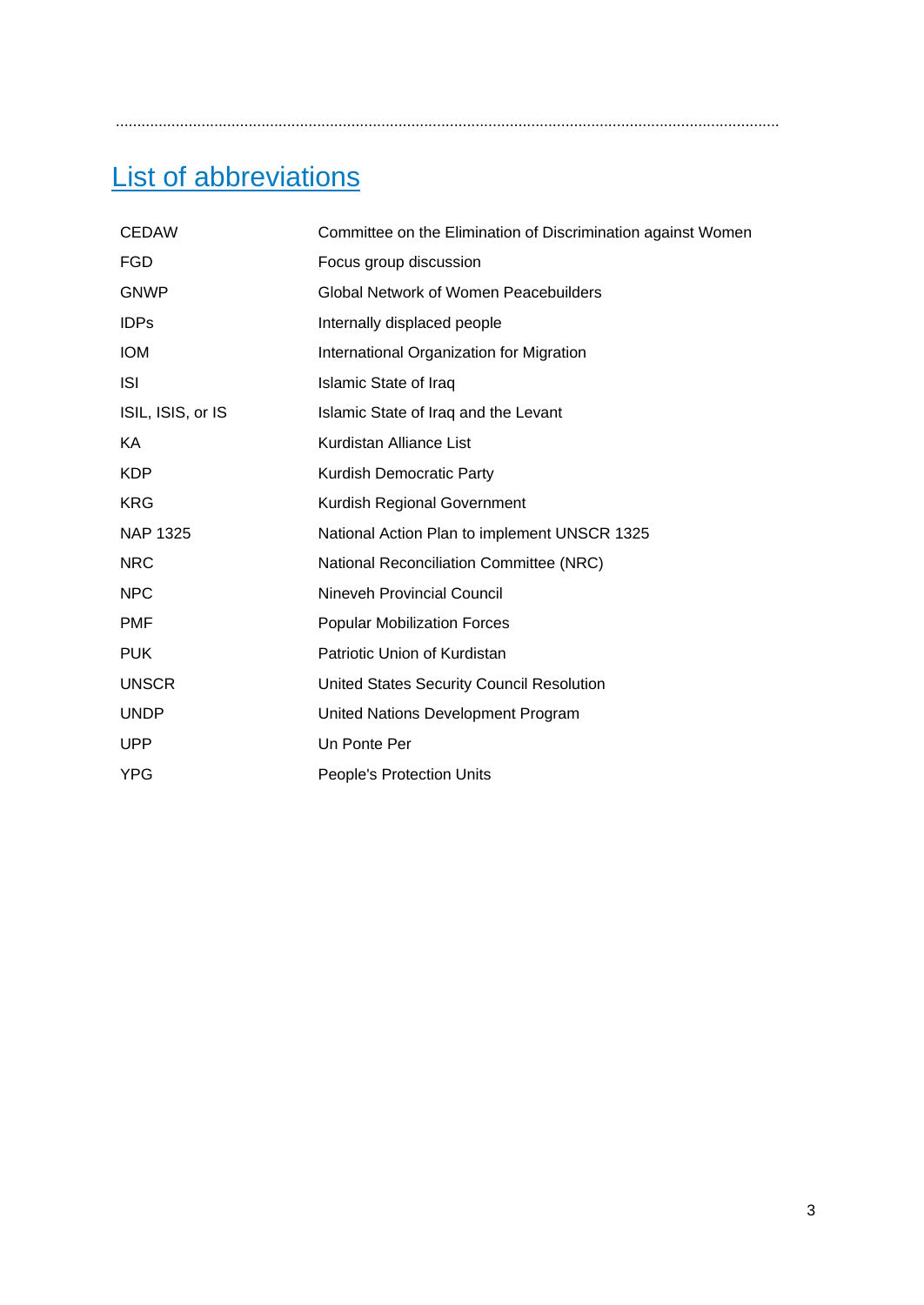## <span id="page-3-0"></span>1 Introduction

ElBarlament approached swisspeace to conduct and draft a scoping study on the conflict context of the Nineveh governorate in Iraq and the role of women in the current peace process. The study aims at supporting ElBarlament within the framework of their project "Towards Enhancing Women's Participation in Peace Processes in the Nineveh Region", a project commissioned by GIZ. The project involves the drafting of a strategy paper on improved participation of women in peace, reconciliation, transitional justice, and conflict resolution processes in Nineveh; inspired by UNSCR 1325. ElBarlament's strategy paper will offer recommendations on these issues and will be submitted to the Iraqi President's Office.

The study sets out with a brief analysis of the conflict history of Iraq in general, and Nineveh Governorate in particular, outlining key actors and lines of conflict and tensions as well as their underlying drivers. It then provides insights into the research participants' definitions of peace and their assessment of ongoing peacebuilding activities, including the main challenges.

The cornerstone of the study is dedicated to women's participation in Nineveh. Starting with women's participation in political decision-making, it continues with their involvement in peacebuilding, focusing on why it matters and why it is currently insufficient. In the following, it looks at the role of UNSCR 1325 in Iraq, both past and present, and draws conclusions for the Second National Action Plan for the resolution's implementation. It finishes the section on participation by looking at the current status of female refugees' participation and what needs ought to be addressed to increase it. p

The study then moves on to a short section on transitional justice, sketching the research respondents' trust and evaluation of existing judicial institutions to bring justice as well as their attitude to the establishment of an international criminal tribunal. It finishes with recommendations and entry points for action.

## <span id="page-3-1"></span>2 Design and scope of study.

The study draws on qualitative research methods, combining extensive desk-review with original data obtained through the conduct of thirty interviews. Jameel al-Jameel and Baraa Sabri acted as local experts, who did the actors' mapping based on which interview participants were selected. The thus chosen respondents cover a wide range of stakeholders to ensure a diversity in occupational and geographical backgrounds, as well as the inclusion of the various minority groups and the representation of both sexes (see also Figures 1 and 2). The analysis includes the views and perceptions of civil society members, policy-makers, members of women's organizations, officials from public administration, as well as tribal and religious figures.

The interviews were semi-structured following a questionnaire with thirty questions. The majority of the questions encouraged the participant to expand on their answer with only a few scale questions. To this end, a draft questionnaire of ElBarlament was adapted and developed in close cooperation with the two local experts, Jameel al-Jameel and Baraa Sabri, who were commissioned by ElBarlament to conduct the interviews. They provided feedback on the draft questionnaire and, after the first interviews were conducted, on the reworked questionnaire for final adjustments. The two local experts conducted the thirty interviews within three weeks, between the end of June and beginning of July 2020.<sup>[1](#page-3-2)</sup> As a result of the current Covid-19 pandemic, the majority of the conversations could only be held via phone. The average length of interviews was one hour. Two different translators provided the English translation of the interviews on a rolling basis. Given the sensitive context of the research, all

<span id="page-3-2"></span><sup>1</sup> Elza Seferian, the project coordinator from Elbarlament, also conducted some of the interviews.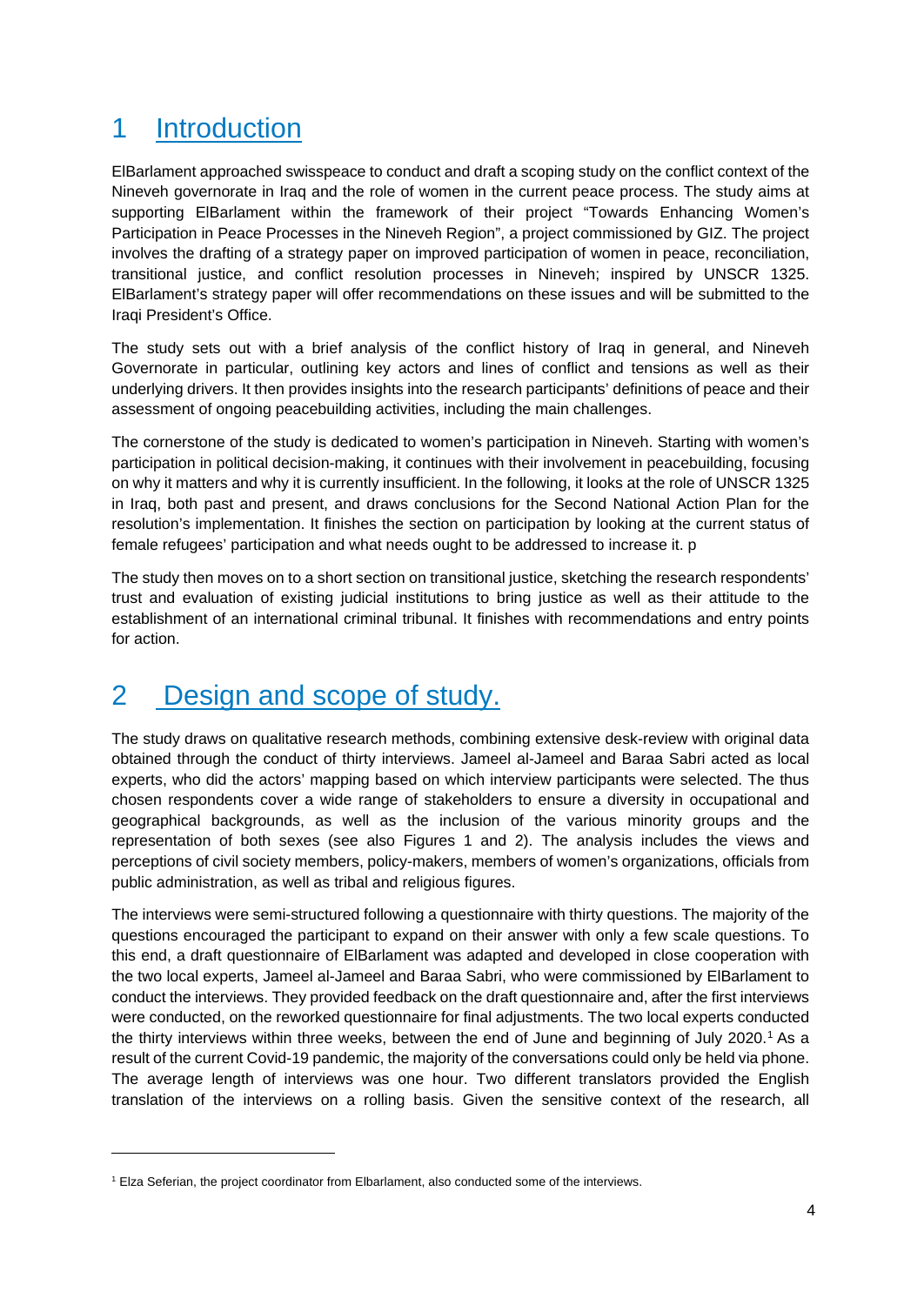

participants were anonymized. Finally, Jameel al-Jameel and Nineb Lamassu reviewed a first draft of this report and gave extensive and valuable feedback on it.

<span id="page-4-0"></span>**Figure 1: Geographical background of research respondents**



<span id="page-4-1"></span>**Figure 2 : Religious background of research respondents**

The core of the study is based on the analysis of the thirty interviews combined with a review of the available literature on the subject. Some sections, where indicated in the text, include the analysis of additional original data made available by ElBarlament:

- Five interview transcripts (English translations) from interviews conducted by ElBarlament with NGO representatives.
- An English transcript from a focus group discussion with civil society representatives organized by ElBarlament on 16 July 2020 during which swisspeace participated. The transcript provided input from seven participants from the event and offered valuable insights that helped contextualize the interview data.

As with every study, this report too has several limitations. The short-term conduct and duration of the study posed a significant challenge. It meant that only a limited number of interviews could be conducted and analyzed while upholding the standard of qualitative interview analysis. Thus, the study is not representative of the entire Governorate of Nineveh. It is a scoping study in the real sense of the word and does not cover the context in its whole complexity. Besides, the quality of the interviews may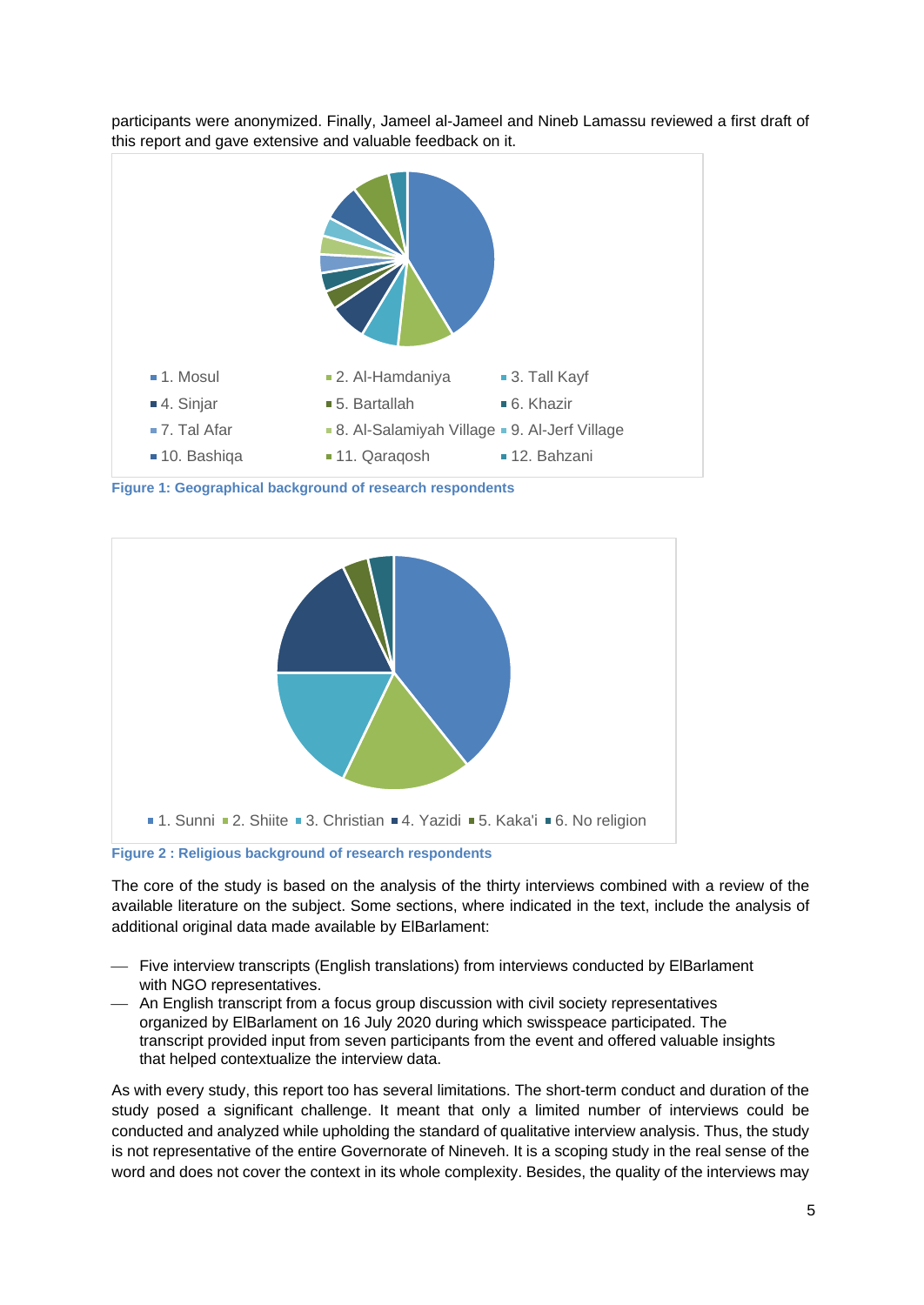have been influenced by several factors. Firstly, conducting interviews over the phone as opposed to holding them face-to-face may have affected the quality and depth of the answers in some instances. It is more difficult for researchers to establish trust in this setting, especially where interview respondents have not been met previously. Secondly, translation per definition skews research because translators bring their own interpretative framework, and some of the original statements and meanings may be processed and presented with slight variations. Lastly, the desk research drew exclusively on English language sources, which may lead to bias by leaving out local accounts and studies of the context.

## <span id="page-5-0"></span>3 The Conflict Context of Nineveh

To understand the current conflict context of Nineveh governorate, it is essential to comprehend the complex history of Iraq and its inherited challenges post-British Mandate, which ended in 1932. Consequently, a very complex socio-political landscape was shaped and formed. Moreover, under Ottoman rule, which laid the seeds for the early Sunni Arab monopolization of state institutions in what was to become the republic of Iraq: prepared the ground for fierce power struggles.<sup>[2](#page-5-2)</sup> Dissent from various groups of diverse ethnical backgrounds, including attempts at secession by some and their fierce suppression by the Iraqi Central Government under its changing leadership, have since fuelled mistrusts and grievances among the various peoples that inhabit Iraq.

Incessant external interventions of powerful nations with their vested interests, above all the United States and Iran, but also interventions of multilateral organizations such as the United Nations: led to widespread suspicion towards foreign interference and imposition among a large part of the population, which also has implications for today's interventions and approaches to peacebuilding in Nineveh Governorate context.

#### <span id="page-5-1"></span>3.1 Grievances and divisions rooted in Iraqi history

Iraq, with an estimated population of roughly 40 million people, has been home to many different ethnic groups. Arabs, which make up about 80 percent of the population, account for the majority followed by Kurds and Turkmens as the second and third largest groups in the country (Figure 3).

During the first decade of the new state, there were grievances between the various ethno-religious groups: Shia Muslims, Sunni Kurds, Turkmen, Yazidis, Shia Shabak and Assyrian Christians because the state was focused on Sunni Arab domination and control over the country's resources. The post-2003 era was mainly Sunni Arabs along with other groups who felt marginalized and side-lined from political participation by the Shia dominated government.

In the early years after the Second World War, **Kurdish Peshmerga**, first under the leadership of Mustafa Barzani, Head of the Kurdish Democratic Party (KDP) and after the mid-1970s divided under Barzani and Jalal Talibani, Head of the Patriotic Union of Kurdistan (PUK) led a series rebellions against the central government. The Kurds, which under British rule had enjoyed periods of administrative freedoms under a sort of in-direct rule agreement, saw their chance of **gaining independence and sovereignty** increasingly slipping away[3.](#page-5-3) The First Kurdish-Iraqi war (1961 – 1970), which involved over 25,000 guerrillas and 60,000 Iraqi troops, resulted in casualties estimated to amount to 100,000 deaths.[4](#page-5-4) In its aftermath, a peace plan was put in motion awarding broader Kurdish autonomy and representation in governmental bodies to be implemented within four years. Yet, the predominantly

<span id="page-5-2"></span><sup>2</sup> Stacy Holden, 'The Secular Roots of a Religious Divide in Contemporary Iraq', *Origins: Current Events in Historical Perspective*, 9.2 (2015).

<span id="page-5-3"></span><sup>&</sup>lt;sup>3</sup> Saad Eskander, 'Britain's Policy in Southern Kurdistan: The Formation and the Termination of the First Kurdish Government, 1918-1919', *British Journal of Middle Eastern Studies*, 27.2 (2000), 139–63.

<span id="page-5-4"></span><sup>4</sup> Edgar O'Ballance, *The Kurdish Revolt: 1961 – 1970* (Faber&Faber, 1973).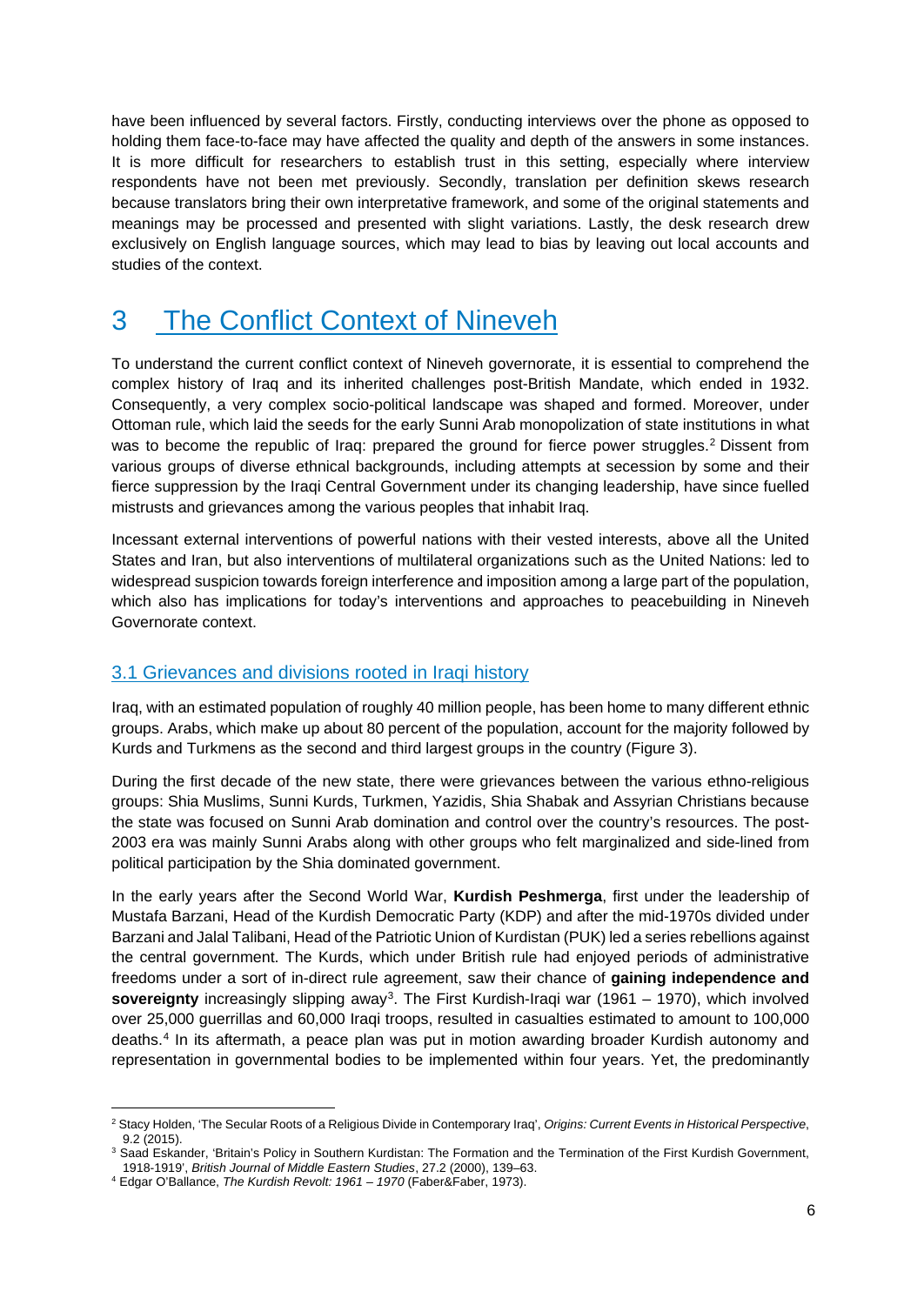Arab Iraqi government put much effort into maintaining leverage and control in the region, especially against the backdrop of the oil-rich regions of Kirkuk and Khanaqin. Thus, Kurds remained dependent on the Iranian military support to offset the power balance. By 1974, the situation escalated once more and led to the Second Kurdish Iraqi War, which ended in 1975. The violent conflict lasted until the USled invasion in 2003 and witnessed occasional involvement from Syria, Russia and Iran. Tensions between the Kurdistan regional Government and the Central Iraqi Government have since persisted.



#### <span id="page-6-0"></span>**Figure 3: Distribution of Ethnoreligious Groups in Iraq (1978). Source: University of Texas Libraries**

Arab Sunni control continued throughout **'Ba'athist Iraq**' covering the period from 1968 to 2003. The Ba'ath Party firmly seized power after its second coup attempt in 1968 (also referred to as 17 July Revolution) with Ahmed Hassan Al-Bakr as President of the Revolutionary Command Council. His cousin **Saddam Hussein**, the Ba'ath Party's deputy, became Deputy Chairman of the Revolutionary Command Council and Vice President. The Arab Socialist Ba'ath Party's rule began with high economic growth due to high international oil prices, which, in turn, strengthened Iraq's role in the Arab world. Al-Bakr gradually lost power to Saddam in the 1970s, when the latter strengthened his position within the party and the state through his post as de facto chief of the party's intelligence services. Ultimately, Al-Bakr resigned, in 1979, under pressure and Saddam Hussein who subsequently assumed the offices of both the President and the Chairman of the Revolutionary Command Council.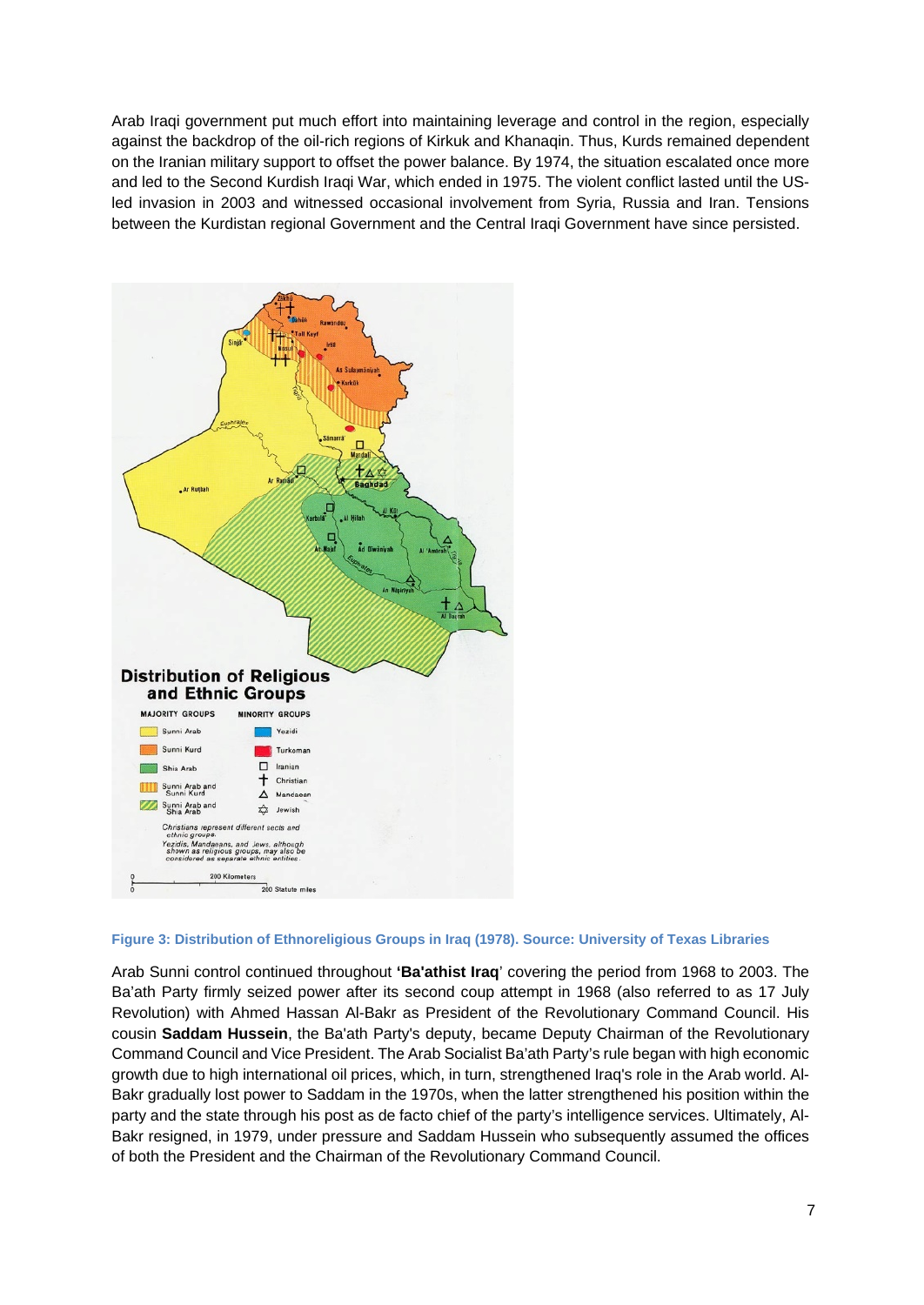The 1980s were marked by **territorial disputes with Iran** and **the government's fears over a Shia**  insurgency inspired by the Iranian Revolution.<sup>[5](#page-7-0)</sup> As part of the Arab population, the Shia religious group, which made up roughly two-thirds of Iraq's population felt oppressed by the central government. Throughout the Ba'athist era, all their efforts to gain power and ensure a political voice were violently suppressed. The costly **eight-year war with Iran,** which started in 1980**,** bore devastating results for Iraq's society and economy. It ended in a stalemate despite Iraq's political and logistical support from the United States, the Soviet Union, France, and the United Kingdom. Estimates of casualties range from one million soldiers and civilians to twice that number. After a United Nations-brokered ceasefire (UN Security Council Resolution 598), both sides retained their original borders.

The early 1990s saw an increase in Shia-led revolts in the South and a wave of uprisings in the Kurdishpopulated North, which were quelled with massive force by Iraqi government forces spearheaded by the Iraqi Republican Guard. Moreover, another territorial dispute with a neighboring country emerged, leading to **Iraq's invasion of Kuwait**. The Ba'athist government had officially raised concerns over Kuwaiti slant drilling of oil across the border. Moreover, it accused its oil-rich neighbor of deliberately increasing their oil output (above mandatory OPEC Quota). Thus, reducing international oil prices and the much-needed revenue for Iraq to mitigate its desolate economic situation. The international response to Iraq's invasion of Kuwait led to the **Gulf War** (1990 – 1991) and subsequent international **economic sanctions imposed by United Nations' Security Council**, adding further devastation to the already affected Iraqi population. The sanctions, which were also linked to demands of removal of weapons of mass destruction (UNSRC Resolution  $687$  $687$ ),  $6$  further aggravated the country's economic conditions throughout the 1990s and weakened the Ba'athist regime. [7](#page-7-2) After 1991, Iraq underwent hyperinflation while the population suffered from increased levels of poverty and malnutrition.

The end of Sunni Arab supremacy was heralded in 2001, in the aftermath of the September 11 attacks when the United States labelled Iraq as part of the "Axis of Evil" in their newly proclaimed War on Terror. After several aerial attacks on Iraqi infrastructure in **March 2003,** while using the UN Resolution as a justification for Iraq's non-compliance and the existence of weapons of mass destruction, the United States with strong British support and military aid from other nations invaded Iraq.[8](#page-7-3) **The occupation of Iraq by Coalition forces** was declared as a necessity for maintaining peace and security in the region. Saddam Hussein vanished shortly after the invasion but was eventually captured, tried, and executed on December 30, 2006. Initial hopes of a better future and prosperity among many Iraqis were, however, short-lived. The occupation and a rushed political transition increasingly led to more entrenched rifts between Iraqi society and manifested in more disastrous results.

Under the Coalition Provisional Authority (caretaker government), Iraq saw two US administrators until the Iraqi Interim Government's establishment in June 2004, which was later replaced by the Iraqi Transitional Government in 2005. The United States, as the main occupying power, played a key role in defining and managing the transitional and interim arrangements. The new Iraqi National Assembly was elected in the Parliamentary elections in January 2005 with a mandate to draft a new constitution under a lot of time pressure and not without controversy.

"While the process of drafting the constitution ought to have been deliberative and inclusive, it was everything but. Rushed to meet arbitrary deadlines, it produced a document that ratified the alienation of Iraq's Sunni Arab community by formulating a system of government and a mechanism of oil revenue

<span id="page-7-0"></span><sup>5</sup> Claudia Wright, 'Religion and Strategy in the Iran-Iraq War', *Third World Quarterly*, 7.4 (2007).

<span id="page-7-1"></span><sup>&</sup>lt;sup>6</sup> The UNSRC Resolution 687 demanded complete removal and destruction of all chemical and biological weapons and ballistic missiles with a range greater than 150km (under Geneva conventions). The established United Nations Special Commission was tasked with the supervision relating to inspections and set provisions asking Iraq to abide by its obligations under the Nuclear Non- Proliferation Treaty, not to develop nuclear.

<span id="page-7-2"></span><sup>7</sup> The UN imposed stringent economic sanctions on Iraq largely ended in May 2003 with exceptions related to arms and to oil revenue, which gave the US and UK control over Iraq's oil revenue until December 2010 (https://www.bbc.co.uk/news/worldmiddle-east-12004115).

<span id="page-7-3"></span><sup>&</sup>lt;sup>8</sup> The UN Security Council did not issue a resolution authorizing the use of force against Iraq.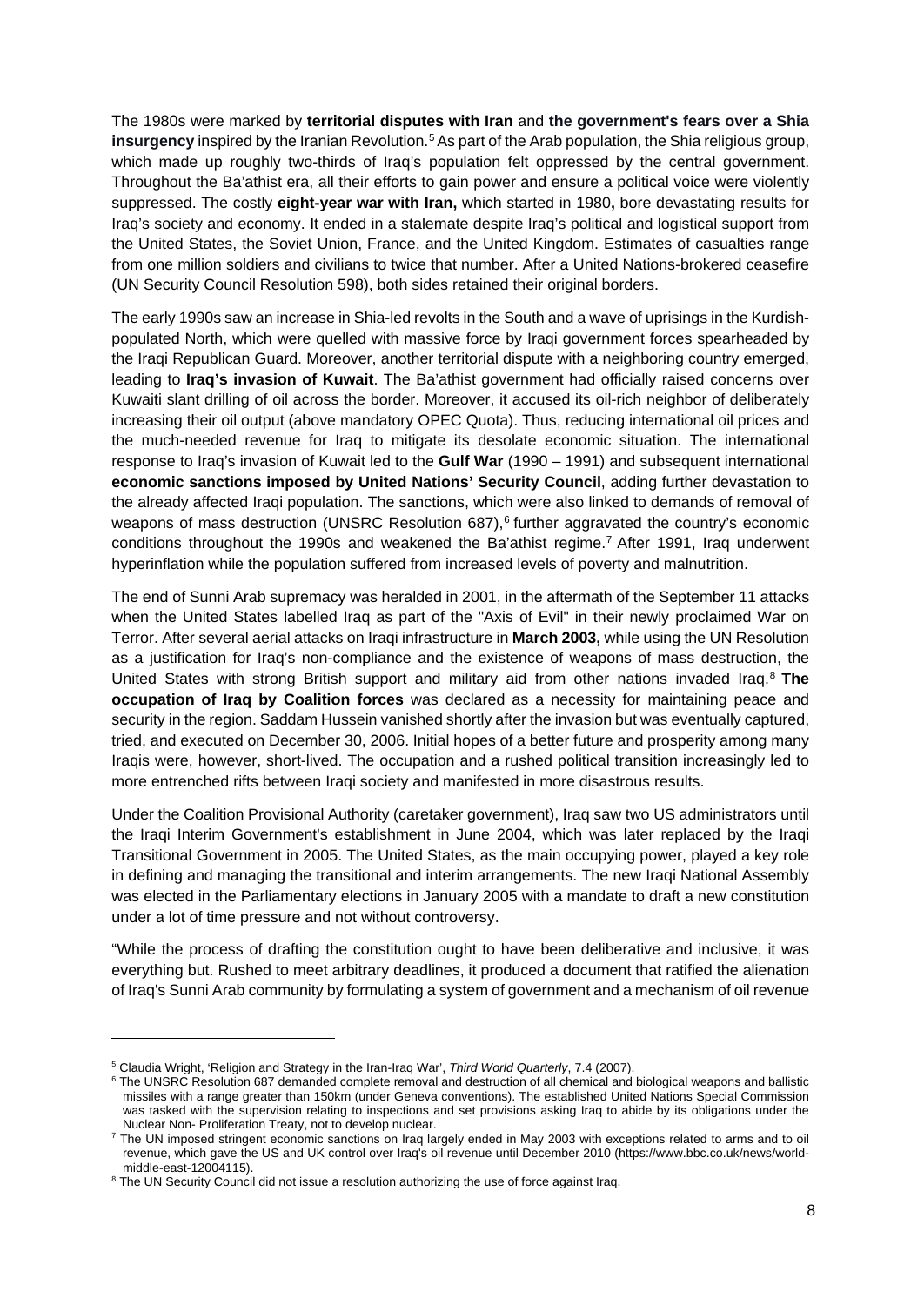distribution that would excise the Sunnis from the country's new order and wealth. Rather than being the glue that binds the country together, the new constitution threatens to be the prescription and blueprint for its dissolution". (Hilterman Jost)<sup>[9](#page-8-1)</sup>

The last US interim administrator left Iraq in 2005 while a large US military presence remained. Yet, the hurried political transition, in a society that had seen thirty years of unrelenting brutalities without opportunities to heal, encouraged the emergence of various actors with explicit sectarian and ethnic agendas.

As the Iraqi society struggled to rebuild and rehabilitate after three consecutive wars, decades of sanctions and internal turmoil: it soon faced a renewed emergence of violence between the occupation forces and a growing Iraqi insurgency. **Terrorism** emerged as a threat to the Iraqi people shortly after the 2003 invasion of the country, with **Al Qaeda** firmly establishing a presence. Former Ba'ath Party officials and many foreign fighters joined the insurgency, chiefly attacking American forces and those Iraqis allied with the occupation forces. Moreover, Sunni Jihadist forces increasingly targeted Shia religious shrines, places of worship and civilians, which was met by a wave of Shia reprisals and counterattacks against the Sunnis. While the conflict intensified, many journalists and scholars started referring to it as a civil war, fearing the country's disintegration only three years after the US-led invasion.[10](#page-8-2) Despite the presence of over 130,000 US troops, the period immediately following the dismantling of Saddam Hussein's regime witnessed profound lawlessness. Extremists were able to exploit the deepened rift between Sunni Arabs, who were the backbone of the ousted regime, and the Shiite majority of the population who after decades of marginalization were finally granted the opportunity to seize power. By October 2006, the Islamic State of Iraq (ISI) issued a statement that the Mujahideen Shura Council, an umbrella organization of several Sunni insurgent groups fighting the USled coalition and allied Iraqi forces, was disbanded and replaced by the ISI.

Sectoral violence engulfed the Shia, Sunni, and Kurdish ethnic groups and specifically targeted minority groups such as the Yazidi, Assyrian Christians, Shabaks and Kaka'es, which led to mass exodus of these ethno-religious groups who found themselves under the threat of torture and death. Furthermore, Nouri Al-Maliki, a former Shia dissident who took the prime minister's office in 2006, lost much credibility among Iraqi people over accusations of corruption and sectarian politics, antagonizing both the Kurdish and the Sunni camps. Especially in early 2014, the government's handling of security matters came under great scrutiny. The ISI transformed under Abu Bakr al-Baghdadi into the **Islamic State of Iraq and the Levant** (ISIL, ISIS, IS). The transnational jihadist group, which attracted many foreign fighters, captured and terrorized large areas of Iraq, including the cities of Falluja, Abu Ghraib, and Al Qaim, Ramadi in 2015, which left them practically in control of large areas of Iraq. The northern cities of Tikrit and Mosul, along with large parts of the governorate of Nineveh, including parts of Salheddin, Kirkuk, and Diyala, were seized by ISIL and aligned insurgent forces during the Northern Iraq offensive in June 2014. The reign of ISIL only ended after 2017 when military victory was finally declared.[11](#page-8-3) Nonetheless, armed groups, including ISIL, are still present, and there is a risk that the still fragile situation may lead to a resurgence of violence in the future.

#### <span id="page-8-0"></span>3.2 Conflict context of the Governorate of Nineveh

Much of Iraq's turbulent and violent history is also reflected in the Nineveh governorate, which straddles the borderline between Sunni Arab and Kurdish-dominated areas. Nineveh, as the third-largest governorate of Iraq, is located in the North of the country and characterized by a very diverse and mainly tribal society,<sup>[12](#page-8-4)</sup> which has been profoundly touched by armed conflict and sectarian violence.

<span id="page-8-1"></span><sup>9</sup> Jost Hiltermann, 'Preventing Iraq's Disintegration', *The Baltimore Sun*, 5 March 2006.

<sup>10</sup> Hiltermann.

<span id="page-8-3"></span><span id="page-8-2"></span><sup>11</sup> Nehal Mostafa, 'Iraq Announces End of War against IS, Liberation of Borders with Syria', *Iraqi News*, 2017 <https://www.iraqinews.com/iraq-war/iraq-announces-end-war-liberation-borders-syria-abadi/>.

<span id="page-8-4"></span><sup>&</sup>lt;sup>12</sup> According to the United Nations Humanitarian Information Center (HIC) there are over 70 different tribes: UN Assistance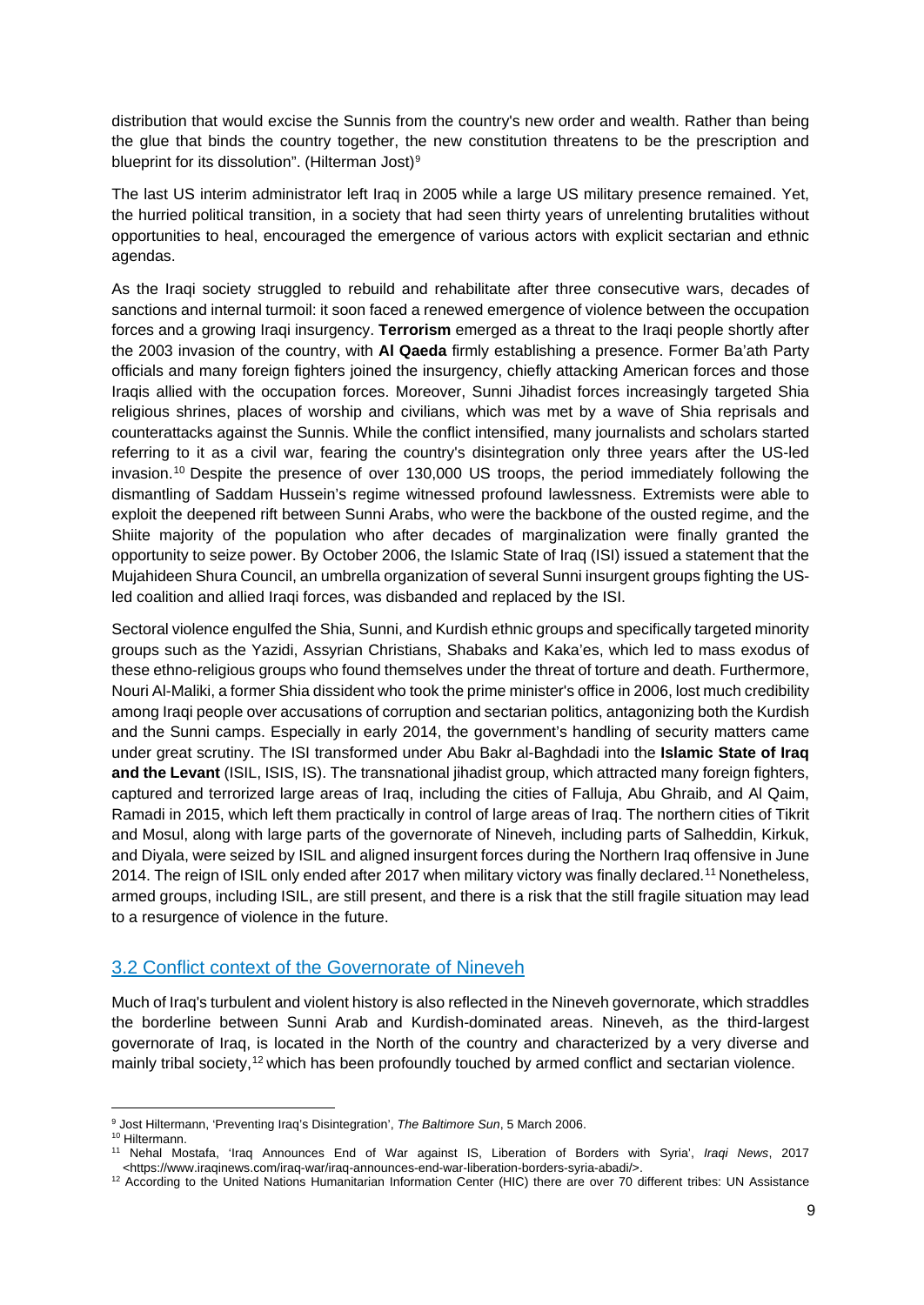Even before the 2003 invasion, many of Nineveh's inhabitants were faced with **territorial disputes and forcible displacement** resulting from the 'Arabization' policy pursued by the post-1968 Ba'athist government under Saddam Hussein rule. The Ba'athist Arabisation policy aimed to promote national unity through a collective Arab identity while oppressing Kurdish nationalism and identity, along with other minority identities. As early as the 1970s, the central government separated, in a strategic move, the mainly Kurdish inhabited Aqra District from the Dohuk governorate and attached it to Nineveh "to allow for a better deployment of Iraqi troops to fight against the Kurdish Peshmergas" (Meier 2019).<sup>[13](#page-9-0)</sup>

Tens of thousands of Kurdish residents, along with other minorities, were forcibly displaced on more than one occasion by violent means. During the 1980s, the government settled Arabs from other parts of Iraq in the original areas of these deported populations. Nonetheless, after the 1990s and the aftermath of the Gulf War, the region witnessed the establishment of no-fly zones imposed by the United States, the United Kingdom and France. These prohibited Iraqi aircrafts from entering the airspace of these no-fly zones, whilst the Patriotic Union of Kurdistan (PUK) and the Kurdistan Democratic Party (KDP) regained control over some of the predominantly Kurdish-inhabited areas establishing Kurdish autonomous region.<sup>[14](#page-9-1)</sup> Tensions over allocation of administrative areas between the Kurdistan Regional Government (KRG) and the Iraqi Central Government have continued post-2003 invasion and have **remained a core concern for Arabs and Kurds alike**. Disputed areas in Nineveh governorate (Figure 4) include Aqra, the northern part of Al-Shikan, the Nineveh plains[,15](#page-9-2) as well as northern parts of Sinjar and Tel Afar and Shekhan districts, which are mainly inhabited by Kurds, along with Assyrians, Yazidis, Turkmen, and Shabaks.[16](#page-9-3)

After the surrender of Nineveh's capital city of Mosul to US control in April 2003 and the ensuing USled invasion, the city saw a **rise in Kurdish fighters** moving into the provincial capital and taking control of the surrounding areas. When Kurdish political parties started to expand their area of influence by filling the political vacuum after the ousting of the Ba'athist regime, opposition to increasing Kurdish control grew among the Sunni Arab population of the governorate. However, Kurdish politicians and militia saw an opportunity to regain further control over areas that they had long laid claim of. Eventually and gradually, with the redeployment of coalition forces away from Nineveh to other areas in Iraq more control was gained by the Kurdish forces over the area, which made up the majority of the troops stationed in the governorate.

The Kurdistan Alliance List (KA), a coalition of the two main ruling parties in KRG: the Kurdistan Democratic Party (KDP) and the Patriotic Union of Kurdistan (PUK) took three-quarters of the seats in the Provincial Council with the Supreme Council for the Islamic Revolution in Iraq (SCIRI), a Shia Islamist political party winning much of the remaining seats. This political crisis and perceived underrepresentation of Sunni Arab interests led to a divided region between Arabs and Kurds.[17](#page-9-4) In 2009, Sunni Arab parties called for an end of the boycott of the electoral process to try and regain political representation. Thus, in the January 2009 provincial elections, Al-Hadbaa, a nationalist party mainly led by Sunni Arabs, managed to retake 19 of the 37 seats while the Kurdish Nineveh Fraternal List finished second with 12 seats.

Mission for Iraq (UNAMI), Map of Tribes in Iraq, 3 August 2003, <https://www.refworld.org/docid/4693430d0.html>.]

<sup>13</sup> Hiltermann.

<span id="page-9-1"></span><span id="page-9-0"></span><sup>14</sup> Daniel Meier, 'Disputed Territories in Northern Iraq: The Frontiering of in-between Spaces', *Mediterranean Politics*, 23 October 2019.

<span id="page-9-2"></span><sup>&</sup>lt;sup>15</sup> The three northeastern districts of Telkaif, Al-Hamdaniya, and Al-Shikhan are part of the Nineveh Plain.

<span id="page-9-3"></span><sup>16</sup> Peter Bartu, 'Wrestling With the Integrity of A Nation: Disputed Internal Boundaries in Iraq', *International Affairs*, 2010 <https://www.ncciraq.org>.

<span id="page-9-4"></span><sup>&</sup>lt;sup>17</sup> NCCI, 'Ninewa - NCCI Governorate Profile' (NGO Coordination Committee for Iraq, 2010).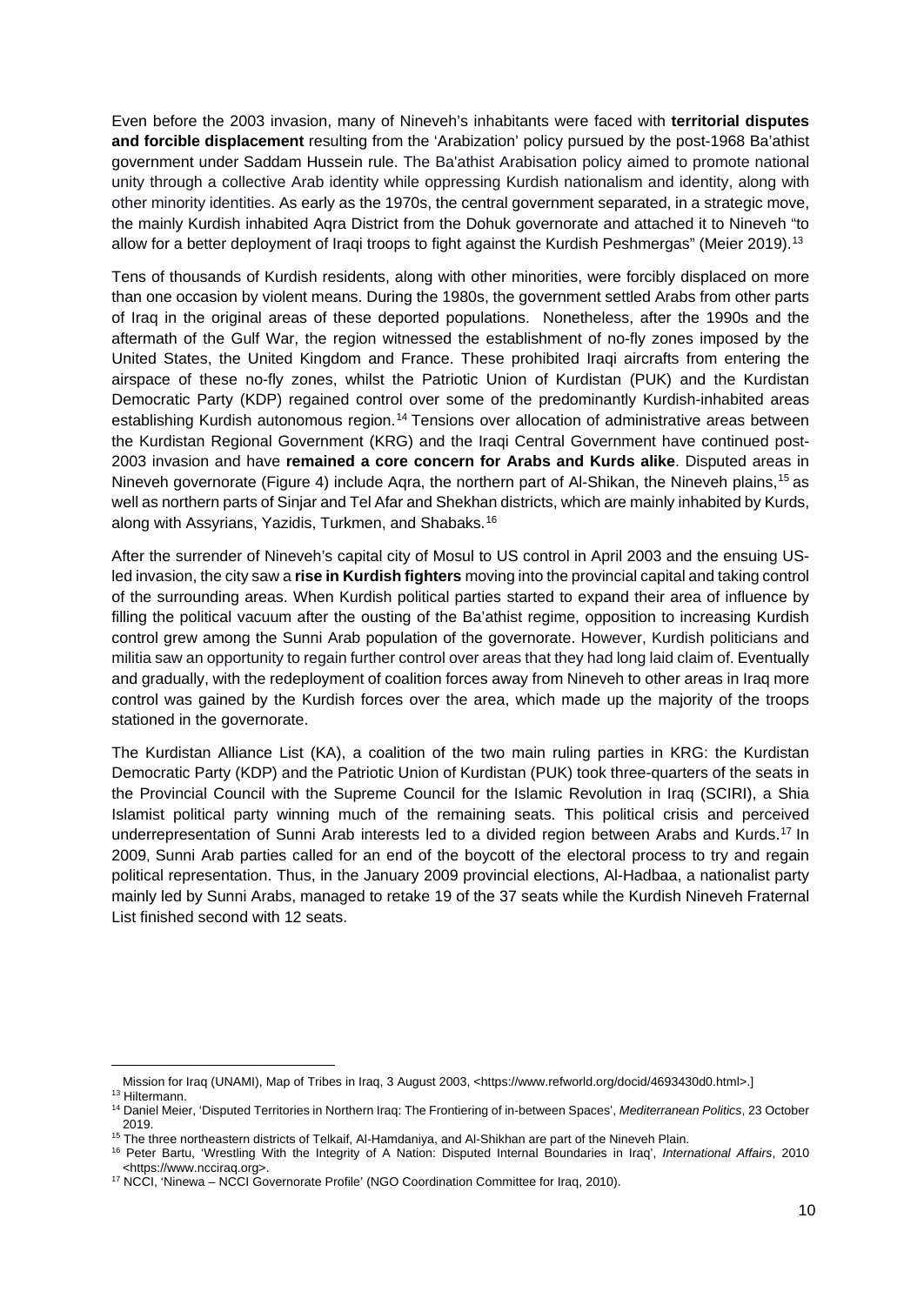

<span id="page-10-0"></span>**Figure 4: Map of the Nineveh Districts (including Disputed Territories). Source: NCCI** 

The Iraqi Islamic Party won three seats, and the religious minorities (the Shabaks, Christians, and Yazidis) received one seat each under the new quota system. While the Kurdish party retained approximately a third of the seats in the elections, proportional to their relative population, they largely rejected local government institutions as significant tensions between the Al-Hadbaa and Kurdish factions arose. Disagreement mainly cantered on Al-Hadbaa's claims of Mosul being an "Arab city" and their opposition to relinquishing parts of Nineveh to the Kurdistan Regional Government (KRG). According to Kurds, Al-Hadbaa continued to marginalize Kurdish authorities and continued their attempts to push Kurds back over the "Green Line" (Nineveh governorate border shared with the KRG).

Nineveh's history of Arab identity and strong military tradition, coupled with a resistance to growing Kurdish influence, made **the governorate a prime base for many Sunni insurgents** post the 2003 invasion.[18](#page-10-1) A poorly-guarded Syrian border allowed for easy infiltration and stockpiling of weapons. Furthermore, disgruntled or destitute Arab youth from poor neighborhoods were seen as a recruiting pool for violent extremism. The governorate turned into a bloody and unrelenting battleground for a multitude of different fighting factions, each scrambling for power and control over resources. While in 2007 - following a vast operation of the coalition and Iragi forces<sup>[19](#page-10-2)</sup> involving daily curfews and mass detainments - Nineveh was declared free of Al-Qaida yet insurgent activities persisted. In light of the failure of Iraqi forces to provide security to the governorate's population, tribal militias saw themselves increasingly responsible for protecting their communities from Al- Qaida and its affiliates. After the emergence of the **Islamic State of Iraq and the Levant (ISIL) in 2013**, it soon became the most dominant insurgent group in the Nineveh governorate. As a culturally and religiously diverse region, Nineveh was particularly vulnerable to brutal attacks of ISIL, who seized the city of Mosul in June 2014. The capital remained under ISIL control for two years before coalition and allied Iraqi forces retook through one of the most extensive military operations since the 2003 invasion. The Iraqi Government forces aided by the Kurdistan Regional Government, international forces and allied militias started their offense on 16 October 2016, with Iraqi and Peshmerga forces engaging ISIL on three fronts advancing from one village to another.

Sinjar, which was home to an estimated 400,000 Yazidis, also came under ISIL attack and the group

<sup>18</sup> NCCI.

<span id="page-10-2"></span><span id="page-10-1"></span><sup>19</sup> US and Iraqi intervention in Mosul named "Operation Lion's Roar" (launched in May 2007).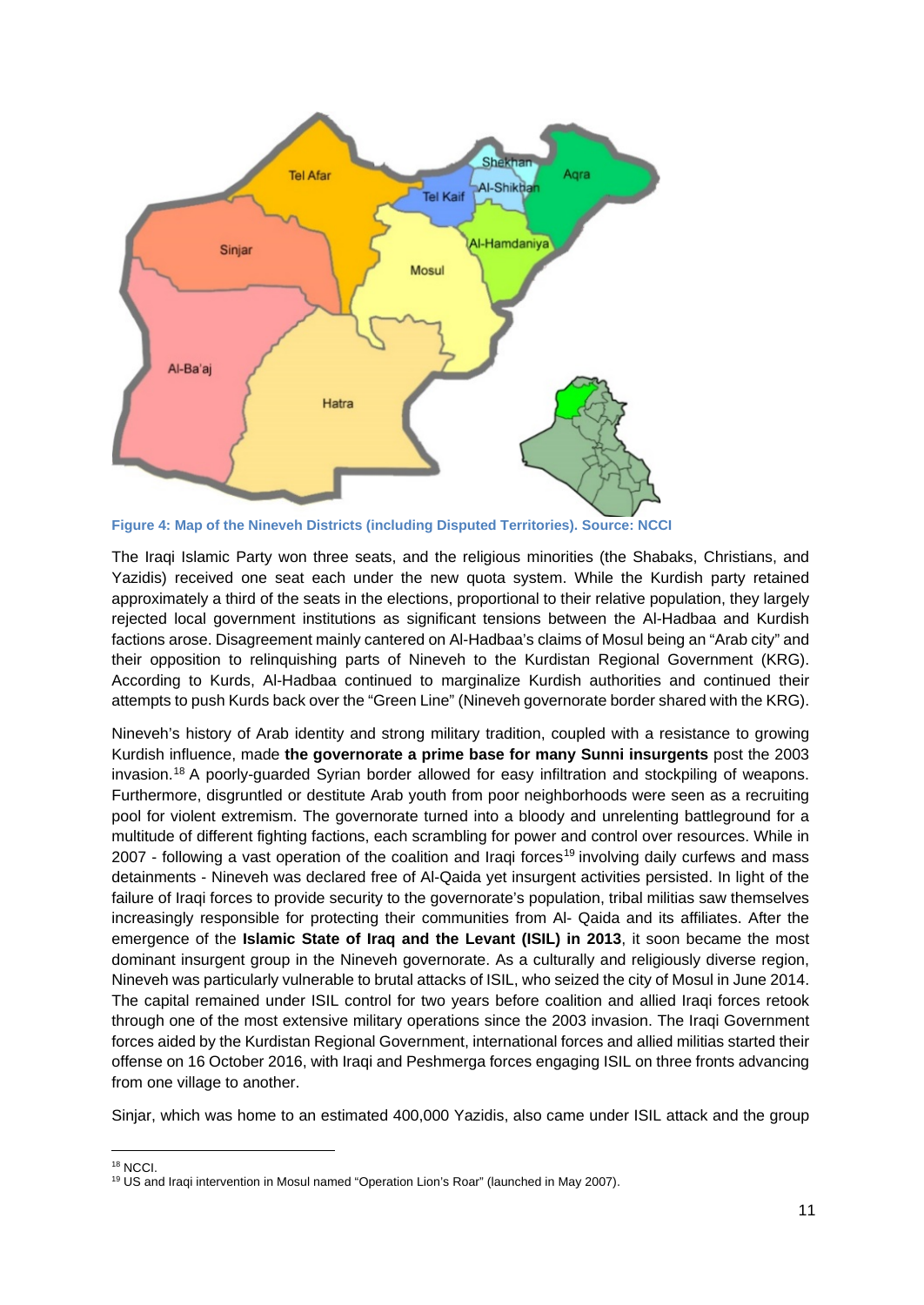seized its capital city of the same namesake in August 2014. Studies suggest that in the span of only a few days, up to 10,000 Yazidis were either brutally killed or kidnapped.[20](#page-11-0) The advance of ISIL triggered the flight of thousands of Yazidis to the Sinjar Mountains, located to the North of the city. With ISIL subsequently cutting the escape routes at both the southern and northern entrances to the mountains, thousands of families were left stranded facing starvation. Aid came in the form of a pushback offensive in December 2014, which involved roughly 8000 Kurdish forces - mainly Peshmerga - who were aided by the Syrian-Kurdish People's Protection Units (YPG) forces and supported by coalition airstrikes.<sup>[21](#page-11-1)</sup> Many Yazidis who had been trapped by ISIL fighters were eventually airlifted off the mountain or escorted through neighboring Syria back into Iraq, where they found refuge in the KRG controlled areas.

The conflict in Nineveh saw the **involvement of a great many numbers of armed actors**, both official and unofficial. Besides ISIL or other Al Qaida-affiliated insurgent groups and the US-led coalition forces, they included the Iraqi Security Forces (ISF) and their Counter-Terrorism Service (CTS), Iraqi Police, Kurdish Peshmerga (KRG security forces) and Asayish (KRG security police). Furthermore, numerous state- sponsored and tribal militias were active, each with ties to ethnic groups or political parties. Moreover, The Popular Mobilization Forces (PMF), a state-sponsored umbrella organization to fight ISIL, were composed of some 40 militias consisting of mostly Shia but also Sunni Muslims, Christians, and Yazidi groups. The division of control and influence between these multiple forces had been extraordinarily complex and dynamic. Large parts of the Nineveh's population were often caught between crossfires or directly targeted by one or the other group based on their affiliation or ethnic background. The constant struggle for power and survival during armed conflict created and deepened sectorial divisions between Arabs, Kurds, and other ethnic minorities such as the Yazidis, Assyrian Christians, or Turkmens, which unraveled much of the governorate's social fabric.

While military victory over ISIL was eventually declared at the end of 2017, it is important to note that the various conflicts fought after 2003, including the rise and defeat of ISIL and the ensuing dynamics, also allowed for (new) armed groups and political factions in Nineveh to influence and change the balance of power. Zmkan Ali Saleem, Adjunct Professor of the American University in Iraq, highlights:<sup>[22](#page-11-2)</sup> in addition to the Kurdish KDP, several factions of the Popular Mobilization Forces have successfully translated their military fight against ISIL into political and economic capital. Together with emergent Shia and Sunni political figures in post-ISIL Nineveh, they have sought to capture local state institutions to secure and protect their share of power.

In December 2019, after years of political turmoil, a quick succession of public figures and unbelievable suffering and anguish in Nineveh, Naim al-Jabouri, a retired general and native of Nineveh from an influential Sunni tribe, was appointed as Nineveh's governor.<sup>[23](#page-11-3)</sup> According to various analysts, he had gained a reputation for being a professional military commander. However, caught between the interests of the factions that carried him into office and the camps that are backed by external forces such as the United States or neighboring Iran, he has formidable challenges to surpass. After decades of war, many armed militias are still present in Nineveh,<sup>[24](#page-11-4)</sup> while the security sector is fragmented and mistrusted by many citizens due to allegations of corruption. The governorate lacks infrastructure and services and, according to many civil society actors, the intense competition for influence and power continues. With multiple grievances and profound traumas connected to the violence inflicted on the population by the various armed groups: a dire need for reconciliation, rebuilding trust, and social cohesion is deemed an imperative necessity. Moreover, grave concerns over a lack of economic opportunities exist in a yet very fragile environment. Another major challenge will also be the safe return

<span id="page-11-0"></span><sup>&</sup>lt;sup>20</sup> Valeria Cetorelli and others, ', Mortality and Kidnapping Estimates for the Yazidi Population in the Area of Mount Sinjar, Iraq, in August 2014: A Retrospective Household Survey', *PLoS Med*, 14.5 (2014).

<span id="page-11-1"></span><sup>21</sup> Victoria Richards, 'ISIS Latest: Kurdish Forces "Break" the Siege of Mount Sinjar'', *The Independent*, 19 December 2014.

<span id="page-11-2"></span><sup>22</sup> Zmkan Ali Saleem, 'Prisoner of the Deal: Nineveh's Governor and Local State Capture', *LSE Conflict and Research Programme Blog*, 2020 <https://blogs.lse.ac.uk/crp/2020/03/12/prisoner-of-the-deal-ninevehs-governor-and-local-state-capture/>.

<span id="page-11-3"></span><sup>23</sup> Ali Saleem.

<span id="page-11-4"></span><sup>&</sup>lt;sup>24</sup> According to a USAID report there are reportedly fourteen armed groups that operate in the capital of Mosul alone.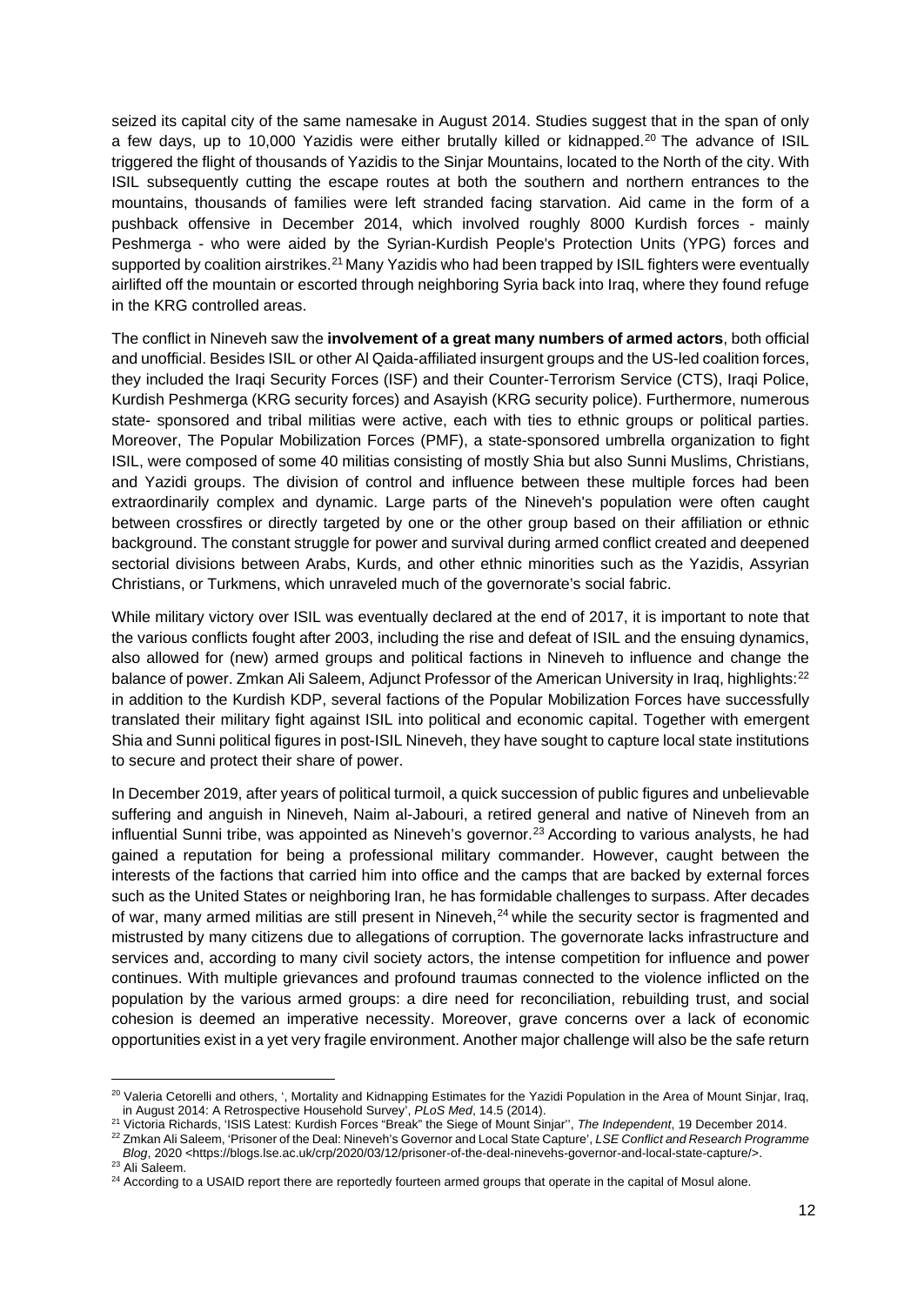of thousands of displaced minority groups, such as the Yazidis and Christians: many of whom have sought refuge outside of Iraq. It is difficult to provide precise estimates due to a lack of reliable figures. Furthermore, thousands of family members of ISIL fighters - mostly wives and children - are still held in camps, segregated from society.

## <span id="page-12-0"></span>4 Peacebuilding in Nineveh

#### <span id="page-12-1"></span>4.1 Defining peace and security

The following section analyzes how interview participants conceive peace and security, how they define them and what they perceive to be the necessary elements to achieve them. It also provides a short overview of existing peacebuilding initiatives in Nineveh and their relative successes as perceived by the research respondents.

Tellingly, the most prevalent answer to what respondents would define as 'peace' was not limited to what in feminist peace studies is commonly referred to as "negative peace", i.e., peace reduced to the protection of physical integrity during violent conflict. Instead, the overwhelming majority adopted a much more comprehensive conception of 'peace' emphasizing two further qualifiers for what they deemed a peaceful society. Firstly, they emphatically highlighted the **peaceful co-existence** of all communities based on equality between and justice for all of them both within the Nineveh Governorate and Iraq as a whole. Secondly the aspect of trust between these same communities – in the field most commonly referred to as **social cohesion** – was claimed to be vital for achieving and maintaining the former.

A peaceful society is a society, where all components live peacefully together and trust one another (respondent from Til Asquf)

The respondents underlined what researchers and policy-makers have jointly been advocating for effective peacebuilding efforts and initiatives in Nineveh. The study on *Physical and Societal (Re)construction in Nineveh post- Islamic State* conducted by the Carnegie Middle East Center, for instance, concludes that effective peacebuilding in Nineveh Governorate must not be reduced to physical reconstruction, but entail bringing society together as a whole.[25](#page-12-2)

Hence, peacebuilders in the region, is a delicate bridge to be built: between the desire to address the pre-IS local alienation from central government via further decentralization on the one hand and risking to merely transfer the multi-party competition from the national to the provincial level on the other.

From the interviews, it is clear that putting an end to the struggles between different groups and factions must be a priority to ensure and maintain the desired **peaceful co-existence**. When asked which steps research participants think ought to be taken to achieve their definition of peace, they mentioned the necessity of both formal and informal processes. Regarding the former, they referred to the need to adopt **laws against discrimination** as well as the importance of implementing adequate **monitoring.**  Crucially; however, it was stressed that this could only be done, if **public institutions** played a **credible leading role**. Respondents argued that a shift in attitude was required among state officials, from mainly caring about their PR to acting like a "cultured elites" that "practices the co-existence they preach". The respondents emphasized: without such steps the informal process taken by the

<span id="page-12-2"></span><sup>25</sup> Dylan O'Driscoll, 'Physical and Societal (Re)Construction in Nineveh Post Islamic State', *The Politics of Post-Conflict Reconstruction*, September, 2018, 28–33.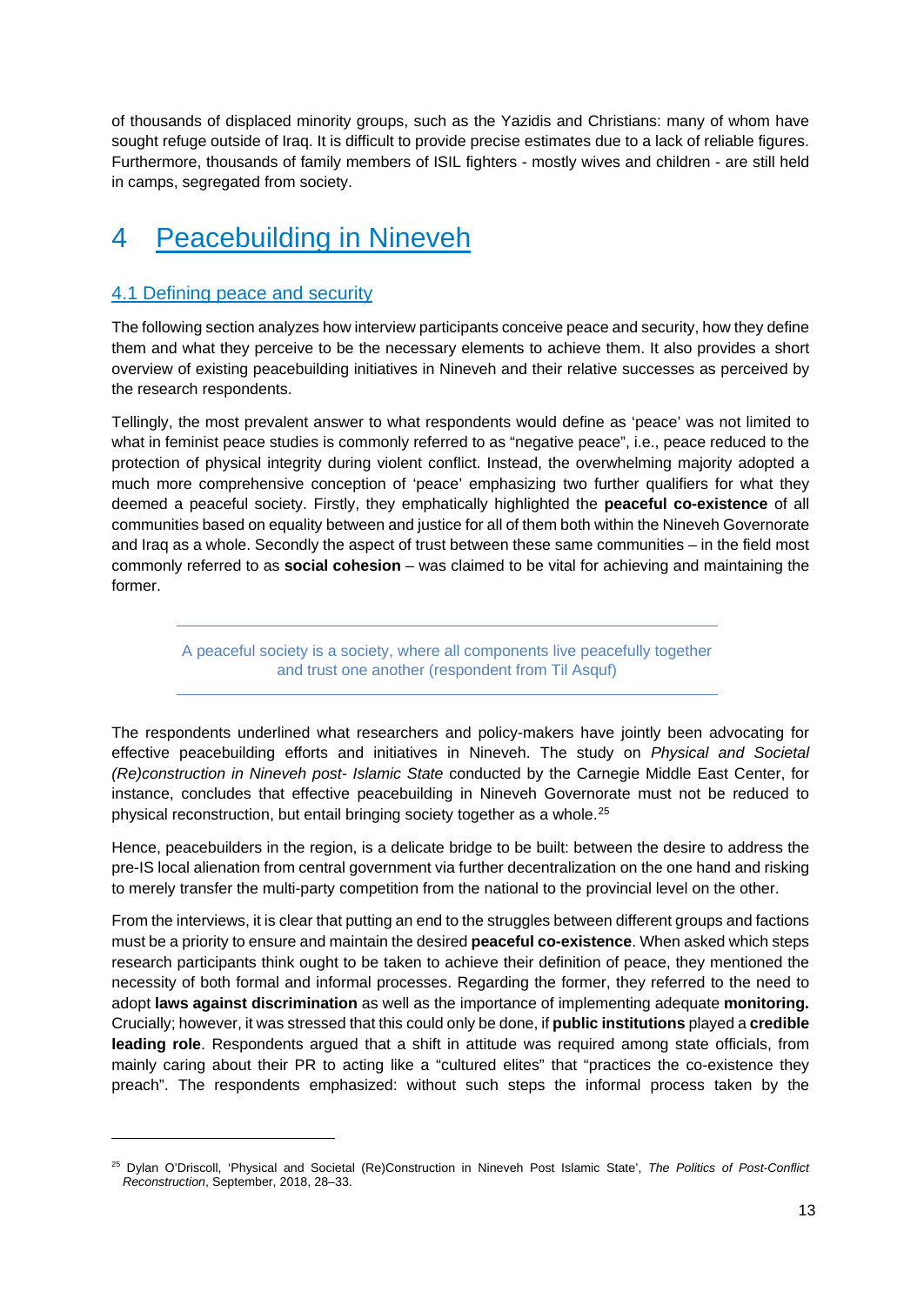communities themselves would not suffice and should thus be taken by the official leadership.

Participants mentioned informal **dialogue initiatives to be a crucial process, which** brings different societal groups together and strengthens their bonds. One such interviewee asserted: "we won't be able to rid off the stereotypes against each other without interacting with each other". This was complemented by another participant's wish to "spread a culture of non-transgression and abuse" against 'other' groups and raise people's awareness about their rights and freedoms. Nonetheless, there was an agreement that mutual understanding and rebuilding of the lost trust should, ultimately, extend beyond the informal level and be promoted within the setting of formal institutions.

The ongoing power struggles appear not only relevant for the interviewees' vision of peace but also impact their perception of security. Throughout the thirty interviews, one trend clearly emerged: while the security situation was seen as improved compared to when ISIL had ruled the territory, it had not yet reached the level of "full-fledged security". To gauge their perception, respondents were asked to assess the level of security in Nineveh at the provincial, district and the community level. Four options were given, ranging from "secure" to "insecure". The vast majority chose the second option "relatively secure" for all geographical levels with a relatively higher number of interviewees describing the community level as "secure". This ties in with the local alienation and struggles between the factions outlined above: due to a lack of trust, feeling of security decreases as the geographical radius increases. One respondent summarized this by saying, "the weakness of the state makes the citizens lose their sense of security".

State weakness was highlighted by the fact that ISIL cells continued to operate and perpetrate attacks by exploiting the ongoing tensions between the different militias while the Iraqi security sector lacked control and influence.

> The situation is relatively safe at the three levels. Nevertheless, it would be better without the existing political and militia related conflicts, without the explosions here and there, and without the conflict between the Government of Iraq (GoI) and Kurdistan Regional Government (KRG) (a respondent from Khana Sor)

Yet several respondents also praised the security forces as a force for good, whose presence and enforcement has had a positive impact on their lives safety. It was also stressed that this success is attributed to co-operation projects between the security forces and the citizens, which is a further indication that the **local initiatives, involving public institutions, and whose primary aim is the establishment of trust** can be very fruitful.

#### <span id="page-13-0"></span>4.2 NGO accounts

It is important to reiterate that the limited number of interviewees do not allow for a representative and comprehensive assessment of the overall situation of peacebuilding initiatives, conflict resolution, and dialogue processes in Nineveh. The aim here is not to provide an exhaustive mapping of existing processes and initiatives. Instead, this section aims at giving a first insight into the range of peacebuilding activities that respondents were aware of and the successes and challenges they associated with them. To do so it first looks at the perspective from representatives of five NGOs and in the next sub-section draws from the thirty interviews to shed light on interviewees' perceptions of peacebuilding. For a more comprehensive overview, the recent mapping, published by the United States Institute of Peace and the Middle East Research Institute earlier in 2020,<sup>26</sup> may prove useful.

<span id="page-13-1"></span><sup>&</sup>lt;sup>26</sup> Henriette Johansen and others, 'Ninewa Plains and Western Ninewa: Sustainable Returns and Stabilization Efforts' (Middle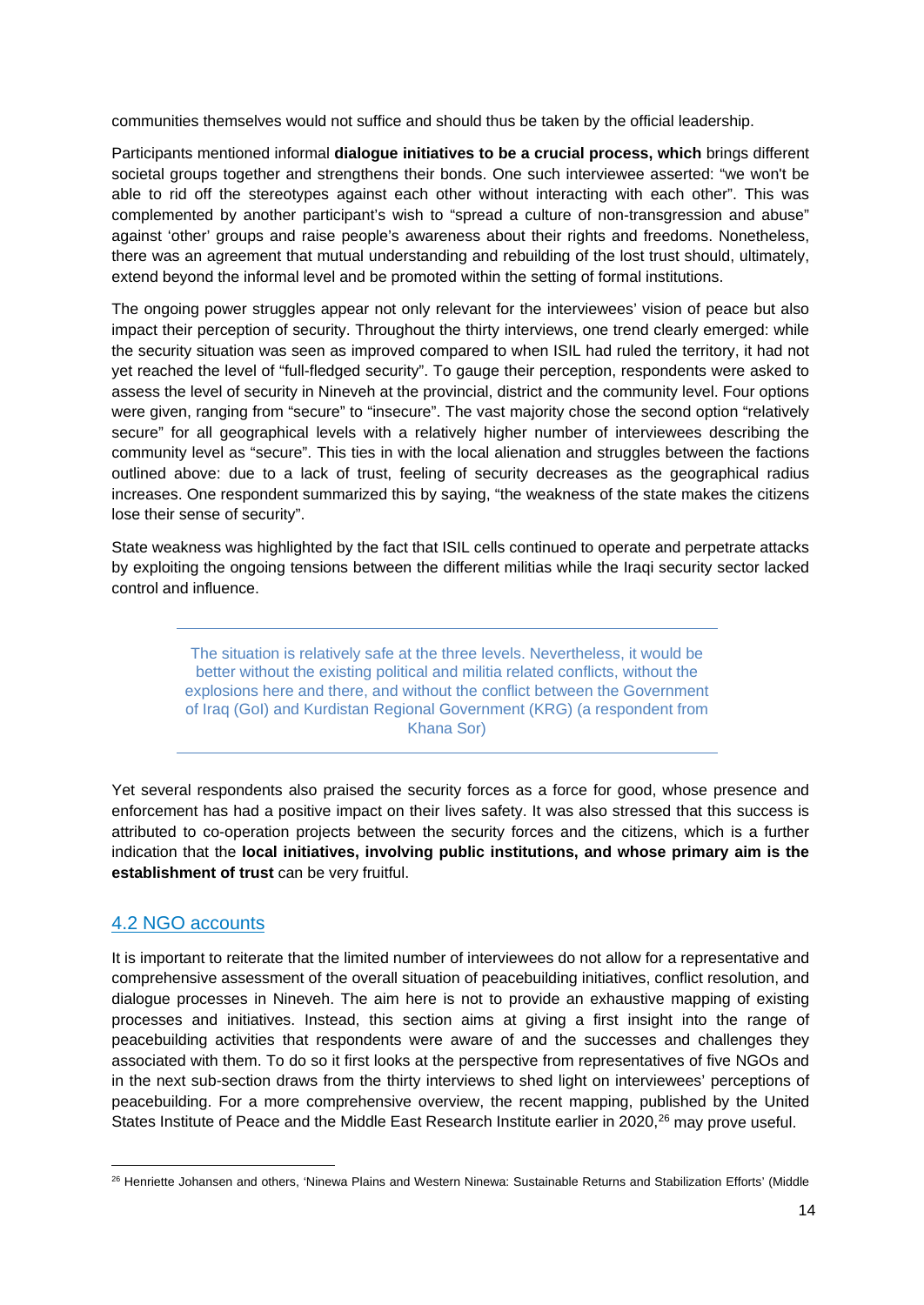The following has been shared by the five NGO representatives who were interviewed by ElBarlament. The focal areas of these NGOs cover five out of eight districts of the Nineveh Governorate: namely Hamdaniyah, Tal-Kaif, Sinjar, Tal-Afar, and Mosul. Moreover, insights from the Focus Group discussion organized by ElBarlament have also been incorporated in order to present the below analysis.

The interviewees' organizations are involved in various community projects that encourage joint activities between different groups in sports, culture, media, environmental protection, and recreational activities. Sometimes, these activities are channeled through the local community, rehabilitation, or youth centers. Besides, they support or implement dialogue initiatives from the national to the community level. They engage with or help establish peace committees and encourage participation in local governance. Additionally, they offer training - and training of trainers (ToTs)- on topics such as media, gender-based violence, interfaith dialogue, peace- education, and mediation.

In terms of primary beneficiaries and stakeholders, the various projects target a wide range of actors. From an RPP-framework perspective, include both "key people" and "more people".<sup>[27](#page-14-0)</sup> Among the beneficiaries are tribal leaders, religious leaders, representatives of local authorities and civil society, as well as ordinary community members, especially from marginalized groups (women, children, disabled, youth, IDPs). Some interviewees stressed their attention given to the inclusion of people from diverse backgrounds and along potential conflict cleavages (e.g., religious, ethnic, IDP/host communities).

Interviewed organizations have been in contact with a broad range of government officials from the municipal, district, governorate, regional (including KRG) and national levels. While three interviewees assessed their government counterparts as "engaged up to a certain extent", only one identified them as "highly engaged". Mixed responses about government representatives' engagement over the last years did not allow for the determination of a general trend.

Amongst the many challenges faced by these organizations in Nineveh, the following were deemed to be the most significant: tensions between political parties, non-state armed groups (e.g., the Popular Mobilization Units), and different authorities (KRG vs. GoI) were mentioned several times. Moreover, access to their work locations is rendered difficult by the heightened security risks and considerable bureaucratic hurdles. Other challenges mentioned relate to participation motivation, coordination, and prioritization of activities. Some respondents considered that workshop participants engage in "forum shopping", while others underlined the lack of coordination leading to the duplication of efforts among organizations. The priorities of key actors, such as the UN, were also criticized as they do not necessarily reflect the needs on the ground. Trying to work in a conflict-sensitive manner in a context characterized by a high level of religious diversity and firmly enshrined traditional social structures were underlined as additional challenges. The situation relating to the Pandemic Covid-19 exacerbated the overall complexity.

Three out of five interviewees mentioned the relative success of conducting joint activities at the community level. Although they were not framed as peacebuilding or reconciliation initiatives, they offered people of different groups the opportunity to gather around shared interests, such as sport, culture, media, environmental protection, and recreation. The use of social media was deemed helpful for reaching out to the youth. One interviewee highlighted the successful work with community mediators above the age of forty, while another pointed out positive results from using cultural festivals as a platform for bringing together different groups. The training of teachers on peace education tailormade for children was also considered as highly beneficial.

Interestingly, four out of five interviewees expressed difficulties in working with one particular group of

East Research Institute, 2020).

<span id="page-14-0"></span><sup>&</sup>lt;sup>27</sup> The "reflecting on peace practice" framework established a matrix to reflect on the change level of peace practice (sociopolitical vs. individual level), the stakeholders involved (key people vs. more people) and strategies used. See: CDA Collaborative Learning Projects (2016): Reflecting on Peace Practice (RPP). Basics. A Resource Manual.Cambridge.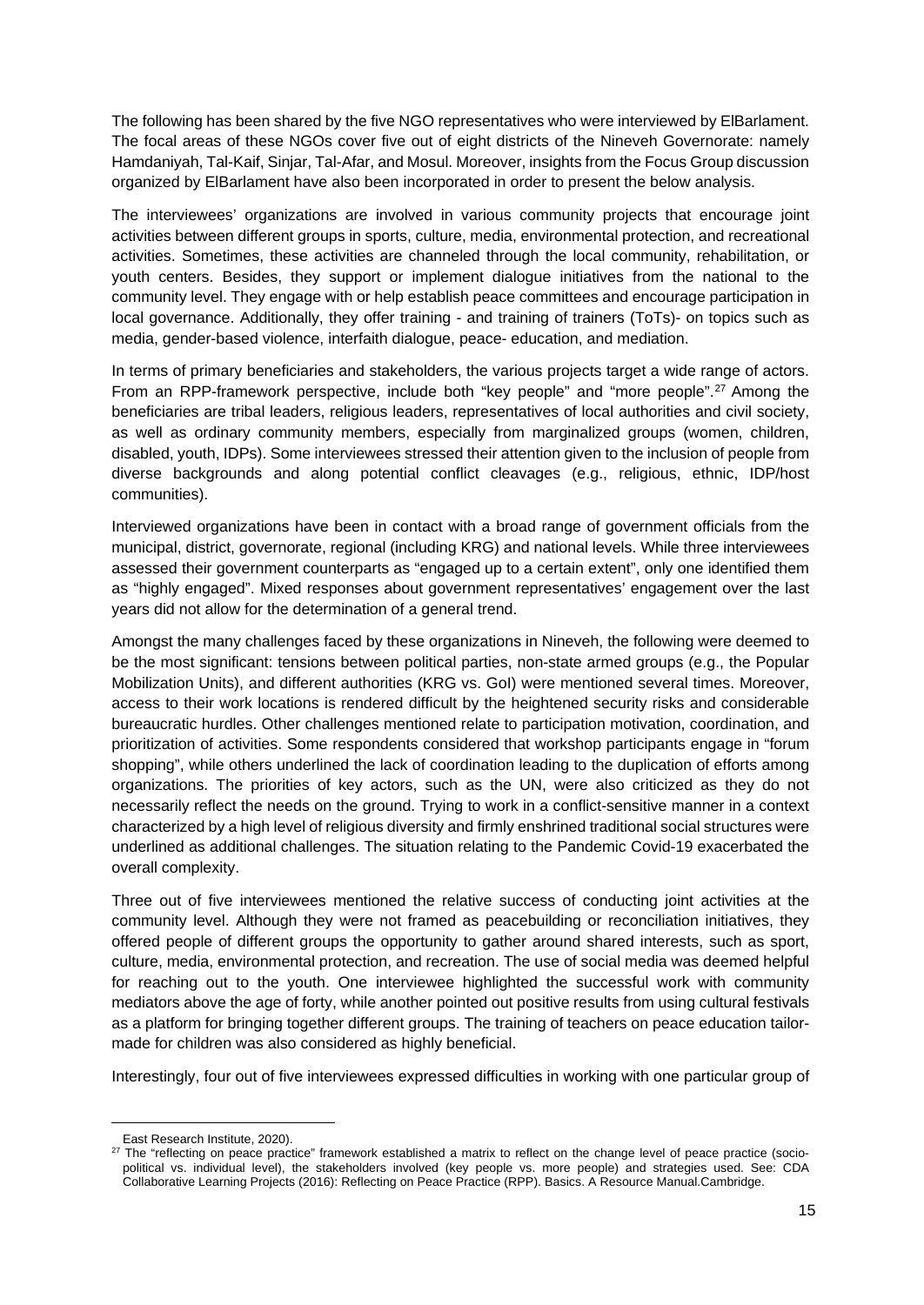stakeholders, namely the religious leaders. Current approaches to involving religious leaders in activities that aim to bring different groups together have not been very successful. According to the respondents, they have rather led to further polarization. The same was said to be true for explicit interfaith-dialogue initiatives. Nonetheless, during a focus group discussion, it was underlined that while working with conservative religious figures was difficult, all the different religious groups also had more moderate representatives. Identifying those who are more open to change was crucial as religious leaders were critical actors with significant influence in their communities.

#### <span id="page-15-0"></span>4.3 Study participants' perspectives

The thirty research participants were asked to list all the different activities they were aware of in the fields of peacebuilding, conflict resolution, transitional justice, and interfaith dialogues. This serves to get a glimpse of existing initiatives and their assessment thereof.

The most significant gap concerned the area of transitional justice and interfaith dialogue, where most participants did not know any noteworthy projects with respect to the afore-mentioned initiatives. Similarly, there was not much awareness about initiatives and activities in the field of transitional justice. Only the initiative of Prof. Hussein Al-Shabaky was mentioned, which is called 'The Justice Network in Mosul'. A detailed discussion on the lack of transitional justice programs and the main issues that lie ahead follows in section 6 of the report.

In contrast, peacebuilding was the area where participants gave the most answers. The different organizations said to implement peacebuilding activities are illustrated in the below graph (Figure 5). The graph visualizes the relative importance of an organization gauged by the number of participants that mentioned them. Moreover, those organizations that were identified as being primarily active in Mosul are indicated in *italics*.

**Un Ponte Per** (UPP) is by far the most widely known actor with 11 mentions out of the 30 participants. The second cluster, listing among others GIZ, only had three mentions. Accordingly, the organizations in the penultimate group were mentioned twice, and those in the outset cluster only once.

The actors who were identified represent a mixed of different types of organizations: from INGOs like USAID, PAX or UPP to local civil society actions like Wasel Tasel, Sanad or Odessa for women. It is note- worthy that only one public initiative, namely the "Council of Elders in Nineveh Plains", was cited. Respondents emphasized the lack of engagement of authorities in peacebuilding, and expressed that the peace committees in place often proved ineffective because they got bogged down in disputes or lacked the necessary funding.

As gleaned from the literature: the National Reconciliation Committee (NRC), at the central government level, established together with the UNDP eight reconciliation subcommittees in Nineveh; however, the NRC lacked government funding. Additionally, its mandate was not well defined. This led to tensions with authorities at the provincial level with a similar mandate. To make matters more worse and even more complex, locally created peace committees comprised of local elites and community leaders have been working in parallel 13 without clarifying their relationship to the other entities.<sup>[28](#page-15-1)</sup> The recent replacement of the Committee for Co-existence and Community Peace only seemed to add to the confusion and lack of public coordination. Therefore, it comes as little surprise that interviewees did not refer to state-led or supported peacebuilding efforts and emphasized instead that the bulk of the work was currently done by civil society actors.

<span id="page-15-1"></span><sup>28</sup> Johansen and others, pp.:38-39.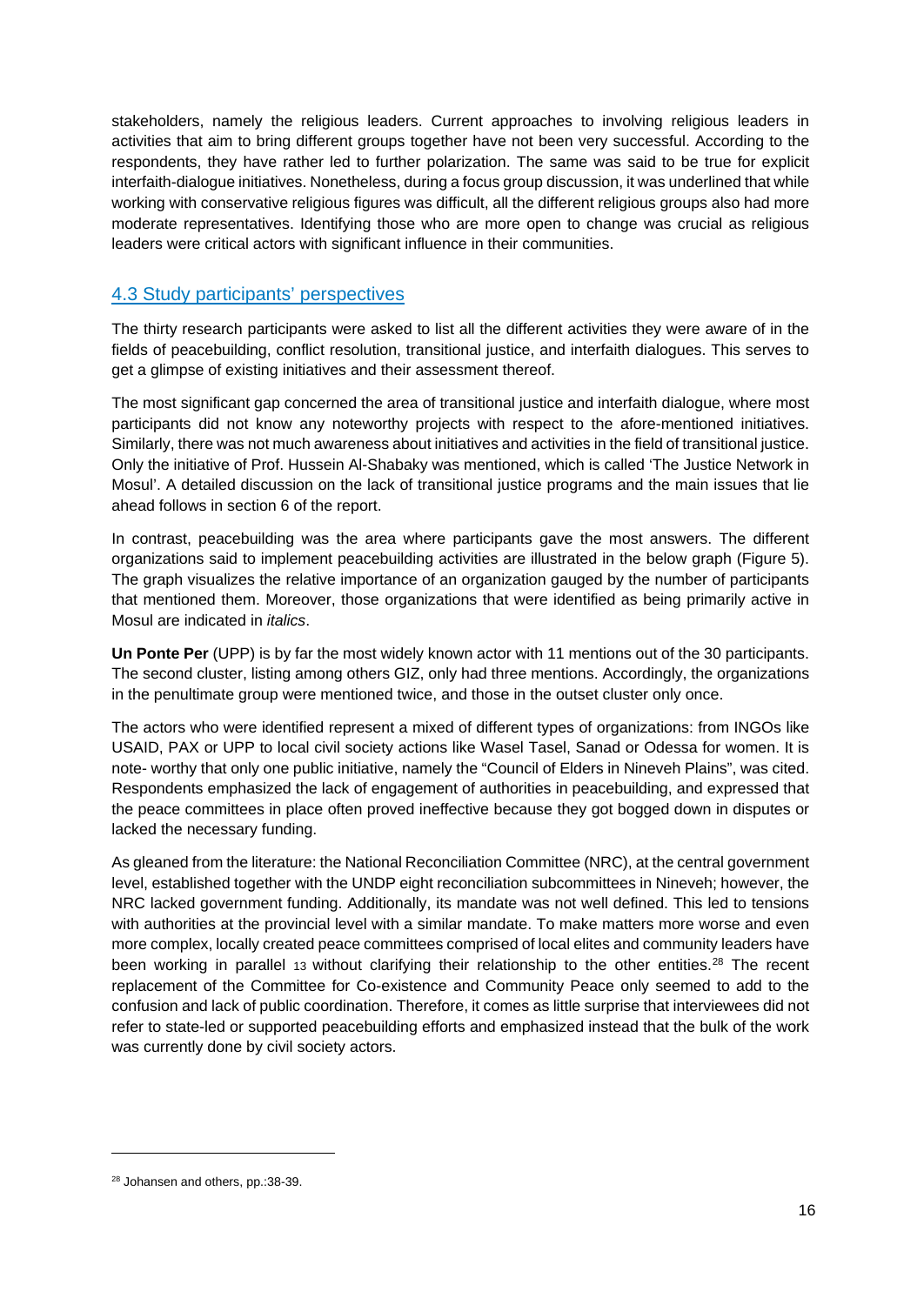

<span id="page-16-0"></span>**Figure 5: Organizations working in peacebuilding (ordered by the number of mentions)** 

Peacebuilding activities are mainly led by the youth in Nineveh, whether through volunteer teams or civil society organizations, local and international. The civil society in its various components is the one leading the initiatives. (NGO worker from Mosul)

Small cultural initiatives like the al-Qantara café, the book forum '&' at Mosul University or the annual Peace Festival were lauded as particularly appealing for encounters of different groups and the strengthening of social cohesion.

The respondents did not make much distinction with regard to conflict resolution, which is, in part, probably due to a lack of stringent conceptual distinction between peacebuilding and conflict resolution. The only organization that was newly mentioned in this segment of the questionnaire was the Conflict Resolution Service.

To assess the quality of peacebuilding activities, participants were asked to choose on a scale of four from "very successful" to "not successful". 16 out of the 30 interlocutors found the quality of these activities "partially successful", with an additional 6 awarding them a "successful" and two even "very successful" attestations. The **notion of a need for improvement is widely shared** despite the many challenges that were mentioned.

Among the reasons why it was only partially successful, interviewees list a range of issues. Several respondents emphasized the **security risks**, especially when activities were not conducted in their immediate vicinity because movement continues to pose a risk factor. The majority also agreed on the **lack of official support**. People reported barriers to getting approval for their initiatives, the inability to use public facilities, let alone receive public funding. Most problematic of all; however, was an absence of public endorsement of these peacebuilding initiatives. Authorities were, therefore, not seen to be "leading the way" in reconciliation. Indeed, there is no specific budget or cluster identified within the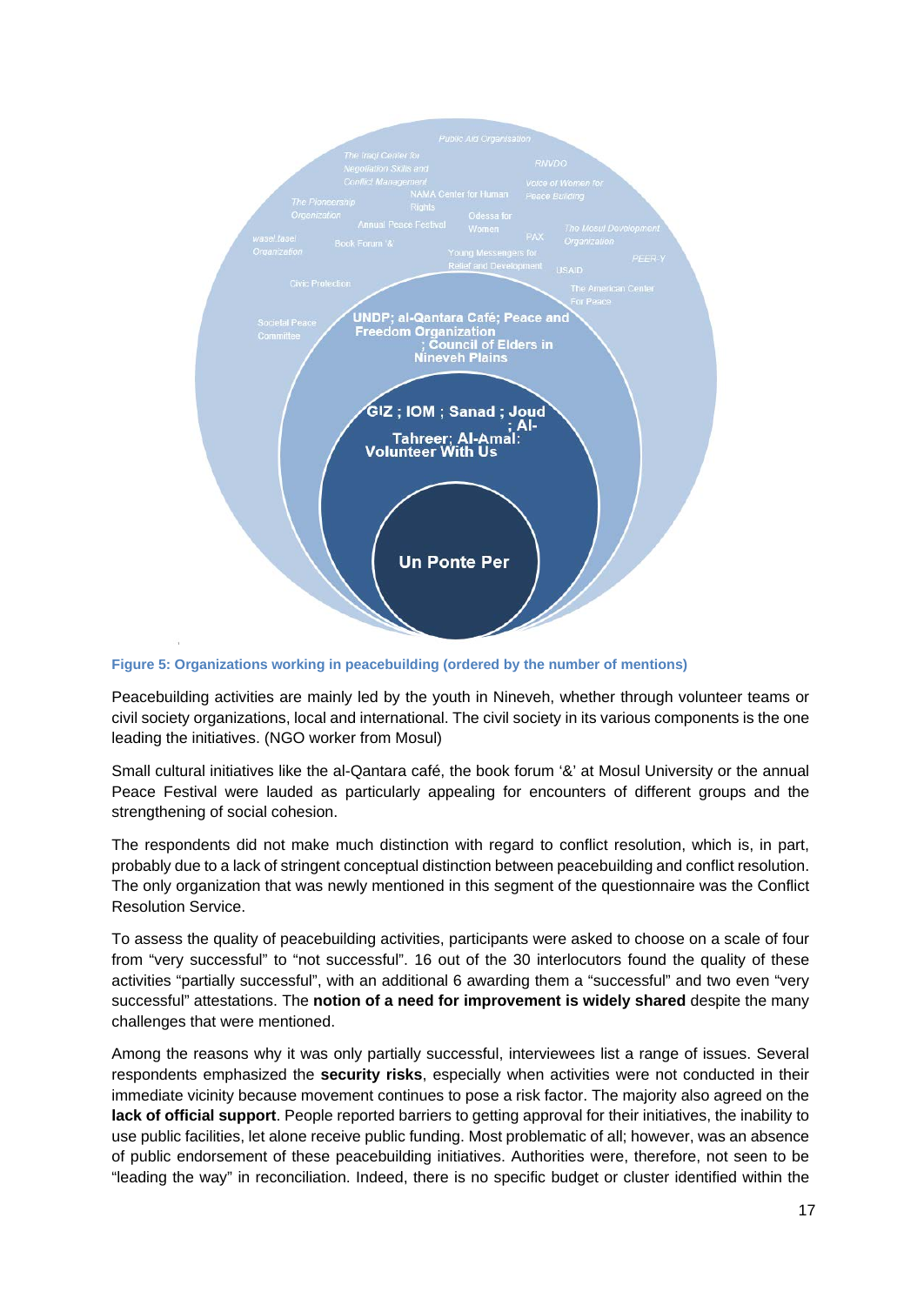Iraqi Financial Tracking Service for social cohesion and reconciliation projects. Nor is there a cohesive and formalized national reconciliation framework with comprehensive guiding policies and monitoring mechanisms.<sup>[29](#page-17-0)</sup> As a result, the impact and sustainability of programs for social cohesion and reconciliation will undoubtedly be limited.

Another point raised was that priorities of Nineveh residents, who still struggle to build their livelihoods, might lay elsewhere. Thus, peacebuilding activities might not address their most urgent needs. One respondent stated: people did not necessarily see the value of seeking a dialogue with other communities. Another participant added: before reconciliation and peacebuilding could take place, the issue of **transitional justice** needed to be addressed. Yet there were not enough efforts in that direction. People needed to overcome their grief and hurt and feel a sense of justice before they were ready for reconciliation.

Some groups have not gotten their rights, and they have not been compensated for terrorist atrocities, the destruction, and the losses suffered. When there is a loss that has not been fixed, there is anger and aversion to others. The government neither knows how to deal with the different groups of society in Nineveh nor allows others to intervene in the right way. It is not that people are intolerant, but they have negative feelings. They are angry. I cannot immediately have them participate in a peace initiative, I must first implement justice, and then I can ask them to be peaceful and overcome the past. (female NGO worker from Mosul)

Lastly, there is the issue of minority representation in peace initiatives. According to respondents, inclusion does not yet happen at sufficient levels. Some reported that the low level of participation was linked to the fact that certain minority groups did not want to travel to Mosul for peacebuilding activities, as they still felt sense of insecurity. Others stated there were differences among the various minorities with regards to their engagement. While some asserted: minority groups felt more empowered to speak up, others did not. The positive role of Yazidis and Christians was mentioned by several respondents. While the Shabaks, for instance, were largely absent. Despite these difficulties, research participants felt there still was an improvement, not least because there was recognition at the theoretical level that minorities should be included in peacebuilding activities.

One good thing that happened after liberating Nineveh is that the presence of minorities in activities is no longer a luxury. This is now essential in any activity, project, and idea. This is definitely something positive, and it did not exist in the past. But we still need more, since the participation of minorities differs from one region to another. What we need to reach is effective participation at the same rate in all regions. (female NGO worker from Mosul)

Despite the timidly positive assessment of existing peacebuilding efforts, a significant discrepancy between the needs of the communities and the implemented activities remains to be addressed. This is also reflected in a recent collaborative study by the IOM, the Social Inquiry and The Peace and Reconciliation Working Group, in which the Nineveh governorate shows the highest rate of locations in need of reconciliation. Yet out of the 158 identified areas, 117 report that commensurate efforts are

<span id="page-17-0"></span><sup>29</sup> Johansen and others, p.39.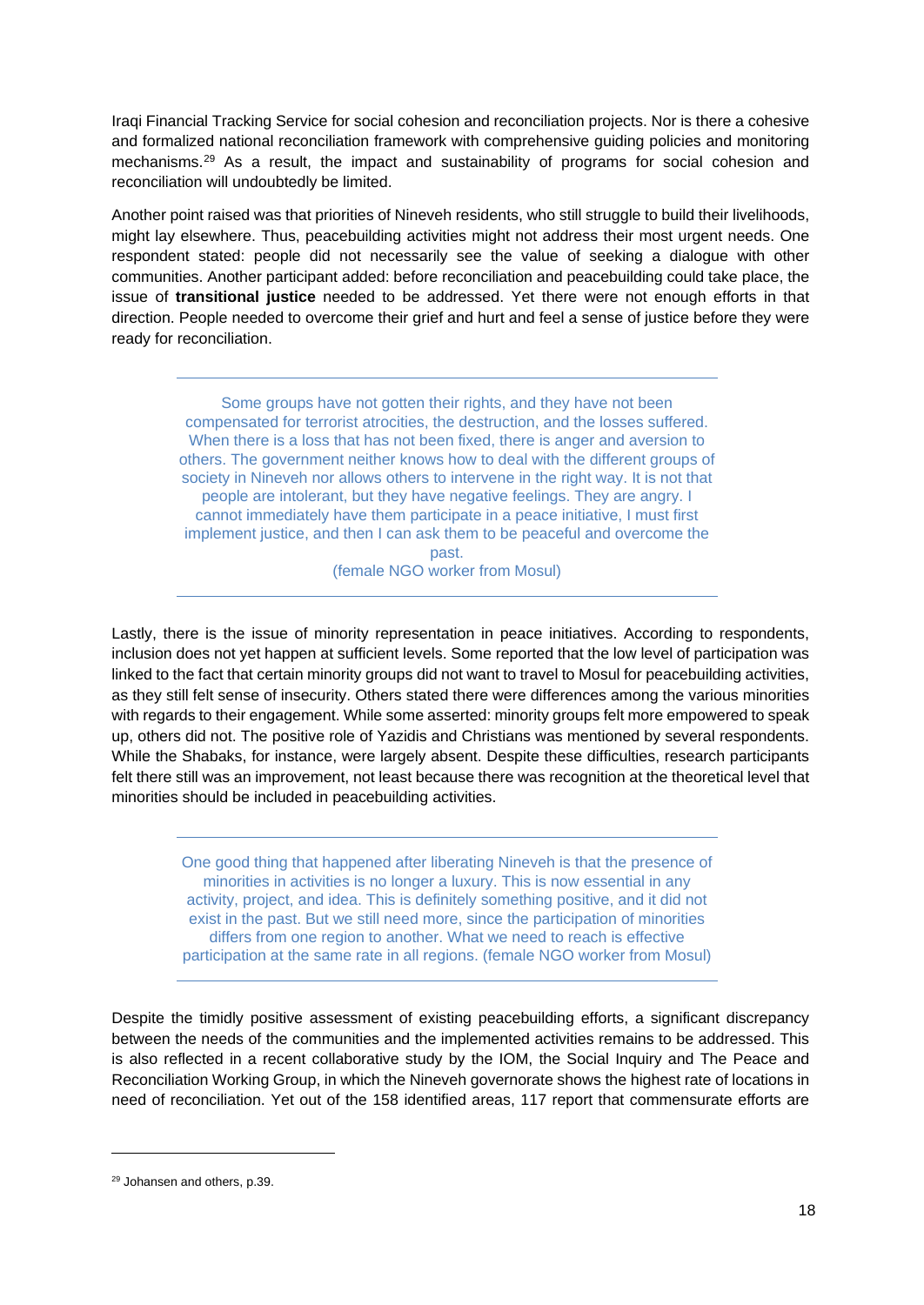<span id="page-18-0"></span>currently not taking place  $30$ .

## 5 Women's participation in peacebuilding

#### <span id="page-18-1"></span>5.1 Assessment of existing participation

In a focus group discussion conducted by Elbarlament on 16<sup>th</sup> of July 2020, a male journalist and activist who works with the Yazidi community, summarized the consequences of conflicts between many different parties and military factions for women's participation as follows: "In this game women and minorities lose out".[31](#page-18-3) Women lose out across the spectrum because their exclusion is not solely limited to peacebuilding. The absence of women in public life and their lack of access to decision-making positions are a general and profoundly societal problem.

In the most recent parliamentary elections in May 2018, an unprecedented number of female candidates (nearly 2,011) ran. In compliance with the quota introduced into the Constitution in 2005, women received 25 percent of the seats in the Council of Representatives. However, no woman was included in forming the government. More importantly, the quota is deemed to have had adverse effects. Not only has women's representation at the highest echelons of Iraqi politics never exceeded the prescribed 25 percent, but women who managed to secure appointment are perceived by many as used in a tokenistic way. Former Iraqi female MP Nadia al-Jabouri, for instance, argued conservative religious parties, as well as other parties, used the quota in their favour by appointing particularly loyal and at times even fanatic women. $32$  So even though the introduction of the quota has increased women representation in Iraq's parliament from barely 7.6 percent to 25, its impact is mitigated. Female MPs are widely seen as lacking the necessary power to influence other MPs and advocate for women's rights.[33](#page-18-5) Their activity is often limited to work on "typical" women's issues such as child-rearing. This has caused widespread disappointment among many women.

During the focus group discussion, the issue of "token women" in politics was also discussed. Some male participants, nonetheless, felt it was also up to the women to assert more power in public life. Especially, in a tribal and conservative society: men would not just deliver it to women on a "silver plate".

A UNDP study states that women's poor performance in parliament is, in part, due to the broader discriminatory dynamics at work, regardless of a quota. A case in point for this ongoing discrimination is women's exclusion from party leaders' negotiations of political and security issues as well as from chairing parliamentary committees, except those on family and social issues.<sup>[34](#page-18-6)</sup> With regards the interview respondents, four respondents went as far as concluding that the best solution would be to abolish the quota *tout court*.

Similar problems are mirrored at the level of the Nineveh governorate. While many respondents agreed that women's participation in Nineveh had somehow improved, at least in terms of more active involvement in civil society, there was also consensus that it was still nowhere near enough when it came to political decision-making.

<span id="page-18-2"></span><sup>&</sup>lt;sup>30</sup> IOM, 'The Growing Role of Reconciliation in Return Movements: Snapshots from the Return Index' (Return Index Thematic Series Briefing #2, 2019).

<span id="page-18-3"></span><sup>31</sup> El Barlament, 'Second Focus Group Discussion on Nineveh', 2020.

<span id="page-18-4"></span><sup>32</sup> Bahira Al-Sheikhly, 'Iraq's Well-Meaning Parliamentary Quotas Are a Disservice to Women', *The Arab Weekly*, 2019 <https://thearabweekly.com/iraqs-well-meaning-parliamentary-quotas-are-disservice-women>.

<span id="page-18-5"></span><sup>33</sup> Valeria Vilardo and Sara Bittar, 'Gender Profile - Iraq: A Situation Analysis on Gender Equality and Women's Empowerment in Iraq' (Oxfam International, 2018).

<span id="page-18-6"></span><sup>34</sup> UNDP, 'Iraq Human Development Report', 2014 <file:///C:/Users/LEANDR~1.BIA/AppData/Local/Temp/UNDP-IQ\_IraqNHDR2014-English.pdf>.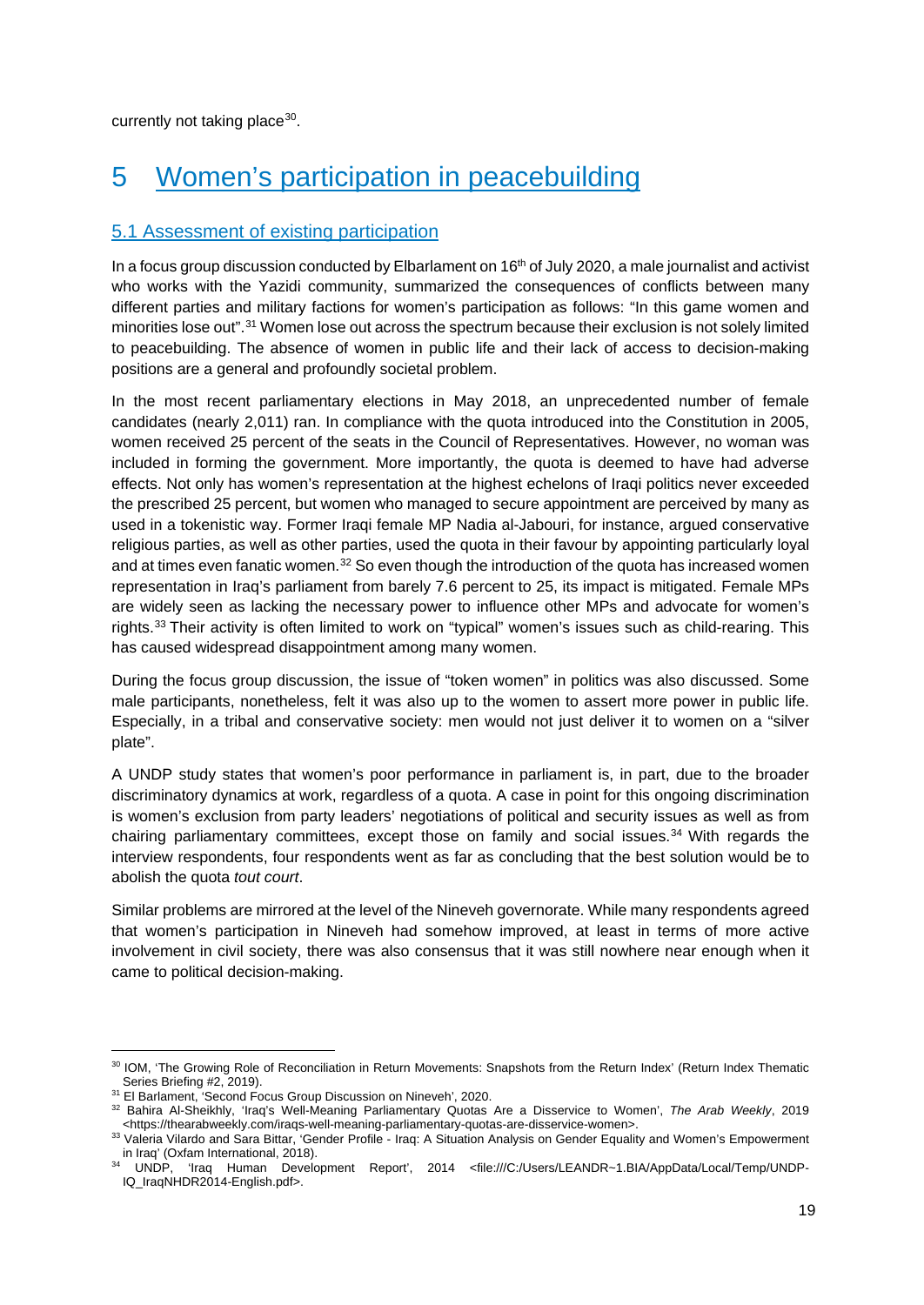#### <span id="page-19-0"></span>5.1.1 Participation in peacebuilding

Despite a somewhat improved situation in the recent years, the vast majority of the interviewees conceded that women's representation in peacebuilding efforts was insufficient. An in-depth Ninevehcentered study conducted by the United States Institute of Peace (USIP) and the Middle East Research Institute (MERI) confirms this view stating: women remained critically underrepresented in formal peace committees.[35](#page-19-2) Considering their general weak status in public life, this conclusion can come to no surprise because it is a true reflection of a deeper-seated societal issue.

One reason why women are excluded from formal peace processes is grounded in the fact that representatives of political parties, especially those involved in the formal and informal security sector, conflicts and subsequent negotiations are generally male-dominated. Entry points for civilians in general, but especially for women that had sought nonviolent means to navigate the conflict, do not present themselves easily and need to be created. A recent data analysis $36$  of all peace settlements since the mid-1990s shows that even though 2000 peace agreements have, on average, increased their mentioning of women from 12 to 47 percent, women remain especially excluded in the early stages of the peace process or in the implementation phase in which Iraq finds itself currently. Moreover, the vast majority of agreements only mention one-off provision for women's inclusion. The most popular being participation, but without referring to other forms of provision such as international law on gender, transitional justice pertaining to women, institutional reform accounting for women or, less frequent still, women's involvement in the implementation. As such, women's participation in formal processes often remains ink on paper.

The Committee for Co-existence and Community Peace, established only in May 2019, is the epitome for women's exclusion from official peacebuilding processes in Iraq. This is when the Prime Minister, Abdul-Mahdi, created this new institution after abolishing the National Reconciliation Oversight Committee of the Council of Ministers and the Higher Committee for Co-existence and Community in the Secretariat of the Council of Ministers. Last October, in the periodic report to the Committee on the Elimination of Discrimination against Women (CEDAW), the Iraqi government argued that "women contributed to the Coexistence and Community Peace Committee"[37](#page-19-4) without further expanding how they did so. The civil society shadow report to CEDAW, written by the NGO Iraqi Women Network, drew attention to the fact that not a single woman had a seat in this Committee nor were its activities tailored to women's needs.<sup>38</sup>

#### <span id="page-19-1"></span>5.1.2 The potential of women's participation

The need for women's participation in reconciliation efforts is usually based on arguments of either "difference" or "sameness". The first entails the notion that women, by definition, bring a particularly useful and different viewpoint to reconciliation because of their specific experience of war. The latter is the opposite, claiming that women have a right to equal participation because they are half of every community and do not need to bring anything in addition to claim that right.

In terms of peacebuilding, the priority lies with reaching sustainable stability. This requires agreements that take into account all aspects of a society including viewpoints and aspirations of all members and not just of those who resorted to and asserted themselves through violence. From this perspective, it is not about any women's participation, but about including **women peacebuilders**: civilian actors, who in the midst of war sought to work across entrenched ethnic, religious and political divisions; took

<span id="page-19-2"></span><sup>35</sup> Johansen and others, p.40.

<span id="page-19-3"></span><sup>36</sup> Political Settlements, *Gender Perspectives in Peace Agreements*, 2019 <https://www.politicalsettlements.org/wpcontent/uploads/2019/07/GJA\_Gender.pdf>.

<span id="page-19-4"></span><sup>&</sup>lt;sup>37</sup> Committee on the Elimination of Discrimination against Women, *In Dialogue with Iraq: Committee on the Elimination of Discrimination against Women Stresses the Importance of Female Political Participation*, 2019 <https://www.ohchr.org/EN/NewsEvents/Pages/DisplayNews.aspx?NewsID=25189&LangID=E>.

<span id="page-19-5"></span><sup>38</sup> Iraqi Women Network, *Shadow Report to the CEDAW Committee*, 2019 <https://tbinternet.ohchr.org/Treaties/CEDAW/Shared Documents/IRQ/INT\_CEDAW\_CSS\_IRQ\_37264\_E.docx>.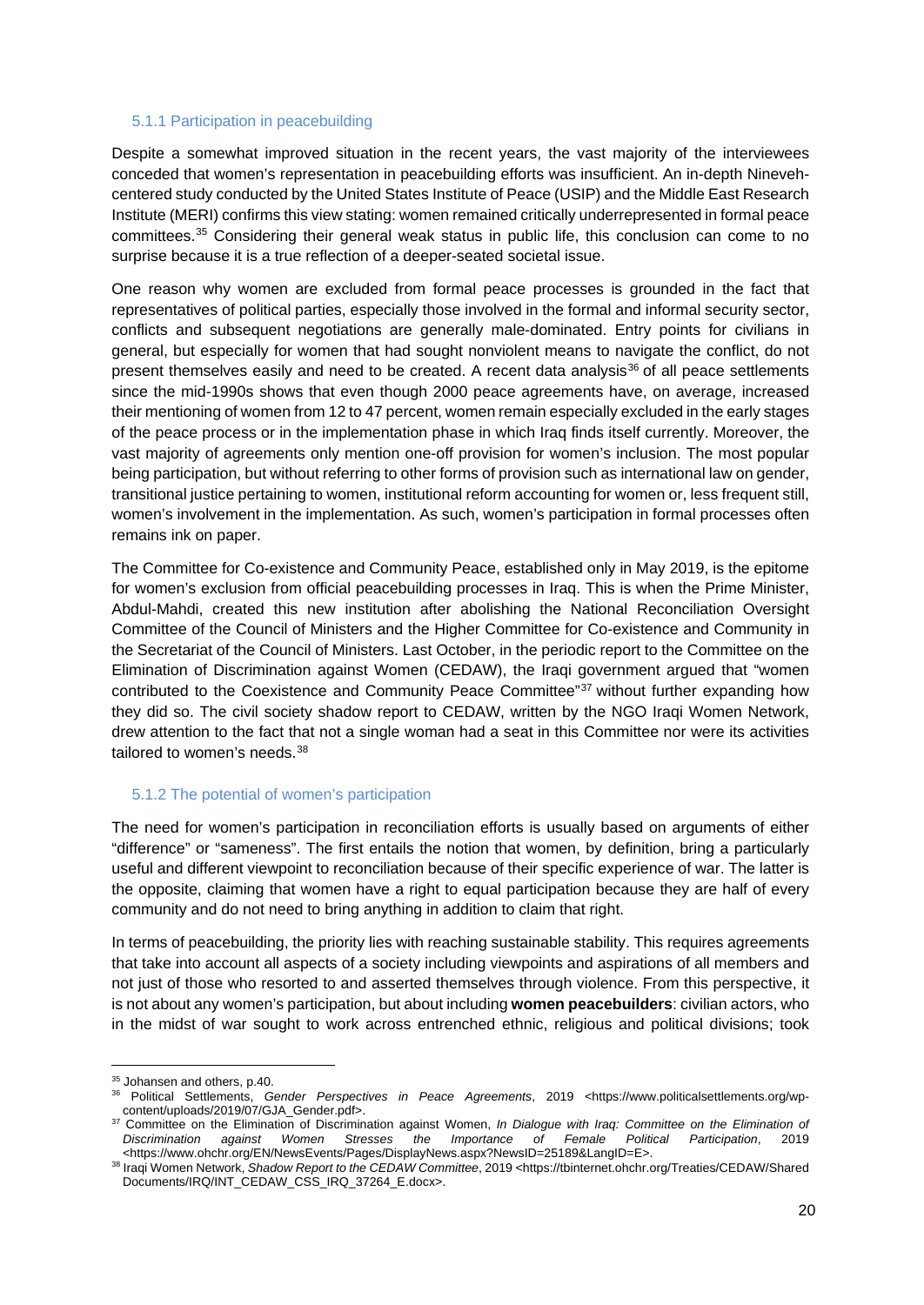responsibility for their communities, negotiated across battle lines to break impasses and de-escalate.<sup>[39](#page-20-1)</sup>

Many studies, both quantitative and qualitative have shown that when unarmed non-state actors (many of whom are female) are included in peace processes, the achieved peace agreements are more likely to be successful. For instance, a 2015 comprehensive study by the International Peace Institute evaluating peace talks between 1989 and 2011 found when women peacebuilders were included in those talks, the resulting peace agreements were 20% more likely to last at least for two years, and 35% more likely to last for 15 years.<sup>[40](#page-20-2)</sup>

Therefore, to advocate for women's participation in peacebuilding means to acknowledge and value the peacebuilding efforts certain female civilian actors have made in times of conflict: by including them in formal and public reconciliation processes. To do so **locally, rather than at the national level**, has proven to be more effective, especially in the MENA region for several reasons.<sup>41</sup> Firstly, the threshold to access may be lower because processes often happen through mechanisms of **civil society organizations** and local peace committees rather than internationalized high-level political diplomacy. Successful local participation of women peacebuilders happened for instance in different governorates across Yemen: they brokered ceasefires, prisoner exchanges and resource management deals by using their pre-existing relationships and roles within the communities.<sup>[42](#page-20-4)</sup> In Syria, women successfully negotiated with armed actors in Zabadani to establish prisoner releases, a civilian safe zone and a ceasefire initiative but were, ultimately, undermined by a local council that established a male negotiating team to replace them. Secondly, when local peace processes are **state-initiated**, women may also have more chances in convincing stakeholders that they have valuable local expertise and networks they could bring to the peace councils or committees. Lastly, local conflict resolution programs are frequently supported by **international actors** who may have gender equality commitments that can be tapped into to advocate for women's meaningful engagement.

Given that peacebuilding efforts in Nineveh exhibit all the above-mentioned three criteria of civil society involvement: state initiative are at times facilitated by international actors, where the pre- conditions for enhanced involvement of women peacebuilders would be more favourable. Crucially, it seems this outlook is also shared by many of the research participants, especially with regard to civic peace processes in urban areas, in which they argued women's engagement clearly increased. In particular, young interviewees expressed optimistic views, emphasizing that Iraqi women now had a considerable chance to contribute more actively to peacebuilding.

[The Iraqi woman] has a big chance, particularly now. The period we are living in now has given a chance for the woman more than any other period because she has taken the initiative to lead the change and society is ready to accept this more and more with every day. (Young woman activist from Mosul)

#### <span id="page-20-0"></span>5.2 Perceived obstacles to participation

Despite these positive visions, there is substantial agreement across all research respondents that significant impediments to women's participation still exist – both at formal and informal level – and that

<span id="page-20-1"></span><sup>39</sup> International Civil Society Network, 'Women at the Peace Table' <https://icanpeacework.org/the-issues/women-at-peacetable/>.

<span id="page-20-2"></span><sup>40</sup> Marie O'Reilly, Andrea O Suilleabhain, and Thania Paffenholz, 'Reimagining Peacemaking: Women's Roles in Peace Processes' (International Peace Institute, 2015).

<span id="page-20-3"></span><sup>41</sup> Laura Wise, Robert Forster, and Christine Bell, 'Local Peace Processes: Opportunities and Challenges for Women's Engagement' (Political Settlements, 2019) <https://www.politicalsettlements.org/wp-content/uploads/2019/08/PA-X-Spotlight-Local-Peace-Processes-Digital.pdf>.

<span id="page-20-4"></span><sup>42</sup> M. Heinze and S. Stevens, 'Women as Peacebuilders in Yemen' (Social Development Direct and Yemen Polling Centre, 2018) <http://www.sddirect.org.uk/media/1571/sdd\_yemenreport\_full\_v5.pdf>.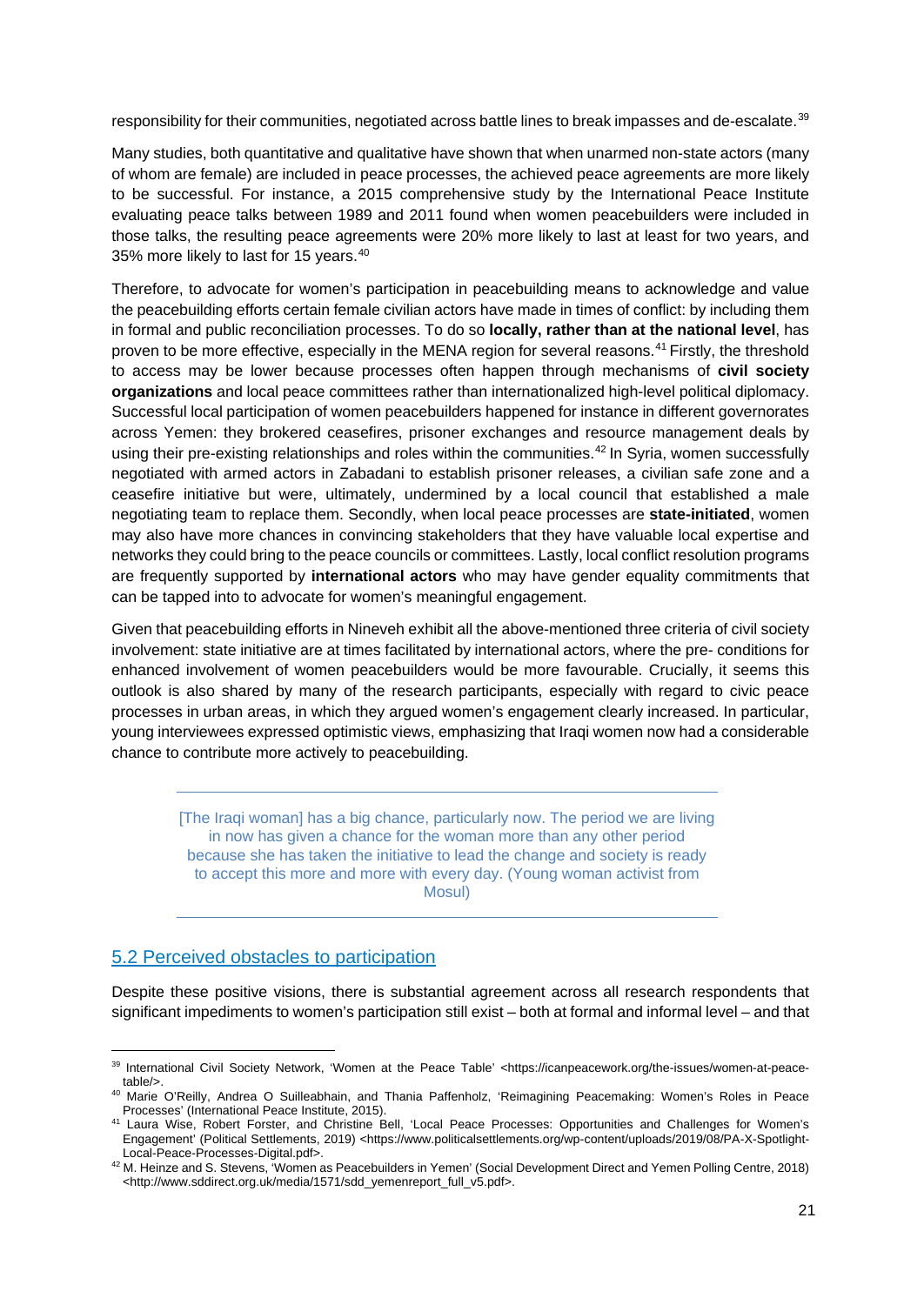they are rooted in **patriarchal customs and traditions**. A recent study by Sanad for peacebuilding, which spoke to over 105 women in Nineveh, further corroborates this finding: social pressures and traditions were named as the main reasons for the women's sense marginalization.<sup>[43](#page-21-2)</sup>

Several tendencies emerged from the conducted interviews. Research participants emphasized that important regional differences existed. Mosul, despite being an urban area, was also deemed more conservative than the surrounding Nineveh Plains (districts of Tel Kef, Shekhan and Hamdaniya). Conversely, Sinjar District was perceived as being more receptive to women's participation.

#### <span id="page-21-0"></span>5.2.1 The role of the family

According to the interviewees, families play a pivotal role in enabling or hindering women's participation. As one young activist from Mosul said: "The family is at the front line: if a woman has her family's support, the rest of society won't be a problem". Yet, the family cannot just be seen detached from society. It transpired that support did not only mean that families agreed with the woman's engagement in peacebuilding because that in itself was deemed less of a problem. Far more problematic is that families fear the judgement of other relatives' and/or community members and therefore restrict their daughter's freedom to avoid being accosted and shamed by their relatives and community. This is intimately tied to the fact that women and daughters in particular, are seen as the embodiment of a family's honour in Iraqi society. Whilst the male custodians are attributed the role of controlling the aforementioned honour by controlling the woman. This manifests in the existing and common phenomenon of "honor" killings.[44](#page-21-3)

A phenomenon that has, in recent years, been amplified by the legacy of ISIS and its extremist system of morality that was particularly impregnated on the occupied city of Mosul.[45](#page-21-4) Thus, there is a culture of shame that keeps women in a very tightly prescribed behavioural framework. This is why a number of interlocutors also pointed to women's security concerns when participating in public activities, citing incidents of harassment and bullying.

As a result of this cultural setting and the role of families, interviewees noted that the few women who participate in peacebuilding came generally from a higher social and educational background and were more likely to have families who would support them.

Two further aspects were mentioned as contributing to the prevailing traditional setting: The Personal Status Law and education.

#### <span id="page-21-1"></span>5.2.2 The Personal Status Law

The Personal Status Law was also mentioned during the FGD held on 16 July 2020 as the first legislation that governmental action ought to focus on to make a tangible difference for women's conditions in Iraq. Present judicial practice relating to the Personal Status Law No. 188 of 1959 leads to violations of women's rights in various forms: [46](#page-21-5)

 Marriage outside the court, child marriage, forced marriage as well as *fasliya* (forced marriage by immediate family member) and *nahwah* (obstruction of marriage by a cousin suitor Polygamy for men who own properties and have certain financial capacities<sup>[47](#page-21-6)</sup>;

<span id="page-21-2"></span><sup>43</sup> Sanad for peacebuilding, *Policy Recommendations for Effective Inclusion and Integration of Women Role in Peacebuilding Processes in the Governorate of Nineveh, Iraq*, 2019.

<span id="page-21-3"></span><sup>44</sup> Honour killings are left unpunished based on The Penal Code No. 111 of 1969 and the Code of Criminal Procedure No. 23 of 1972, which include articles allowing violence against women under the pretext of preserving so-called family honour. These are customs that according to Article 45/Second of the Iraqi Constitution should be prohibited because they are contrary to human

<span id="page-21-4"></span><sup>45</sup> Suha Oda, 'Life After Daesh for the Women of Mosul', *Raseef22*, 2017 <https://raseef22.com/article/1070722-life-daeshwomen-mosul-ideas-extremist-group-linger>.

<span id="page-21-5"></span><sup>46</sup> Iraqi Women Network.

<span id="page-21-6"></span><sup>&</sup>lt;sup>47</sup> The original law prohibited polygamy but Saddam Hussein changed it when he married his second wife. This modified law thus allows polygamy under certain circumstances mentioned in Chapter 1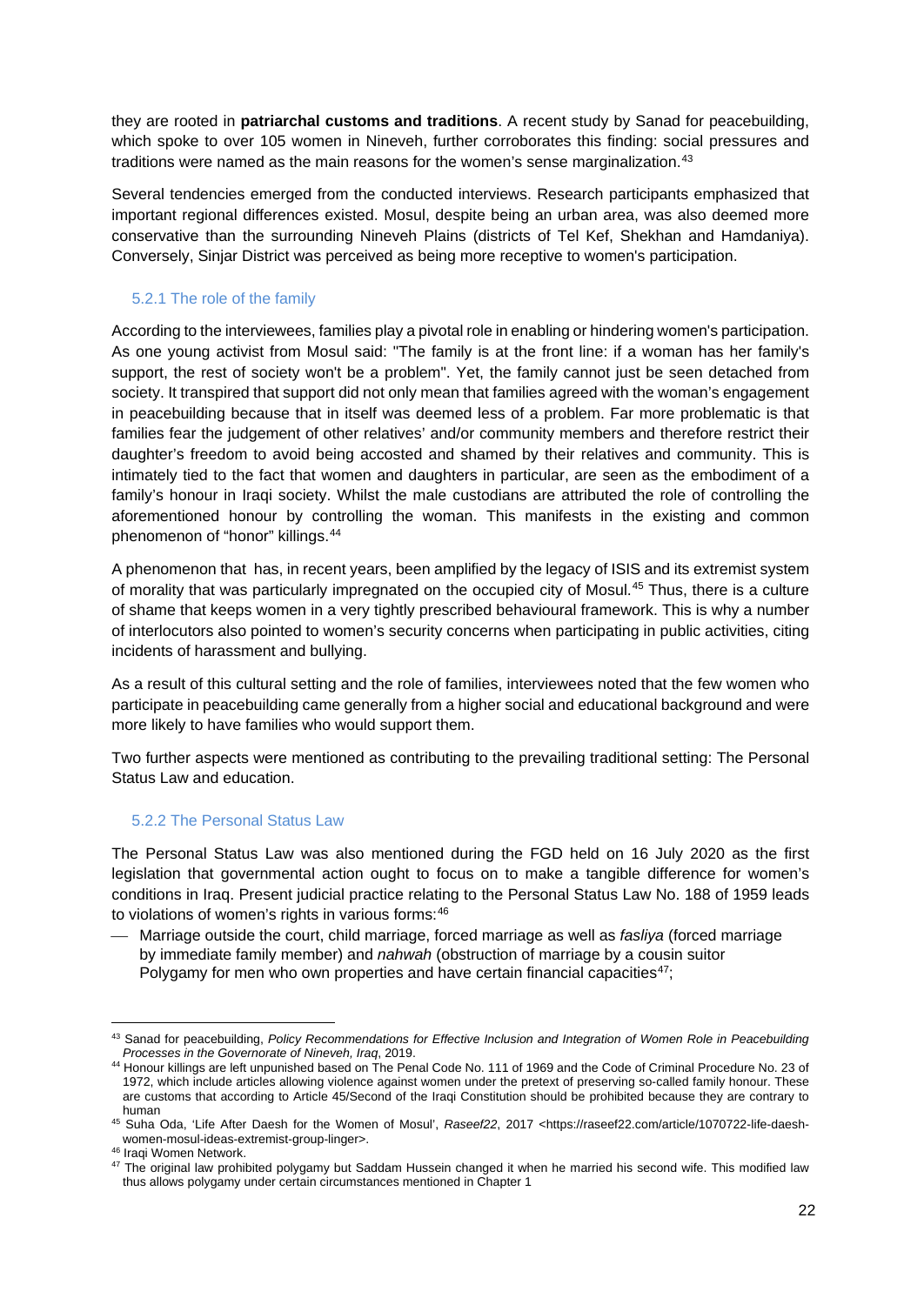- Arbitrary divorce: Women are often forced to accept *mukhala'* (repudiation divorce), which implies waiving their rights and exposing them to family pressure as well as bargaining by the husband in exchange for the divorce. Civil society also reports an increasing use of Sharia offices in divorce cases to accelerate the procedures.
- Restrictions to inheritance;
- Difficulty of implementing court decisions regarding access to alimony and matrimonial payments.

Several lawsuits have been filed before the Federal Court challenging the constitutionality of articles within the Personal Status Law but most of these cases were dismissed due to their lack of a constitutional or legal basis. The most recent successful case is the Supreme Judicial Council's decision in April 2019 to declare *nahwah* illegal under Article 2 of the Anti-Terrorism Law No. 13 of 2005.

#### <span id="page-22-0"></span>5.2.3 The educational system

During the FGD, the prevailing educational system was subjected to intense debate. Several participants highlighted the problem of the segregation of girls and boys after elementary school, leading to a general lack of knowledge about the opposite sex and an unease in its encounter. Moreover, teachers were accordingly also often all-female or all-male. A female university teacher, who works with the group "minority women forum in Iraq" emphasized the stereotypical gender role depiction in school curricula, needed reform.

There was widespread consensus that a more gender-neutral curriculum, mixed classes and potentially a mix of male and female teachers, in addition to the introduction of topics related to peacebuilding and reconciliation would be highly desirable. Yet, it was also expressed that the Nineveh governorate did not provide an easy entry point: as in fact, the directorate of education was directly involved in promoting segregation. Alternatively, it was suggested that a better avenue might be to work and raise issues relating to gender and peacebuilding directly with school teachers and in a second step think of advocating within the directorate itself. Given that the central government mentioned in its recent report to CEDAW both the ongoing re-drafting of the curricula to remove stereotypical content and the need to highlight women's participation, in addition to the commitment to work with teachers directly,<sup>[48](#page-22-2)</sup> there seems to be some scope of manoeuvre.

Education was however not only criticized in its institutional form, but also with regards to women's general knowledge about their rights. Several interviewees said that women were simply not aware of human rights provisions on which they could base their claims and therefore urged for further training in particular with regards to CEDAW.

#### <span id="page-22-1"></span>5.3 The role of the National Action Plan 1325

CEDAW is not the only international instrument for women's rights that is scarcely known. As the thirty interview transcripts show, there seems also very limited knowledge about UNSCR 1325 and its corresponding Iraqi National Action Plan (thereafter INAP1325). Only a handful of respondents had heard about the resolution. One young female academic and activist actually reported that she had been part of civil society's effort to push for a comprehensive INAP1325; however, even these interlocutors could merely sketch the resolution's main aims without providing any further details. The few who had heard about UNSCR 1325 also agreed it was detached from Nineveh and only saw it relevant to Baghdad, if at all.

This finding is striking because the interview participants are generally all active in civil society, policymaking or academia, which had led us to presume that more people would have detailed knowledge

<span id="page-22-2"></span><sup>48</sup> Committee on the Elimination of Discrimination against Women.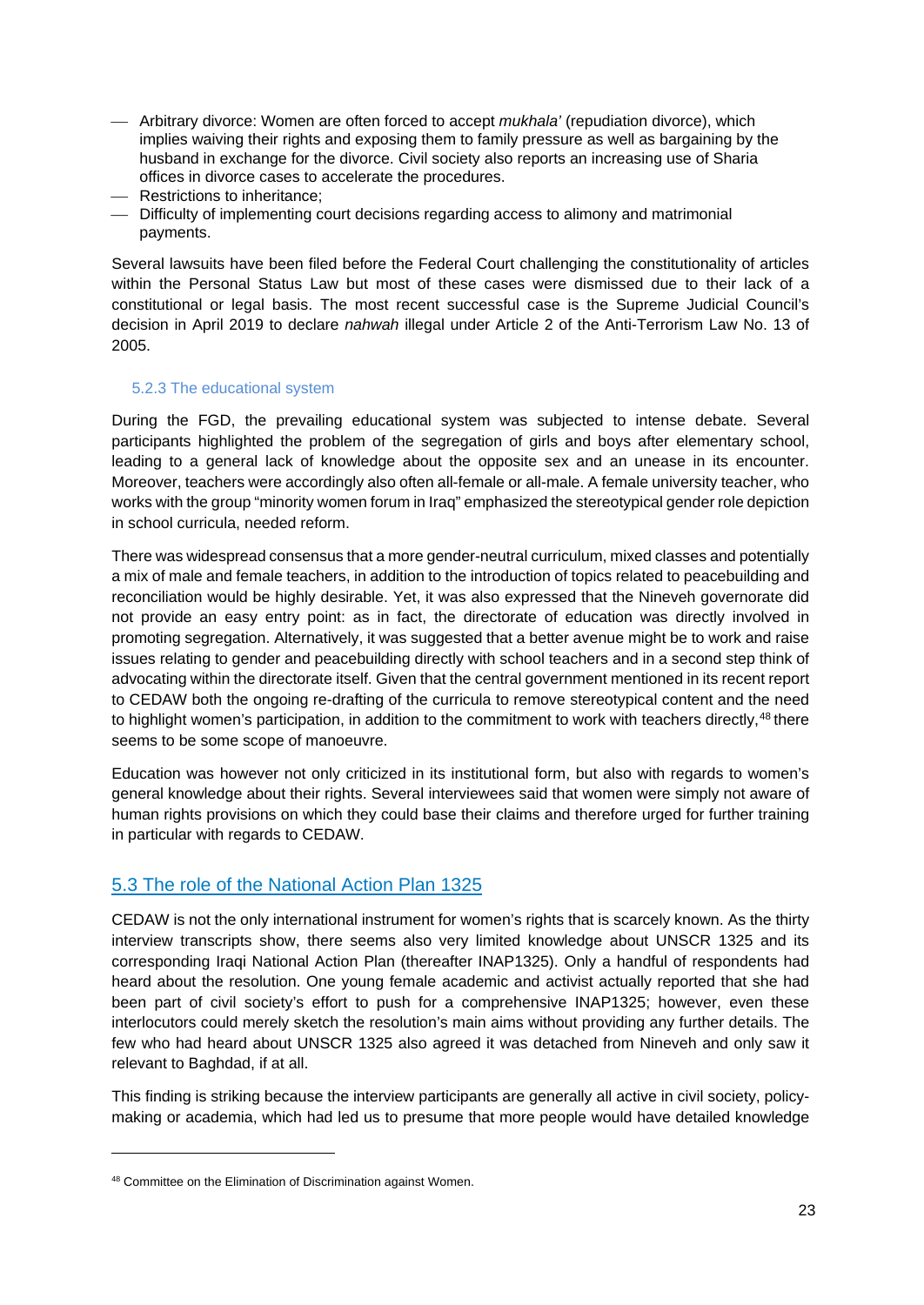not only about the resolution itself but also about the current drafting process of the second INAP 1325. Given that this was not the case and in light of the reported detachment, it is arguable that more awareness campaigns, training and crucial localization efforts would be beneficial.

#### <span id="page-23-0"></span>5.3.1 UNSCR 1325 in Iraq

The unanimous adoption of UNSCR 1325 in 2000 marked a historical milestone for feminist peace advocacy that had been championed by women activists from the Global South. For the first time the UN Security Council specifically addressed gender issues and women's experiences in conflict and post- conflict situations; and their contribution to conflict resolution and prevention.[49](#page-23-1) One of its four pillars is the call for increased women participation at all decision-making levels; in mechanisms for the prevention, management and resolution of conflict; in peace negotiations; in peace operations, as soldiers, police, and civilians. This focus on women's agency and participation in peacebuilding, and guaranteeing security, symbolized a paradigmatic shift compared to previous UN resolutions, which had considered women primarily as victims and in need of protection.<sup>[50](#page-23-2)</sup>

However, Iraq has had an ambivalent relationship with resolution 1325 that should be taken into account when thinking about its implementation. The US and UK invasion of Iraq happened only a couple of years after the resolution's adoption. In October 2003, two Iraqi women, Amal Al-Khedairy and Nermin Al-Mufti, toured various parts of the USA, including a meeting with the NGO Working Group on Women, Peace and Security, a coalition formed to advocate for a discussion on resolution 1325 in the Security Council. They were adamant about not even wanting to consider evoking the resolution to advance their rights because they did not want to associate with anything related to the Security Council that had caused them so much pain.<sup>[51](#page-23-3)</sup> Similar grievances may still exist to this date, which is why using resolution 1325 is a path to be treaded carefully.

Indicative of a change in the perception of the resolution is that Iraq was, in fact, **the first country in the MENA region to adopt a NAP 1325** in 2014 for the period 2014-2018 as one of Maliki administration's final actions. Its development was led by the Federal Government of Iraq and the Kurdistan Regional Government with cooperation between the Ministry of Women's Affairs, Ministry of Interior, and the Ministry of Defense in Baghdad, and the Ministry of Interior and Women's High Council in Kurdistan along with the Iraqi NAP 1325 Initiative, assembling women's rights organizations and networks across the country.[52](#page-23-4) The First Iraqi NAP 1325 is unique in that it offers a poignant and detailed analysis of the different legal, political and economic discriminations women find themselves in Iraq. Yet, the substantive part of the NAP 1325 is small compared to the introduction. It lacks clear outcomes, indicators, attribution of responsibilities and budget to different public entities and an accountability mechanism. This is indeed one of the central criticisms levied against the first INAP 1325.

Without a doubt, its implementation was significantly interrupted by the occupation of ISIL. Yet civil society organizations have pointed out that many of the elements that made the implementation of INAP 1325 more difficult were self-made by the central government. Only a year after the NAP 1325 was adopted, the new Prime Minister Abadi abolished the Ministry of Women's Affairs<sup>[53](#page-23-5)</sup> that had codrafted the plan and replaced it with two institutions: the Women's Empowerment Department of the General Secretariat of the Council of Ministers and the National Team for Resolution 1325.<sup>[54](#page-23-6)</sup> Both of

<span id="page-23-1"></span><sup>49</sup> C. Cohn, 'Mainstreaming Gender in UN Security Policy: A Path to Political Transformation?', in *Global Governance: Feminist Perspectives*, ed. by S Rai and G Waylen (Palgrave Macmillan, 2008), pp. 185–206.

<span id="page-23-2"></span><sup>50</sup> Nicola Pratt and Sophie Richter-Devroe, 'Critically Examining UNSCR 1325 on Women, Peace and Security', *International Feminist Journal of Politics*, 13.4 (2011), 489–503.

<span id="page-23-3"></span><sup>51</sup> Sheri Lynn Gibbings, 'No Angry Women at the United Nations: Political Dreams and the Cultural Politics of United Nations Security Council Resolution 1325', International Feminist Journal of Politics, 13.4 (2011), 522-38.

<span id="page-23-4"></span><sup>52</sup> PeaceWomen, 'National Action Plan: Iraq' <https://www.peacewomen.org/nap-iraq>.

<span id="page-23-5"></span><sup>53</sup> Kaya Zeynep, 'Women, Peace and Security in Iraq: Iraq's National Action Plan to Implement Resolution 1325' (LSE Middle East Centre, 2016).<br><sup>54</sup> CEDAW, 'W

<span id="page-23-6"></span><sup>&</sup>lt;sup>54</sup> CEDAW, 'Women, Peace and Security in Nigeria' (LSE Middle East Centre, 2017), <https://tbinternet.ohchr.org/Treaties/.../INT\_CEDAW\_NGO\_NGA\_27883\_E>, p.24.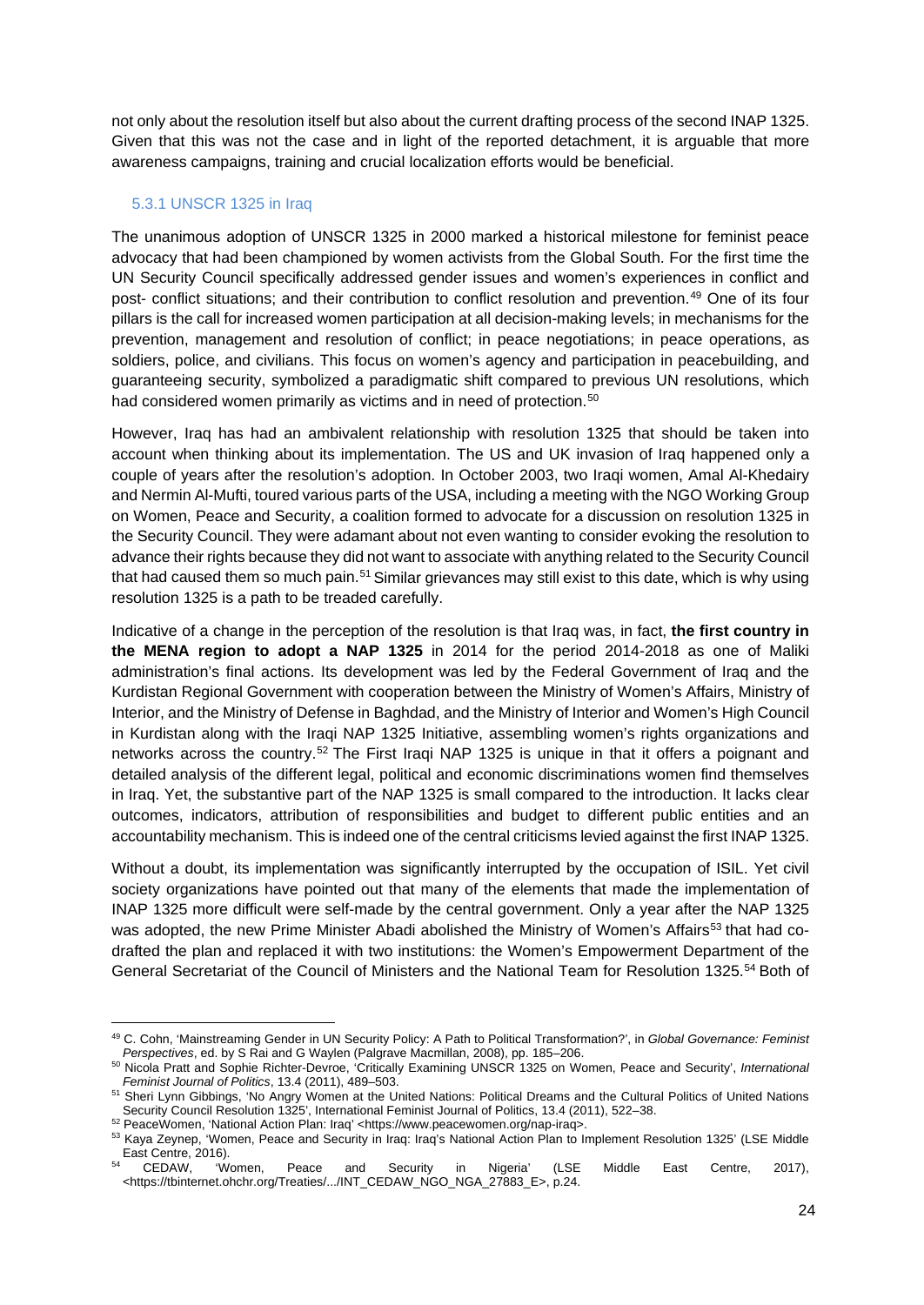them not only had overlapping mandates but were also competing for already scare budgetary resources. [55](#page-24-1) Perhaps more importantly still, with the abolition of the Ministry of Women's Affairs the Emergency Room for the Implementation of Resolution 1325, that had been specifically set up to monitor its implementation in times of IS occupation, also ceased to exist.<sup>56</sup> When in December 2017 yet another new institution was created to implement INAP 1325, namely the Cross-Sectoral Task Force, it included 25 members from federal and provincial governments. The majority of them were men in public office thus excluding women and civil society actors.<sup>[57](#page-24-3)</sup> As such, it veered off the defining principle of the resolution it was supposed to implement: to guarantee women's participation. Finally, neither INAP 1325 nor the Emergency Plan considered the particular effects of conflict and post-conflict on women and girls. Thus not responding to the needs of female IDPs, survivors of sexual violence<sup>[58](#page-24-4)</sup> and women (thought to be) associated with ISIS, many of whom reside within Nineveh Governorate.

#### <span id="page-24-0"></span>5.3.2 The Second NAP 1325

The Government underlined in the period report to CEDAW that it was drafting a Second INAP 1325 for the period 2019-2022 and that it hoped to finalize it by the end of 2019. Currently, no information on the drafting stage is publicly available and neither did any of the interview participants know more about it.

However, the **I-NAP Alliance 1325**, an Iraqi Independent Civil Society Network, consisting of 40 organizations has created a **draft Second NAP 1325[59](#page-24-5)**. In February 2020, the Alliance submitted the draft report to the PM, as well as to the Secretary-General of the Council of Ministers, Chairman of the CSTF 1325 and the Minister of Interior. It was stressed that the group hopes the government takes this proposition into account even though it needs further reviewing, especially in light of the upcoming 20<sup>th</sup> anniversary of the resolution. It would thus be an important opportunity for the government to continue being one of the guiding lights in the MENA region in this regard. This would also make sense since the government has previously stressed the importance of and commitment to involving civil society organizations in the development of the plan.<sup>[60](#page-24-6)</sup>

From experiences with the First INAP 1325 the following **general avenues of improvement** in view of a Second NAP 1325 can be deducted:

- $\equiv$  Include civil society actors in the drafting process;
- $-$  Increase focus on the issues covered by resolution 1325, in particular key areas such as women's
- participation in reconciliation, prevention of violence against women and specific relief needs for female IDPs;
- Give equal attention to women affiliated with ISIS by referring to the follow-up resolution 2242, which calls for women's participation also in "extremism" prevention, which should not be limited to the participation of female victims but also perpetrators of "extremism" through de-radicalisation, de- stigmatization and reintegration programs;
- Improve implementation with strong coordination, avoiding institutional turn over and competition, and with involvement of the Ministry of Women's Affairs, the government committed on reinstating[61;](#page-24-7)
- Improve the implementation further with well-defined timelines, comprehensive monitoring mechanisms and clearly allocated budgets

For the **Nineveh Governorate specifically, a process of localization** would most likely prove fruitful. Across the interviews one element crystallized that was true not only for the INAP 1325 but for

<span id="page-24-1"></span><sup>55</sup> Iraqi Women Network.

<span id="page-24-2"></span><sup>56</sup> Iraqi Women Network.

<span id="page-24-3"></span><sup>57</sup> Iraqi Women Network.

<span id="page-24-4"></span><sup>58</sup> Zeynep.

<span id="page-24-5"></span><sup>59</sup> I-NAP Alliance 1325, 'Alliance to Support the Implementation of UNSCR 1325', 2020.

<span id="page-24-6"></span><sup>&</sup>lt;sup>60</sup> Committee on the Elimination of Discrimination against Women.

<span id="page-24-7"></span><sup>&</sup>lt;sup>61</sup> Committee on the Elimination of Discrimination against Women.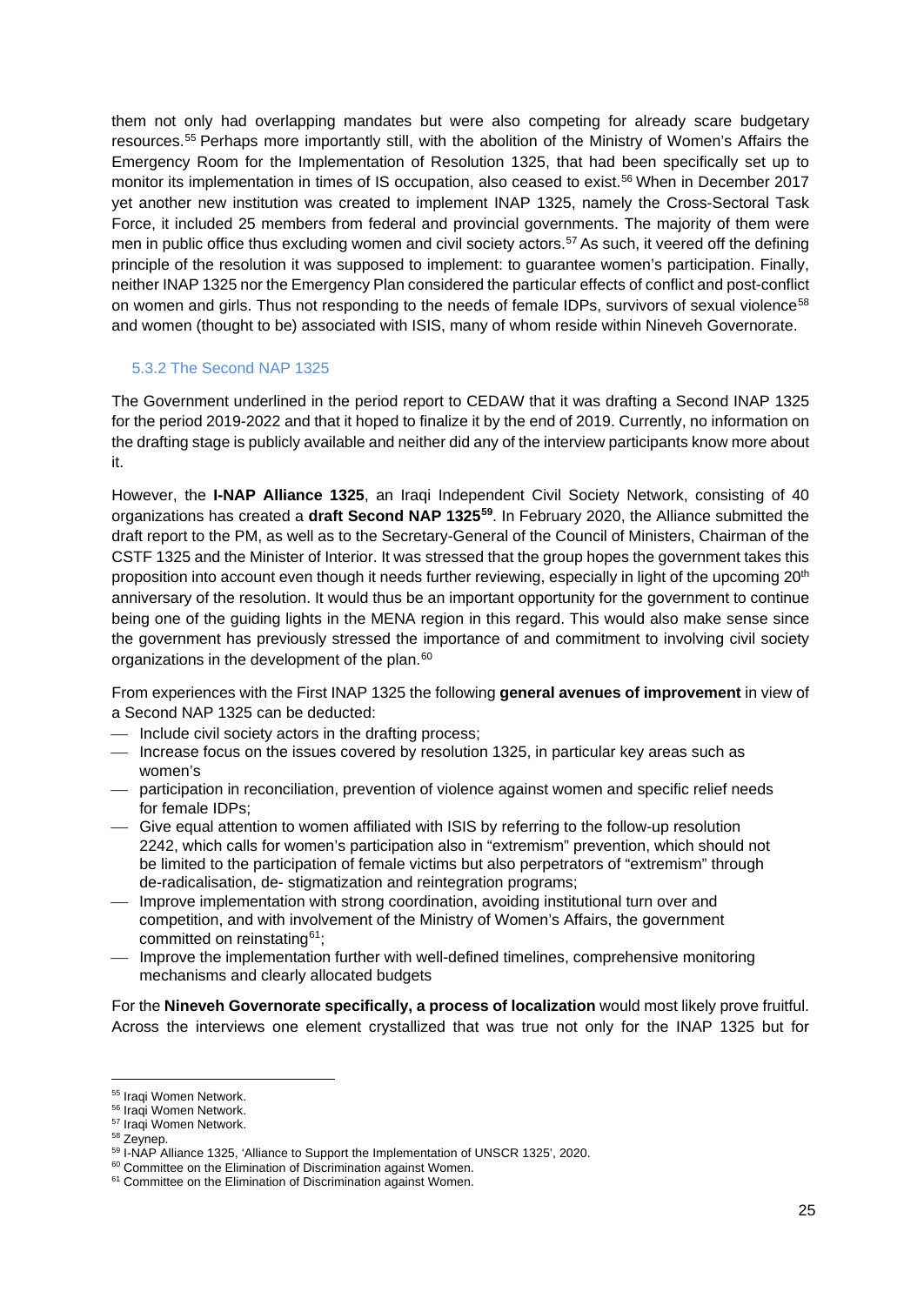international frameworks in general: a widespread feeling of detachment.

This is one of the resolutions that we find to be far from our society. Iraq has signed almost all international resolutions, including the CEDAW, but then it does not commit to them. Nothing exists on the ground. They do not even inform people about them. (respondent from Mosul)

This local perception taps into the general local alienation from central government in Nineveh and should therefore be taken seriously not only for efficiency reasons. This is why the process of localization, which the Global Network of Women Peacebuilders (GNWP) developed, might yield more sustainable and locally- rooted outcomes when implementing UNSCR 1325. As has been discussed before, it can also be easier to enhance women's participation at the local rather than the national level.

Qassem Abdullah Jasim, the head of the Cross-Sectoral Task Force, charged with the implementation process, attended a GNWP workshop on localization in 2018, which indicates that planning considerations go in that direction.[62](#page-25-1) Localization essentially entails a bottom-up approach that directly engages governors, mayors, councilors, community leaders, paramount chiefs, indigenous leaders and traditional leaders, religious leaders, women leaders, youth leaders, teachers, local police and military personnel and all other key local actors in the implementation of resolution 1325 in local communities.<sup>[63](#page-25-2)</sup>

Local stakeholders are involved in two crucial ways: they are first convened in a Localization workshop lasting 2-3 days, in which they identify and reflect on the issues raised by the resolution and how they may correspond with their local peace and security needs. Collectively, they examine previous policies and formulate new concrete local actions. In a next step, a smaller team of local stakeholders comes together for "write-shops" that last over several months to actually draft a Local Action Plan, local laws and policies based on the workshop outcomes.<sup>[64](#page-25-3)</sup>

That way local stakeholders are more prone to have awareness of the content of the resolution and how it may overlap with their needs and work together towards its implementation at local level, thus narrowing the gap between an international framework and local realities. Importantly, a most recent study based on implementation schemes from the OSCE region shows that Local Action Plans do not presuppose the existence of an INAP 1325, but can be developed independently from the ground up based on localized gender and security analysis.<sup>[65](#page-25-4)</sup> Therefore, this is an important opportunity to use in case of further delay of governmental action.

#### <span id="page-25-0"></span>5.4 Situating female refugees' participation

A small part of the study was concerned with gauging what kind of peacebuilding efforts existed with regard to female refugees. It is important to note that this part was not covered in-depth and mainly gave interlocutors the possibility to list programs and initiatives they were aware of to get a first impression. It goes without saying, that this subsection does not provide an exhaustive view of activities on the ground.

Generally speaking, this section of the questionnaire yielded the least detailed answers and a high proportion of no answers at all, hinting at a general lack of awareness of this issue. Nevertheless, two conclusions can be drawn.

Firstly, out of all the potential programs directed at female refugees, initiatives related psychosocial

<span id="page-25-1"></span><sup>62</sup> GNWP The Global Network of Women, 'Ensuring Local Ownership for Effective Implementation: Localization of UNSCR 1325 in Iraq', 2020 <https://gnwp.org/localization-iraq-november-2018/>.

<span id="page-25-2"></span><sup>63</sup> Mavic Cabrera-Balleza and Agnieszka Fal Dutra Santos, 'From Best Practice to Standard Practice: A Toolkit on the Localization of the UN Security Council Resolution 1325 on Women and Peace and Security' (Global Network of Women Peacebuilders, 2018) <https://gnwp.org/wp-content/uploads/BestPractice\_5march2019\_NoCropMk-1.pdf>, p.16.

<sup>&</sup>lt;sup>64</sup> Cabrera-Balleza and Fal Dutra Santos, pp.:20-21.

<span id="page-25-4"></span><span id="page-25-3"></span><sup>&</sup>lt;sup>65</sup> Henri Myrttinen, Laura J Shepherd, and Hannah Wrigh, 'Implementing the Women, Peace and Security Agenda in the OSCE Region' (Organization for Security and Co-operation in Europe, 2020) <https://www.osce.org/files/f/documents/3/4/444577.pdf>, p.68.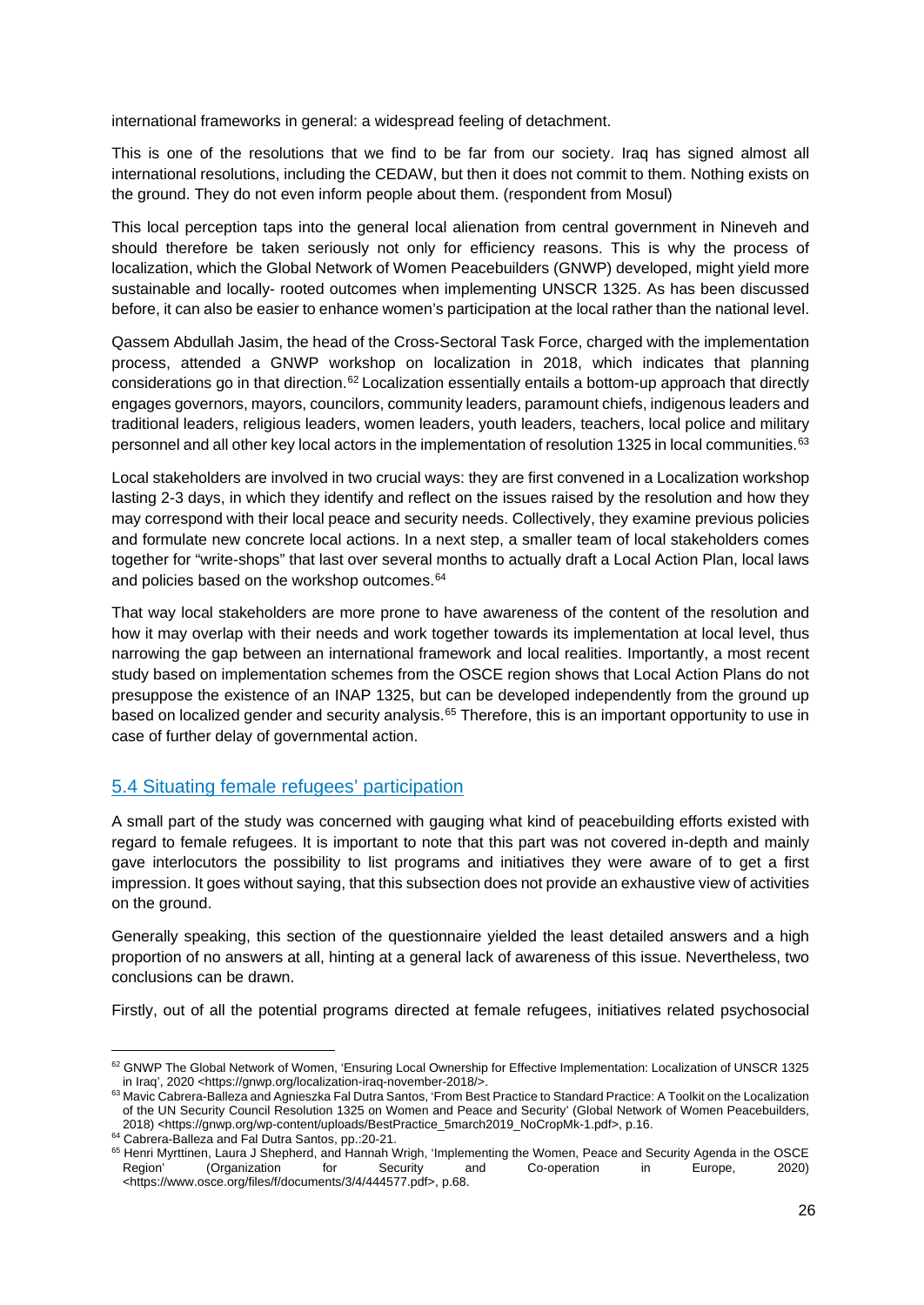support turned out to be the best known. Three respondents mentioned programs that taught women embroidery and sewing as a way of coping with trauma. These initiatives were often listed in connection with the Yazidi community, with Yazda, the Global Yazidi Organization, playing a leading role in establishing such programs in two Yazidi camps: JM Mashko and Qadiya. Other organizations that were said to have implemented similar programs included the al-Amal Association, as well as GIZ in collaboration with the Ministry of Defense.

Secondly, concerning all other potential areas for enhancing female refugees' participation, be it through socio-economic development, decision-making workshops or training them in camp management: the conclusion is one of scarcity. There were only single mentions across the thirty interviews. This is not to say conclusively that these programs do not exist, but given the nature and background of the respondents it can reasonably be assumed that they would have some knowledge if they did exist. Thus, their lack of knowledge can be taken as an indication for genuine absence of those programs.

The single mentions pertained to three areas.

- 1. One male peacebuilding coach from Nahiya Ba'shiqa reported on the project "ways of living", which his organization Solidarity League Association (Rabitat al-Tadhamon) implemented in Kokhie. The project aimed at supporting 40 female refugees to find employment.
- 2. Three respondents talked about trainings for women to run refugee camps with a particular mention of ACTED's initiative at the As-Salamyiah camp.
- 3. One interlocutor pointed at the IOM running a project on "safe areas of return" with the local government

According to the participants, such programs are greatly needed and beneficial, **provided they run on a long-term basis** and are well coordinated.

The need for special attention to female refugees' participation and to foster socio-economic preconditions is also a finding of a recent study on Mosulite women, conducted by the Women's International League for Peace and Freedom.<sup>[66](#page-26-0)</sup> It offers four insights that are relevant for future programming on female IDPs' participation.

Firstly, the study offers an unexpected insight. Internal displacement led some women to feel more empowered. For the first time, they became the head of their household, and could make decisions. Besides, they sometimes ended up in areas and communities that shared less patriarchal and conservative values and therefore felt more empowered to assert their rights. While men lead the majority of camps, there have been a few cases where women managed to take on leadership roles. They often organized into women's committees and employed new skills such as mapping the needs and priorities of women in the camp or training other women. This led to some of the women to actually not wanting to return, not only because they fear for their security as is the case, for instance, for many Yazidi women, but also because they are afraid of returning to a more conservative setting.<sup>[67](#page-26-1)</sup>

Secondly, it found that socio-economic circumstances are as relevant when working with female IDPs as are the effects of sexual violence yet they are often side-lined. In the specific case of Mosul, women pointed out how their loss of subsistence due to displacement coupled with the poor living conditions in the camps not only increased their sense of insecurity, but also undermined their position within the camp.[68](#page-26-2) This could lead to a vicious circle, in which women due to the economic constraints were forced to marry off their underage daughters: a situation that was reportedly taken advantage of by the local

<span id="page-26-0"></span><sup>&</sup>lt;sup>66</sup> Rasha Jarhum and Alice Bonfatti, 'We Are Still Here' (Women's International League for Peace and Freedom, 2019) <https://www.wilpf.org/wp-content/uploads/2019/08/ENG\_We-Are-Still-Here\_Mosulite-Women.pdf>.

<span id="page-26-1"></span><sup>&</sup>lt;sup>67</sup> Jarhum and Bonfatti, p.19.

<span id="page-26-2"></span><sup>68</sup> Jarhum and Bonfatti, p19.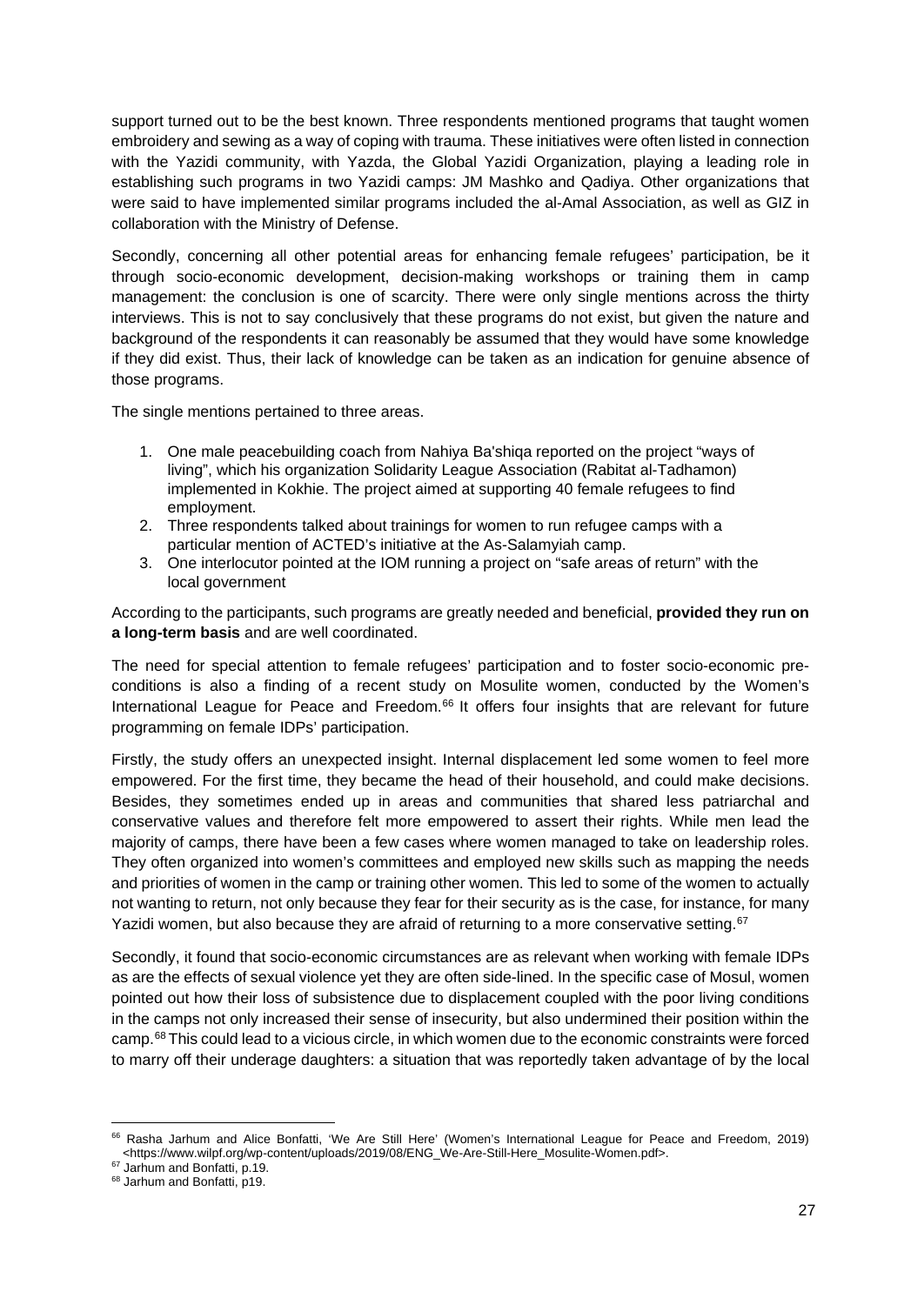#### community, including Kurdish men.[69](#page-27-1)

Lastly, women IDPs who are (believed to be) affiliated with ISIL, i.e. wives or daughters of former fighters present one of the biggest challenges. Thousands are held in displacement camps with no access to obtaining certificates for their marriages or children.<sup>[70](#page-27-2)</sup> As such, they risk staying in a legal limbo and remain exposed to hatred and sexual abuse from security forces, who regularly raid the camps. This can potentially fuel radicalization of these women and their children; and is not compatible with a strategy of de-escalation and reconciliation. UNSCR 1325 has several follow-up resolutions, one of the most important ones is resolution 2242 (2015), which urged states to enhance women's participation also in the prevention of "violent extremism". Swisspeace has conducted an extensive study of how women are currently included in prevention of "extremism". One core conclusion was that female perpetrators are excluded in this framework, potentially bearing damaging consequences for conflict prevention.[71](#page-27-3) For effective prevention and de-radicalisation, attention should also be steered to female perpetrators. This should involve understanding their motives, ensuring due process and their reintegration into society.[72](#page-27-4)

### <span id="page-27-0"></span>6 Transitional justice

If someone hurts me and stays free, I would be hurt even more, and I would remain scared without feeling safe. (female NGO worker from Bashiqa)

Coming full circle, it is useful to remember the respondents' initial definition of peace: a state of **peaceful co-existence** for all communities based on equality between and **justice for all**.

This state has yet to be achieved because when asked to assess the people's trust in Nineveh' state institutions to promote transitional justice on a scale from 1 (not at all) to 10 (very high), the average mark given was 3. The **lowest levels of trust were awarded by participants** with Yazidi, Shiite, Kurdish, and Christian backgrounds both male and female. When assessing the quality and outcomes of current efforts of transitional justice, **not a single respondent considered that justice had been served and perpetrators been punished**. Instead, respondents collectively felt that justice was served either unequally with only a fraction of the perpetrators being punished or the justice system was flawed or difficult to access, leading to impunity.

A glaring illustration of the existing impunity is that the fate of thousands of abducted women remains unknown with no concerted political initiative in sight to correct this state. The latest statistics of the Office of Abductees in the Kurdistan Region showed the abduction of 3,548 Yazidi women, out of whom only 2,288 have been found. Similarly, only 42 of the estimated 600 Turkmen women who were kidnapped have been found.<sup>[73](#page-27-5)</sup> In light of these assessments on the current state of 'dealing with the past' and transitional justice, it is perhaps less surprising that **all but one respondent supported the idea of an international criminal court** to prosecute crimes that had been committed against minorities. When probed for the exact rationale of their support the following two elements surfaced:

<span id="page-27-1"></span><sup>&</sup>lt;sup>69</sup> Jarhum and Bonfatti, p.20.

<span id="page-27-2"></span><sup>70</sup> Jarhum and Bonfatti, p.33.

<span id="page-27-3"></span><sup>71</sup> Elizabeth Mesok, 'Women, Peace and Security and the Prevention of Violence' (KOFF, swisspeace, 2019), p.33.

<span id="page-27-4"></span><sup>72</sup> International Civil Society Action Network, 'Invisible Women: Gendered Dimensions of Return, Rehabilitation and Reintegration from Violent Extremism' (UNDP).

<span id="page-27-5"></span><sup>73</sup> Iraqi Women Network.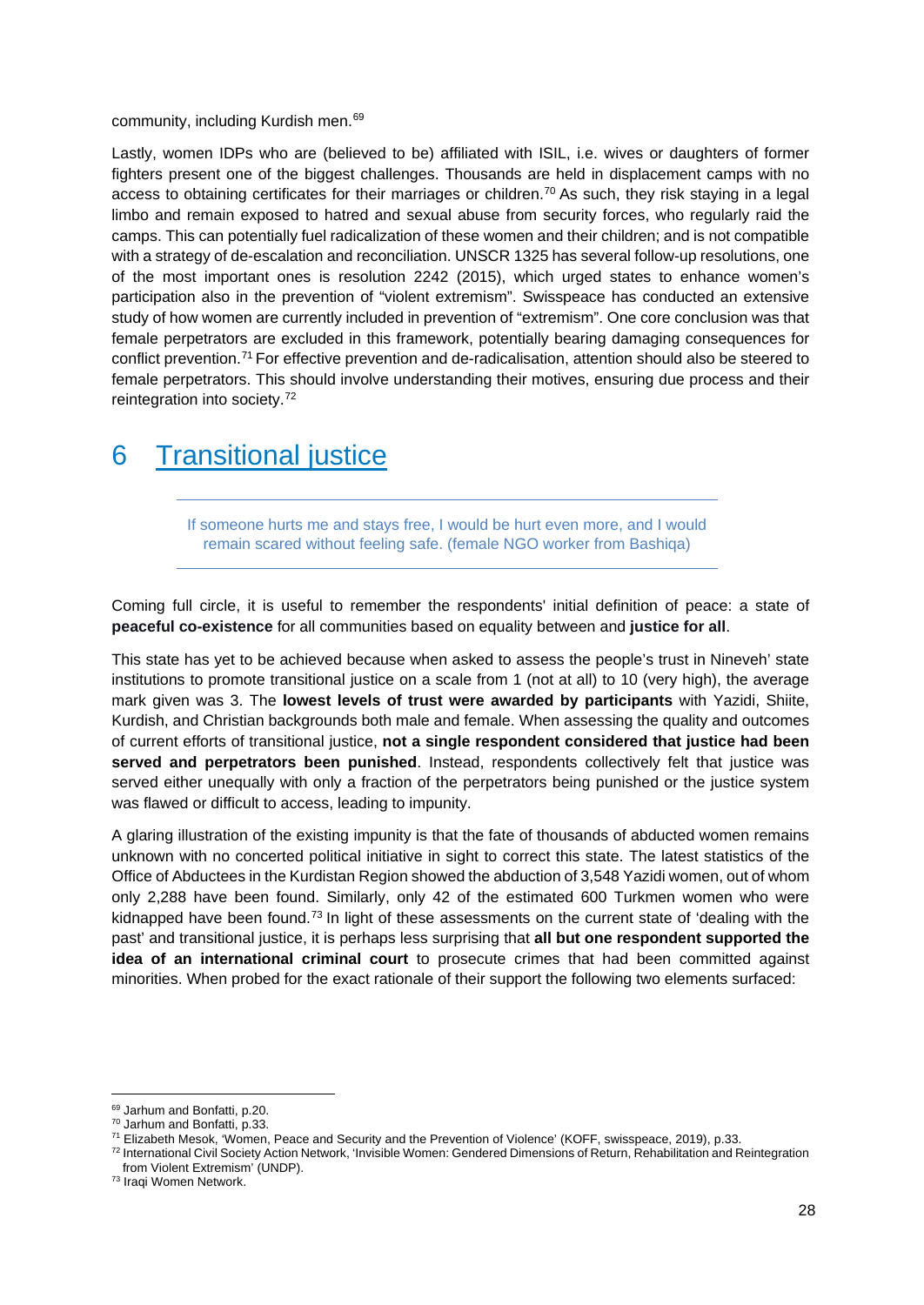- An accentuated hope for a more thorough and fair process because all parties would be heard, and old files investigated, which respondents did not believe could be achieved in a national process
- A strong wish of victims to have an opportunity to finally share their stories with a recognised entity and to receive compensation

It will not be discriminatory since it is an international criminal court. It will make sure that all victims are compensated. That is why we need such courts, because the justice that the government might provide would be discriminatory and would marginalize many groups. (young female activist from Mosul)

The one research participant that was opposed to the idea was an activist from the Kaka'e community. Contrary to everyone else, he feared an international tribunal would not be more equitable, but lead to certain groups feeling excluded and therefore risk causing new turmoil.

There are undoubtedly many challenges lying ahead in terms of transitional justice. In what follows, three main stumbling blocks shall be briefly touched upon.

First, human rights organizations caution against the current lack of investigations into crimes committed by the Iraqi security forces and the corresponding lack of due process with regard to suspected members of ISIL. Women Iraqi activists have drawn particular attention to the devastating consequences of the military operation against ISIL.<sup>[74](#page-28-0)</sup> They had advocated for a ceasefire to ensure civilian evacuation before the liberation. Instead explosive weapons were used that resulted in additional IDPs, as well as killed and injured civilians. In this liberation operation, Iraqi forces were said to have treated the local population in Mosul as potentially hostile and consequently increasing the already existing polarization.

Subsequently, according to Human Rights Watch<sup>[75](#page-28-1)</sup>, security forces arbitrarily detained ISIL suspects for months and violated due process, withholding information about the charges and preventing access to a lawyer. The Nineveh detention facilities holding women and children on charges of ISIL affiliation were reportedly so overcrowded and inhumane that it amounted to ill-treatment.<sup>[76](#page-28-2)</sup> The counterterrorism court in Nineveh is, however, considered to have improved trial proceedings since 2019. Judges have since been required to provide a higher standard of evidence material in order detain and prosecute suspects.

In a similar vein on unequal treatment of perpetrators, an investigative team has been established, tasked with collecting and preserving evidence of war crimes, but limited to those committed by ISIL.<sup>[77](#page-28-3)</sup> Due process is not only relevant with regard to de-radicalization and reintegration of female IDPs associated with ISIL, but also for an equitable process of transitional justice, which was expressed by all interviewees to be the quality of restoration to strive for. Part of this should also be investigating what led people to join ISIL, including those that did not do so by free will.<sup>[78](#page-28-4)</sup> It is understood that working with members of ISIL will be challenging. Several respondents emphasized a lack of tolerance among the communities that suffered heavy losses. Keeping this in mind and getting the local population on board will be key.

<span id="page-28-1"></span><sup>75</sup> Human Rights Watch, 'Iraq: Thousands Detained, Including Children, in Degrading Conditions - Three Nineveh Jails Way Over Capacity', 2019 <https://www.hrw.org/news/2019/07/04/iraq-thousands-detained-including-children-degrading-conditions>.

<span id="page-28-0"></span><sup>74</sup> Jarhum and Bonfatti, p.2.

<span id="page-28-2"></span><sup>76</sup> Human Rights Watch.

<span id="page-28-3"></span><sup>77</sup> Jarhum and Bonfatti, p.15.

<span id="page-28-4"></span><sup>78</sup> O'Driscoll, p.29.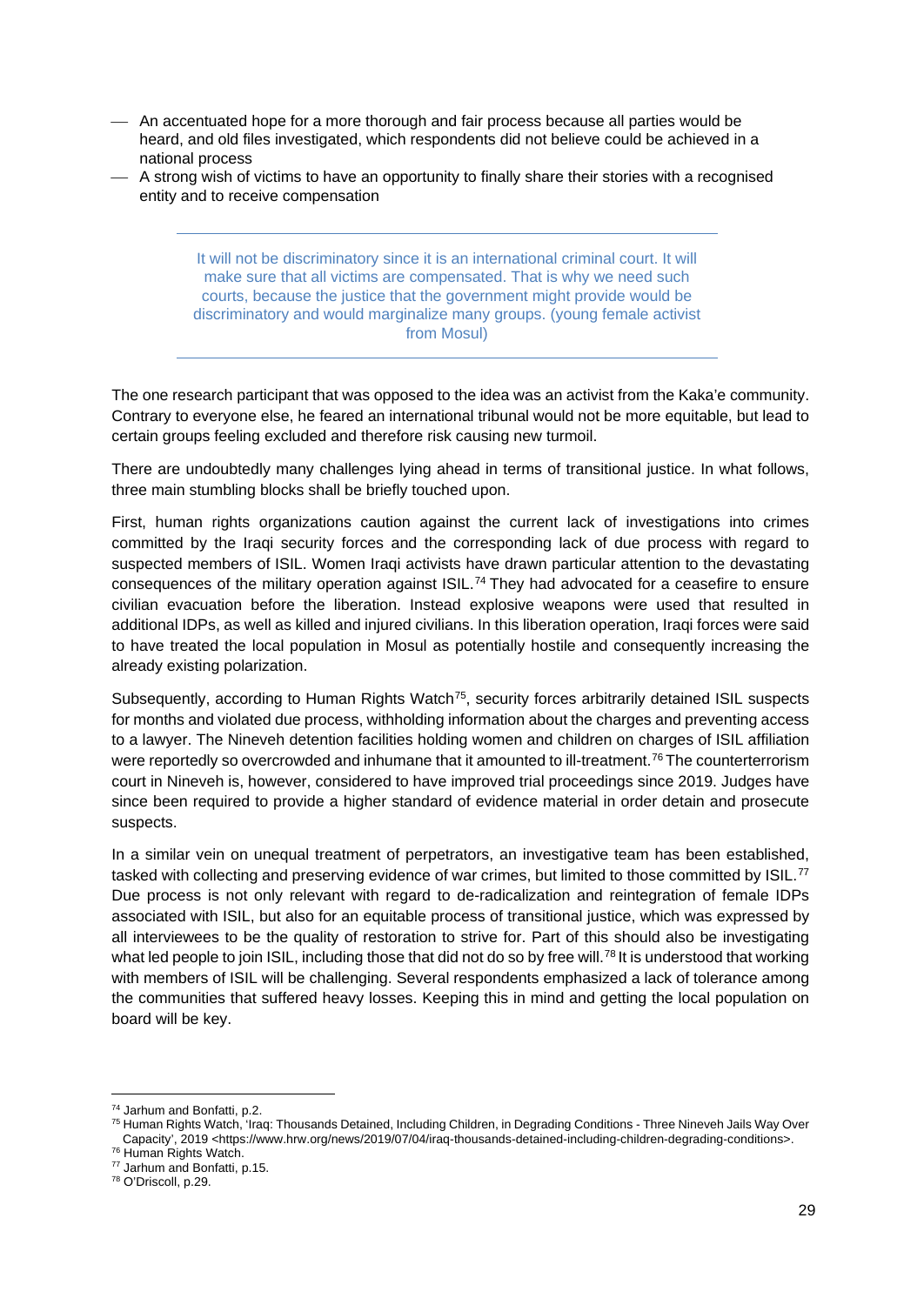#### There are many people who do not accept activities nor organisations that work with ISIL families and their children

Secondly, O'Driscoll urges to counter the notion of collective guilt of Sunni Arabs because it not only hinders reconciliation, but it also affects sound governance. He argues that there is a widespread misconception among members of minority groups in Nineveh that the majority of Sunni Arabs were complicit in the actions of ISIL and that they have, therefore, not suffered as a community. This narrative should be challenged and opportunities created for Sunni Arabs to also recount their suffering and losses. A more nuanced perception of what happened and the knowledge that suffering occurred on all sides might help to bring the different communities together.<sup>79</sup>

The prospect for building a common history, based on the country moving forward in unison is only possible, if the various stories of suffering are combined into a shared narrative.

Finally, the subject of sexual violence should be approached in an encompassing way, addressing two aspects. On the one hand, it needs to be acknowledged that formal security forces as well as militias committed acts of sexual and gender-based violence during and after the liberation campaign. Many women report of cases of rape and sexual exploitation in exchange for access to basic provisions, such as food or shelter. $80$  On the other hand, there is extensive and recent research $81$  on sexual violence being perpetrated against men and boys. It is often not recognized, and, at best, subsumed under torture. Unlike with female victims, it tends to happen in detention and is an even greater taboo subject than sexual violence against women. Reiterating the need for all suffering to be acknowledged and repaired but also in light of changing patriarchal gender roles, acknowledging the issue, and taking male survivors of sexual violence seriously can prove to be transformative.

## <span id="page-29-0"></span>7 Recommendations and entry points for political action in Nineveh

#### **On women's participation in peacebuilding**

- 1. There is abundant lack of knowledge on existing provisions women could refer to in order to advocate for their rights. Awareness raising and training regarding CEDAW and UNSCR 1325 could mend this situation.
- 2. When involving UN and other international frameworks, be mindful of prevailing grievances and mistrust towards the UN or other foreign actors among large parts of the population. Trust- building activities would be a way to navigate this challenge.
- 3. Increasing women's participation in local peace processes has often proven easier and more effective, and is thus a particularly relevant strategy to pursue for civil society and international actors on the ground.
- 4. The Government has made several important commitments in the 2019 periodic report to CEDAW, these commitments should be referred to when advocating for the enhanced involvement of women in peace processes, not least because CEDAW, unlike UNSCR 1325 has an accountability mechanism.
- 5. Draw from the draft Second NAP 1325 the I-NAP Alliance 1325 submitted and involve both the Alliance as well as other civil society actors in the process.
- 6. Draw from the GNWP localization mechanism to ensure the Local Action Plan is based on local
- 7. stakeholders' needs and vested interests for more successful implementation.

<span id="page-29-1"></span><sup>79</sup> O'Driscoll, p.29.

<span id="page-29-2"></span><sup>80</sup> Jarhum and Bonfatti, p.9.

<span id="page-29-3"></span><sup>81</sup> Marysia Zalewski and others, *Sexual Violence Against Men in Global Politics* (Routledge, 2018).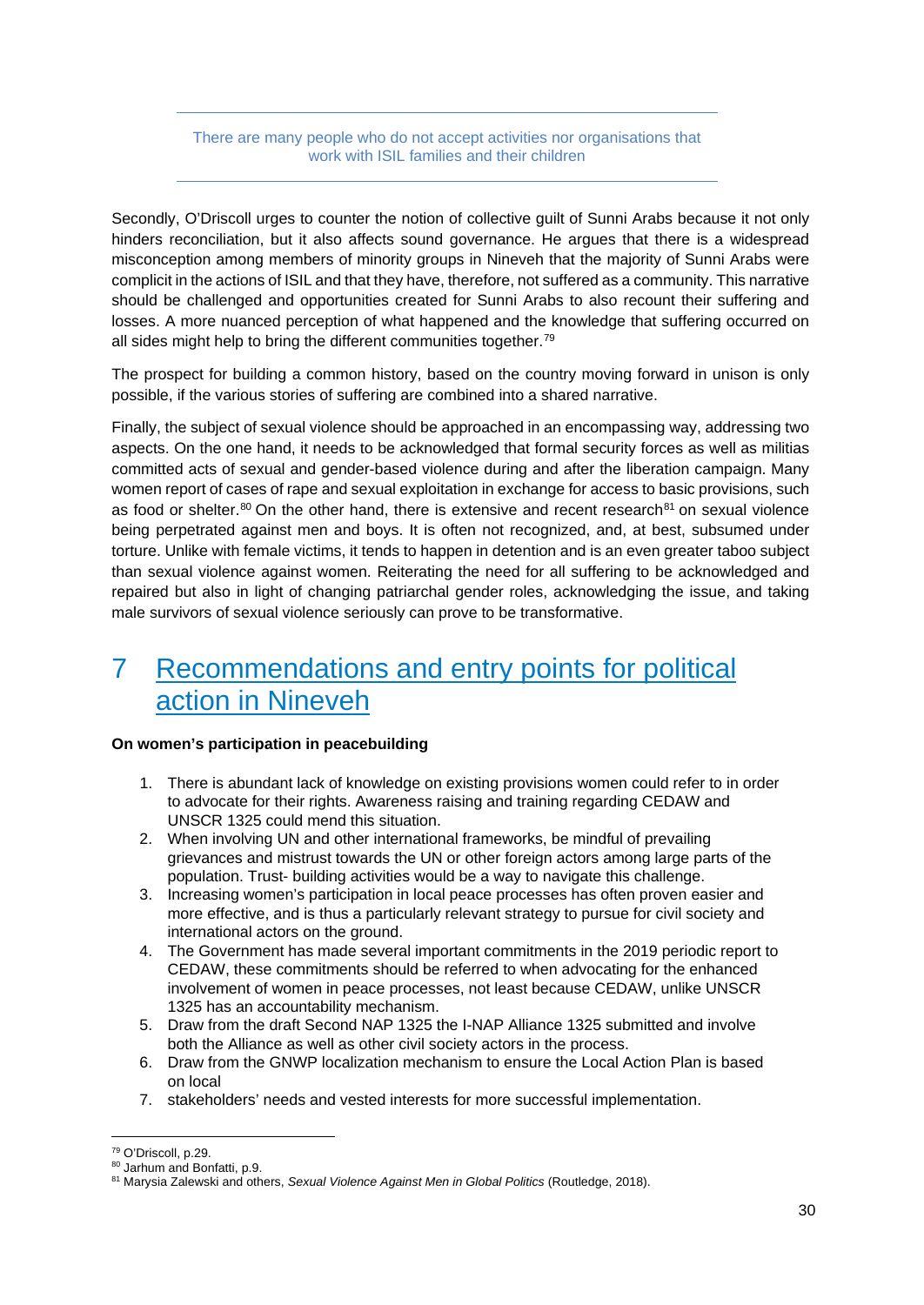- 8. 7. Overall, a holistic approach will be necessary to do justice to the prevailing patriarchal norms that are the largest barrier to women's participation. This includes:
	- a. Amendment of the Personal Status Law.
	- b. Amendments in the Criminal Code in order to criminalize discriminatory practices such as violence against women, impunity thereof and marriage as a way of perpetrators of rape to "repair the damage".
	- c. Adopt a law on domestic violence.
	- d. Working towards the reform of the educational curricula, and an end to the segregation at secondary school level so that trust and mutual understanding between men and women can already be built at a young age. And, if no support can be garnered at the provincial level from the directorate of education, start by directly involving teachers.
	- e. Coordination with programs that focus on socio-economic needs because they are the precondition for women's participation. Without a basis of livelihood, participation will only be possible for women from higher socio-economic backgrounds.
	- f. Working in parallel with men in order to avoid feelings of alienation, which in other experiences have led to a dangerous backlash against women in empowerment programs.
	- g. Supporting locally-led and long-term advocacy campaigns and awareness raising initiatives at all levels, national, regional and local. At the local level, include programs that work with communities and families so that women are not prevented from access to public peacebuilding activities because of family member's fears of a "bad reputation".
	- h. Identifying moderate and more open religious leaders who are willing to engage in peacebuilding and may support the promotion of women participation. Religious leaders have a key role in communities and are often very influential on people's behaviors and attitudes.

#### **On IDPs**

- 1. The aforementioned holistic approach will, not least, also prove important for enhancing the participation of female IDPs
- 2. Similarly, coordinating activities with socio-economic development projects is key. This may, moreover, help mitigate the vulnerability to sexual exploitation of destitute female refugees.
- 3. Participation of female IDPs should, moreover, include women and children associated with ISIL who are in a particularly vulnerable position. This could also help reduce the risk of radicalization of these family members of former fighters who often suffer unfair treatment and are marginalized from society. The ending of detention, ensuring due process as well as de-stigmatization and reintegration should be an integral part. The follow-up resolution 2242 for UNSCR 1325 provides an ideal advocacy tool for this. Moreover, raise awareness among society and work with local communities who might resist re-integration of these women and children.

#### **On transitional justice**

- 1. Promoting and ensuring transitional justice is a key component in post-conflict settings without which reconciliation efforts are bound to have a limited effect. Grievances need to be heard and addressed, so that society can start a healing process.
- 2. The establishment of an international tribunal seems to enjoy wide support in light of trust issues towards nationally moderated processes.
- 3. For reconciliation of all societal components to be successful, there has to be equitable acknowledgment of the suffering in all communities, including among the Arab Sunni community
- 4. Reconciliation also requires equitable investigation and reparations for all crimes, irrespective of their perpetrators, including sexual violence perpetrated by Iraqi security forces, against women affiliated with ISIL; and men and boys.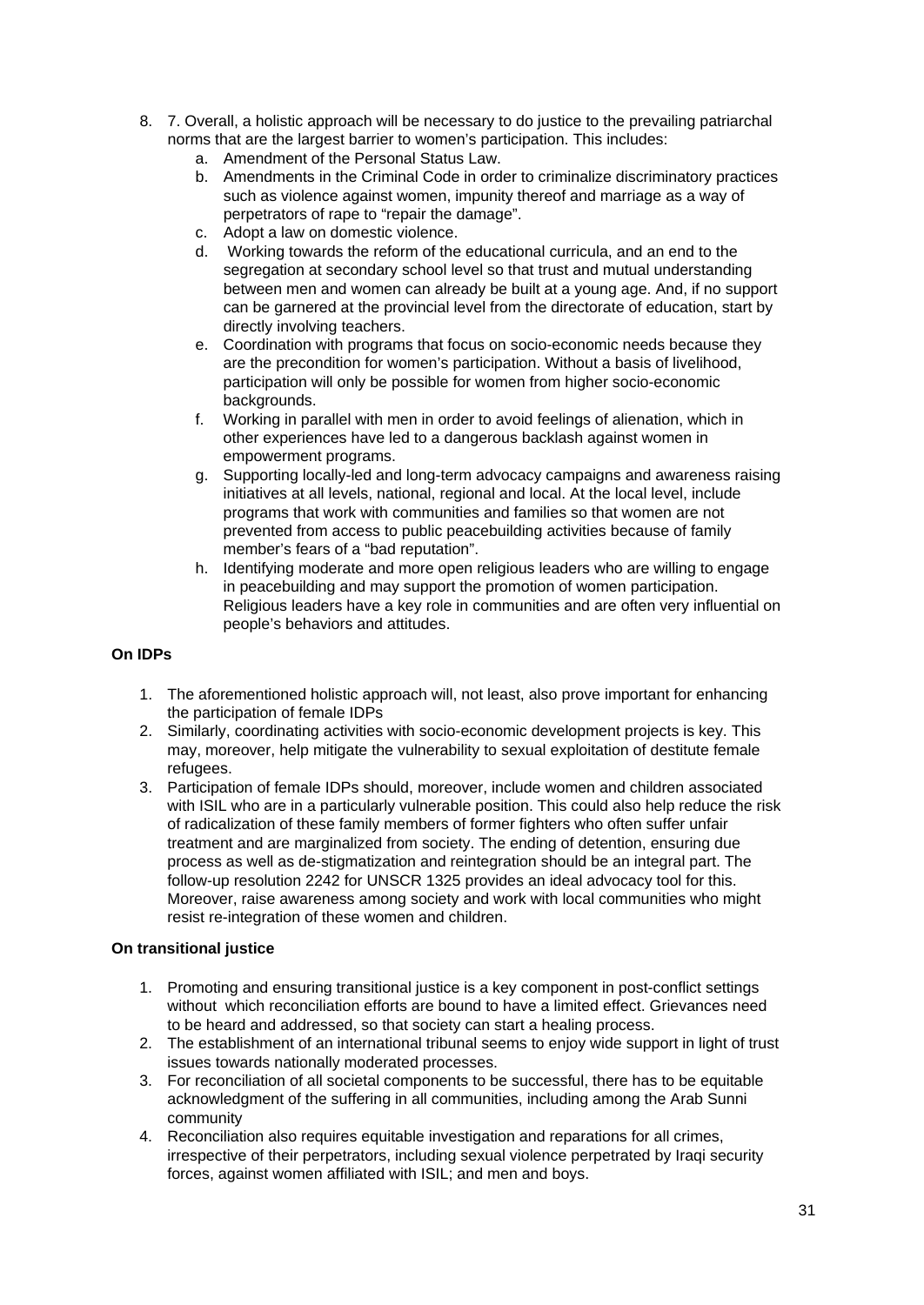## <span id="page-31-0"></span>8 Bibliography

Al-Sheikhly, Bahira, 'Iraq's Well-Meaning Parliamentary Quotas Are a Disservice to Women', *The Arab Weekly*, 2019 <https://thearabweekly.com/iraqs-well-meaning-parliamentary-quotas-are-disservicewomen>

Ali Saleem, Zmkan, 'Prisoner of the Deal: Nineveh's Governor and Local State Capture', *LSE Conflict*  and Research Programme Blog, 2020 <https://blogs.lse.ac.uk/crp/2020/03/12/prisoner-of-the-dealninevehs-governor-and-local-state-capture/>

El Barlament, 'Second Focus Group Discussion on Nineveh', 2020

Bartu, Peter, 'Wrestling With the Integrity of A Nation: Disputed Internal Boundaries in Iraq', *International Affairs*, 2010 <https://www.ncciraq.org>

Cabrera-Balleza, Mavic, and Agnieszka Fal Dutra Santos, 'From Best Practice to Standard Practice: A Toolkit on the Localization of the UN Security Council Resolution 1325 on Women and Peace and Security' (Global Network of Women Peacebuilders, 2018) <https://gnwp.org/wpcontent/uploads/BestPractice\_5march2019\_NoCropMk-1.pdf>

CEDAW, 'Women, Peace and Security in Nigeria' (LSE Middle East Centre, 2017), p. 24 <https://tbinternet.ohchr.org/Treaties/.../INT\_CEDAW\_NGO\_NGA\_27883\_E>

Cetorelli, Valeria, Isaac Sasson, Nazar Shabila, and Gilbert Burnham, ', Mortality and Kidnapping Estimates for the Yazidi Population in the Area of Mount Sinjar, Iraq, in August 2014: A Retrospective Household Survey', *PLoS Med*, 14.5 (2014)

Cohn, C., 'Mainstreaming Gender in UN Security Policy: A Path to Political Transformation?', in *Global Governance: Feminist Perspectives*, ed. by S Rai and G Waylen (Palgrave Macmillan, 2008), pp. 185– 206

Committee on the Elimination of Discrimination against Women, In Dialogue with Iraq: Committee on the Elimination of Discrimination against Women Stresses the Importance of Female Political Participation, 2019

<https://www.ohchr.org/EN/NewsEvents/Pages/DisplayNews.aspx?NewsID=25189&LangID=E>

Eskander, Saad, 'Britain's Policy in Southern Kurdistan: The Formation and the Termination of the First Kurdish Government, 1918-1919', *British Journal of Middle Eastern Studies*, 27.2 (2000), 139–63

Gibbings, Sheri Lynn, 'No Angry Women at the United Nations: Political Dreams and the Cultural Politics of United Nations Security Council Resolution 1325', *International Feminist Journal of Politics*, 13.4 (2011), 522–38

Heinze, M., and S. Stevens, 'Women as Peacebuilders in Yemen' (Social Development Direct and Yemen Polling Centre, 2018) <http://www.sddirect.org.uk/media/1571/sdd\_yemenreport\_full\_v5.pdf>

Hiltermann, Jost, 'Preventing Iraq's Disintegration', *The Baltimore Sun*, 5 March 2006

Holden, Stacy, 'The Secular Roots of a Religious Divide in Contemporary Iraq', *Origins: Current Events in Historical Perspective*, 9.2 (2015)

Human Rights Watch, 'Iraq: Thousands Detained, Including Children, in Degrading Conditions - Three Nineveh Jails Way Over Capacity', 2019 <https://www.hrw.org/news/2019/07/04/iraq-thousandsdetained-including-children-degrading-conditions>

I-NAP Alliance 1325, 'Alliance to Support the Implementation of UNSCR 1325', 2020

International Civil Society Action Network, 'Invisible Women: Gendered Dimensions of Return,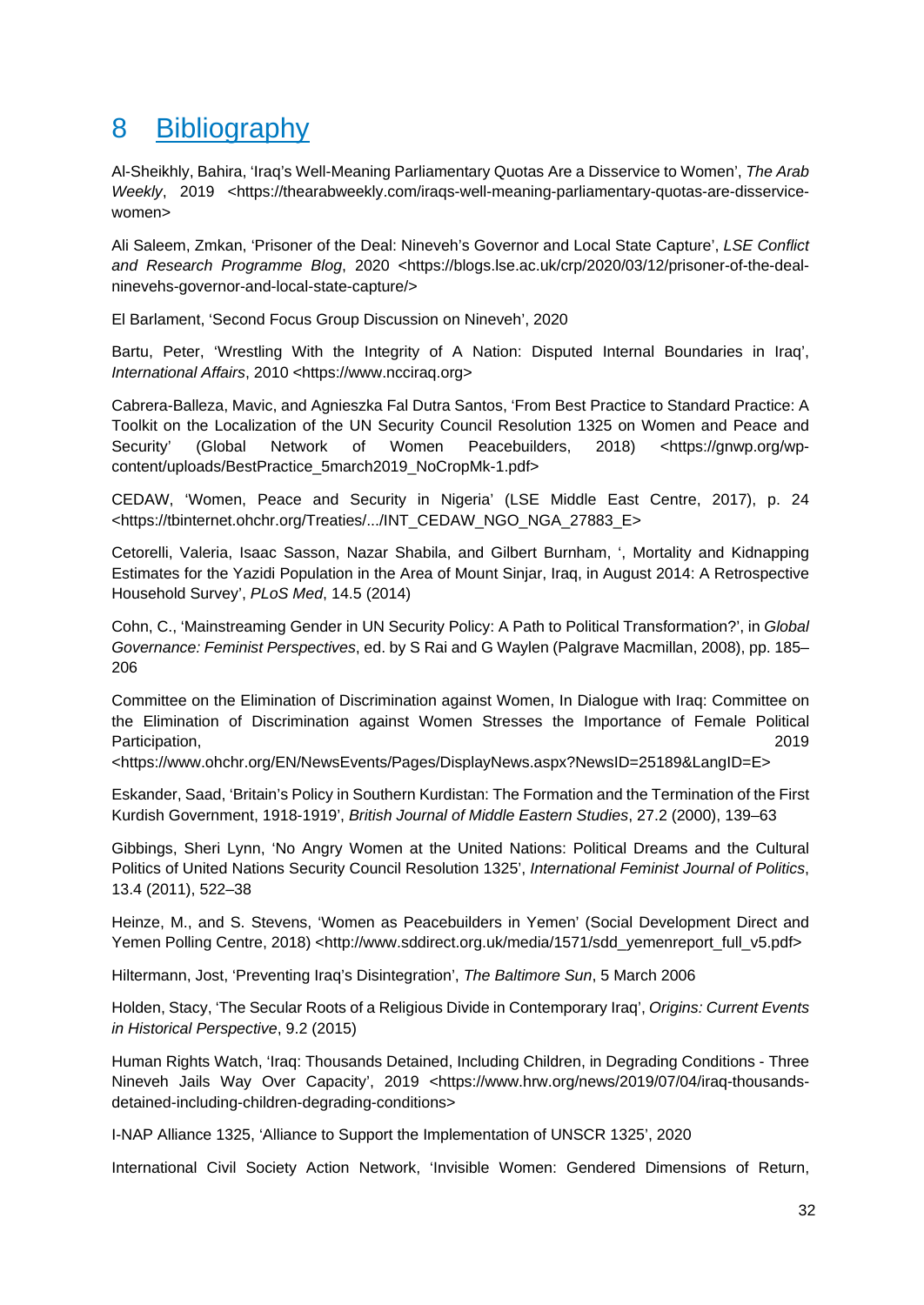Rehabilitation and Reintegration from Violent Extremism' (UNDP)

International Civil Society Network, 'Women at the Peace Table' <https://icanpeacework.org/theissues/women-at-peace-table/>

IOM, 'The Growing Role of Reconciliation in Return Movements: Snapshots from the Return Index' (Return Index Thematic Series Briefing #2, 2019)

Iraqi Women Network, *Shadow Report to the CEDAW Committee*, 2019 <https://tbinternet.ohchr.org/Treaties/CEDAW/Shared Documents/IRQ/INT\_CEDAW\_CSS\_IRQ\_37264\_E.docx>

Jarhum, Rasha, and Alice Bonfatti, 'We Are Still Here' (Women's International League for Peace and Freedom, 2019) <https://www.wilpf.org/wp-content/uploads/2019/08/ENG We-Are-Still-Here\_Mosulite-Women.pdf>

Johansen, Henriette, Kamaran Palani, Kristin Perry, and Dlawer Ala'Aldeen, 'Ninewa Plains and Western Ninewa: Sustainable Returns and Stabilization Efforts' (Middle East Research Institute, 2020)

Laura Wise, Robert Forster, and Christine Bell, 'Local Peace Processes: Opportunities and Challenges for Women's Engagement' (Political Settlements, 2019) <https://www.politicalsettlements.org/wpcontent/uploads/2019/08/PA-X-Spotlight-Local-Peace-Processes-Digital.pdf>

Meier, Daniel, 'Disputed Territories in Northern Iraq: The Frontiering of in-between Spaces', *Mediterranean Politics*, 23 October 2019

Mesok, Elizabeth, 'Women, Peace and Security and the Prevention of Violence' (KOFF, swisspeace, 2019)

Mostafa, Nehal, 'Iraq Announces End of War against IS, Liberation of Borders with Syria', *Iraqi News*, 2017 <https://www.iraqinews.com/iraq-war/iraq-announces-end-war-liberation-borders-syria-abadi/>

Myrttinen, Henri, Laura J Shepherd, and Hannah Wrigh, 'Implementing the Women, Peace and Security Agenda in the OSCE Region' (Organization for Security and Co-operation in Europe, 2020) <https://www.osce.org/files/f/documents/3/4/444577.pdf>

NCCI, 'Ninewa – NCCI Governorate Profile' (NGO Coordination Committee for Iraq, 2010)

O'Ballance, Edgar, *The Kurdish Revolt: 1961 – 1970* (Faber&Faber, 1973)

O'Driscoll, Dylan, 'Physical and Societal (Re)Construction in Nineveh Post Islamic State', *The Politics of Post-Conflict Reconstruction*, September, 2018, 28–33

O'Reilly, Marie, Andrea O Suilleabhain, and Thania Paffenholz, 'Reimagining Peacemaking: Women's Roles in Peace Processes' (International Peace Institute, 2015)

Oda, Suha, 'Life After Daesh for the Women of Mosul', *Raseef22*, 2017 <https://raseef22.com/article/1070722-life-daesh-women-mosul-ideas-extremist-group-linger>

PeaceWomen, 'National Action Plan: Iraq' <https://www.peacewomen.org/nap-iraq>

Political Settlements, *Gender Perspectives in Peace Agreements*, 2019 <https://www.politicalsettlements.org/wp-content/uploads/2019/07/GJA\_Gender.pdf>

Pratt, Nicola, and Sophie Richter-Devroe, 'Critically Examining UNSCR 1325 on Women, Peace and Security', *International Feminist Journal of Politics*, 13.4 (2011), 489–503

Richards, Victoria, 'ISIS Latest: Kurdish Forces "Break" the Siege of Mount Sinjar'', *The Independent*, 19 December 2014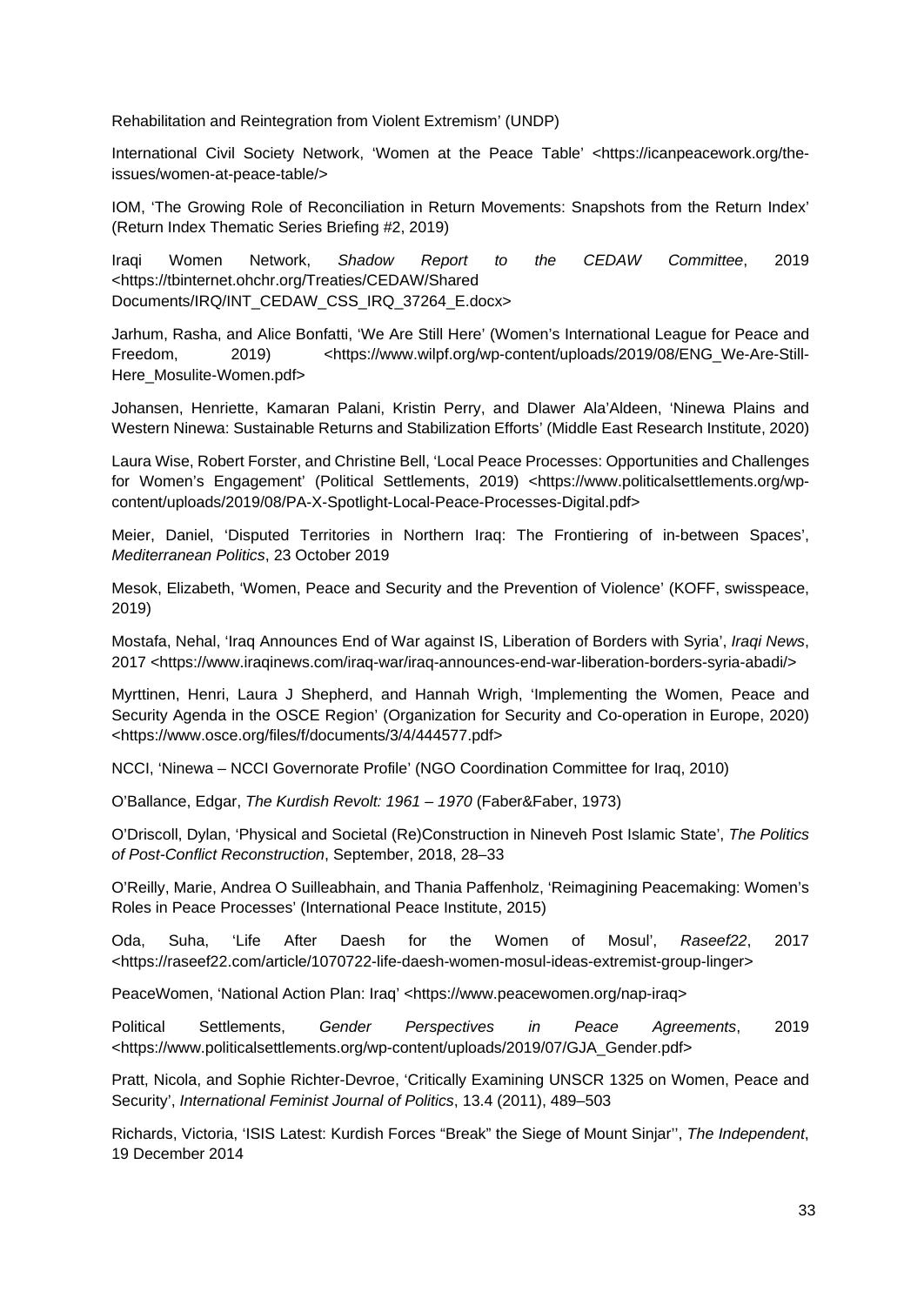Sanad for peacebuilding, Policy Recommendations for Effective Inclusion and Integration of Women Role in Peacebuilding Processes in the Governorate of Nineveh, Iraq, 2019

UNDP, 'Iraq Human Development Report', 2014 <file:///C:/Users/LEANDR~1.BIA/AppData/Local/Temp/UNDP-IQ\_IraqNHDR2014-English.pdf>

Vilardo, Valeria, and Sara Bittar, 'Gender Profile - Iraq: A Situation Analysis on Gender Equality and Women's Empowerment in Iraq' (Oxfam International, 2018)

Women, GNWP The Global Network of, 'Ensuring Local Ownership for Effective Implementation: Localization of UNSCR 1325 in Iraq', 2020 <https://gnwp.org/localization-iraq-november-2018/>

Wright, Claudia, 'Religion and Strategy in the Iran-Iraq War', *Third World Quarterly*, 7.4 (2007)

Zalewski, Marysia, Paula Drumond, Elisabeth Prugl, and Maria Stern, *Sexual Violence Against Men in Global Politics* (Routledge, 2018)

Zeynep, Kaya, 'Women, Peace and Security in Iraq: Iraq's National Action Plan to Implement Resolution 1325' (LSE Middle East Centre, 2016)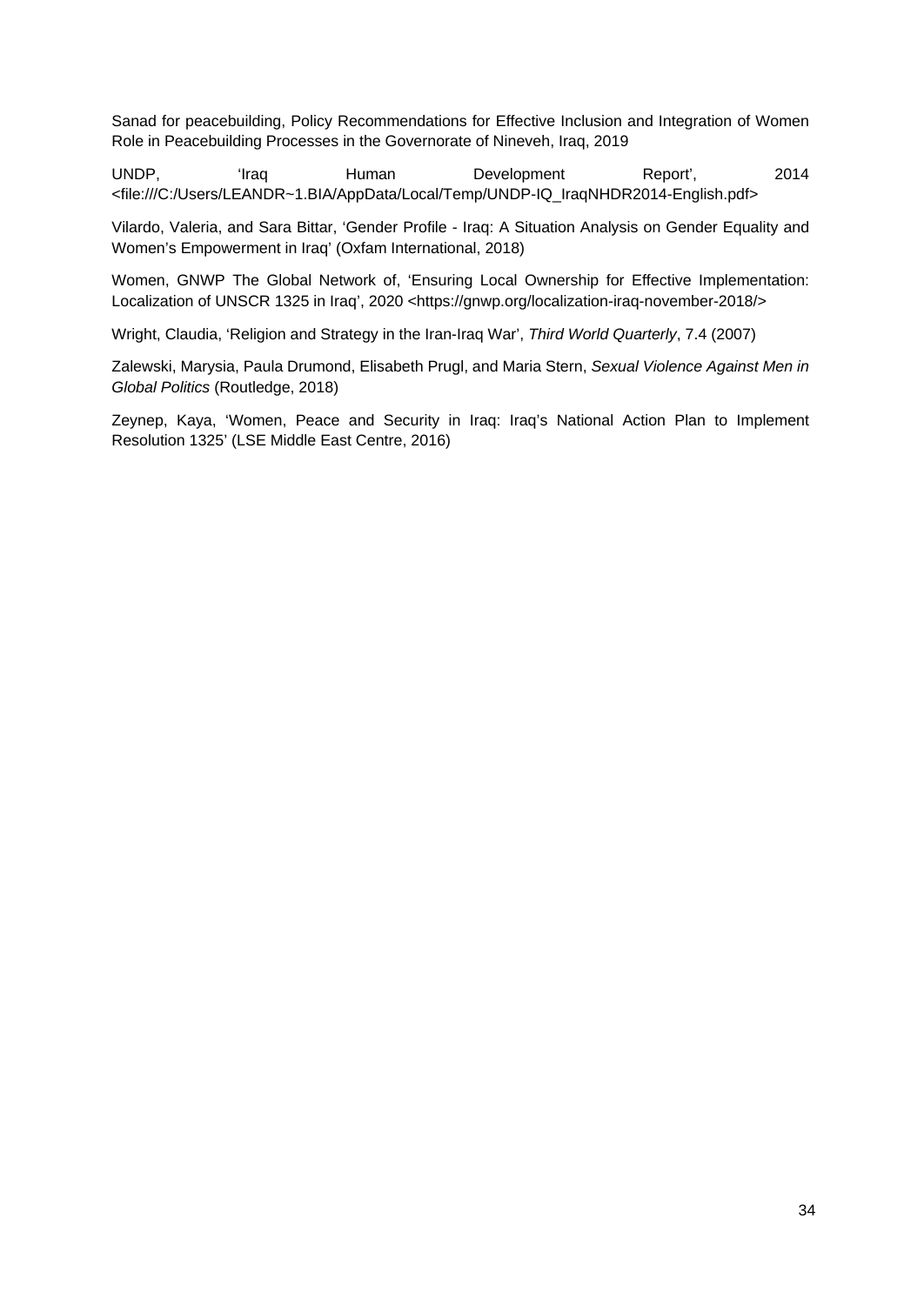## About swisspeace

swisspeace is a practice-oriented peace research institute. It analyses the causes of violent conflicts and develops strategies for their peaceful transformation. swisspeace aims to contribute to the improvement of conflict prevention and conflict transformation by producing innovative research, shaping discourses on international peace policy, developing and applying new peacebuilding tools and methodologies, supporting and advising other peace actors, as well as by providing and facilitating spaces for analysis, discussion, critical reflection and learning.

swisspeace is an associated Institute of the University of Basel and member of the Swiss Academy of Humanities and Social Sciences. Its most important partners and clients are the Swiss Federal Department of Foreign Affairs, the State Secretariat for Education, Research and Innovation, international organizations, think tanks and NGOs.

T +41 (0)31 330 12 12 info@swisspeace.ch www.swisspeace.ch